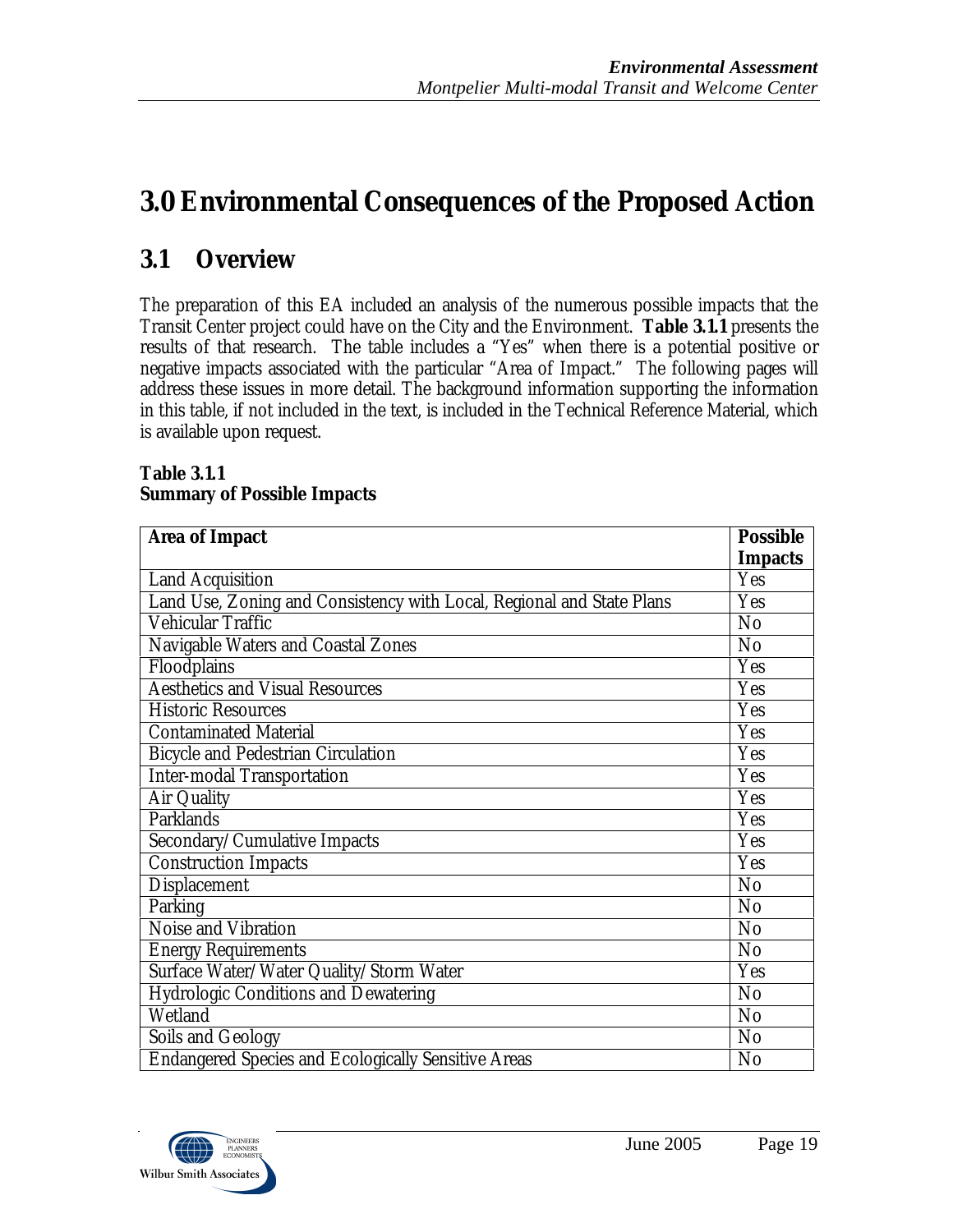| <b>Area of Impact</b>        | <b>Possible</b> |
|------------------------------|-----------------|
|                              | <b>Impacts</b>  |
| <b>Community Disruption</b>  | No              |
| Safety and Security          | No              |
| <b>Environmental Justice</b> | No              |
| Economics                    | No              |

# **3.2 Land Acquisition**

# **3.2.1 Existing Conditions**

The Carr Lot is currently private property owned by Mr. Alan Carr. The property is currently being leased by the City and is used for municipal parking. This parking is considered to be temporary parking by the City. The City does not own the property and the lease on the property expires in 2006. The lease includes a 90 day cancellation provision, which can be exercised by either party, meaning that these parking spaces could be eliminated with a 90 day notice by the land owner. Consequently there is no guarantee that the parking on the Carr Lot will be continually available in the future.

The northwest corner of the site is currently in State ownership, but is also leased by the City for use as part of the Carr Lot parking lot. The five-year lease is automatically renewed.

## **3.2.2 Impacts of the No Build Alternative and the Proposed Action**

### **The No Build Alternative**

The No-Build Alternative will not require the relocation or displacement of people, business, or facilities.

## **The Proposed Action**

The project will result in several permanent property or easement acquisitions and may also involve additional temporary easements to properties during construction.

The development of the Transit Center will include the City's purchase of the entire Carr Lot.

This project will result in the conversion of 23 of the approximately 95 temporary public parking spaces now available on the property to permanent public parking spaces. Because of the uncertain nature of the temporary public parking on the Carr Lot, this change is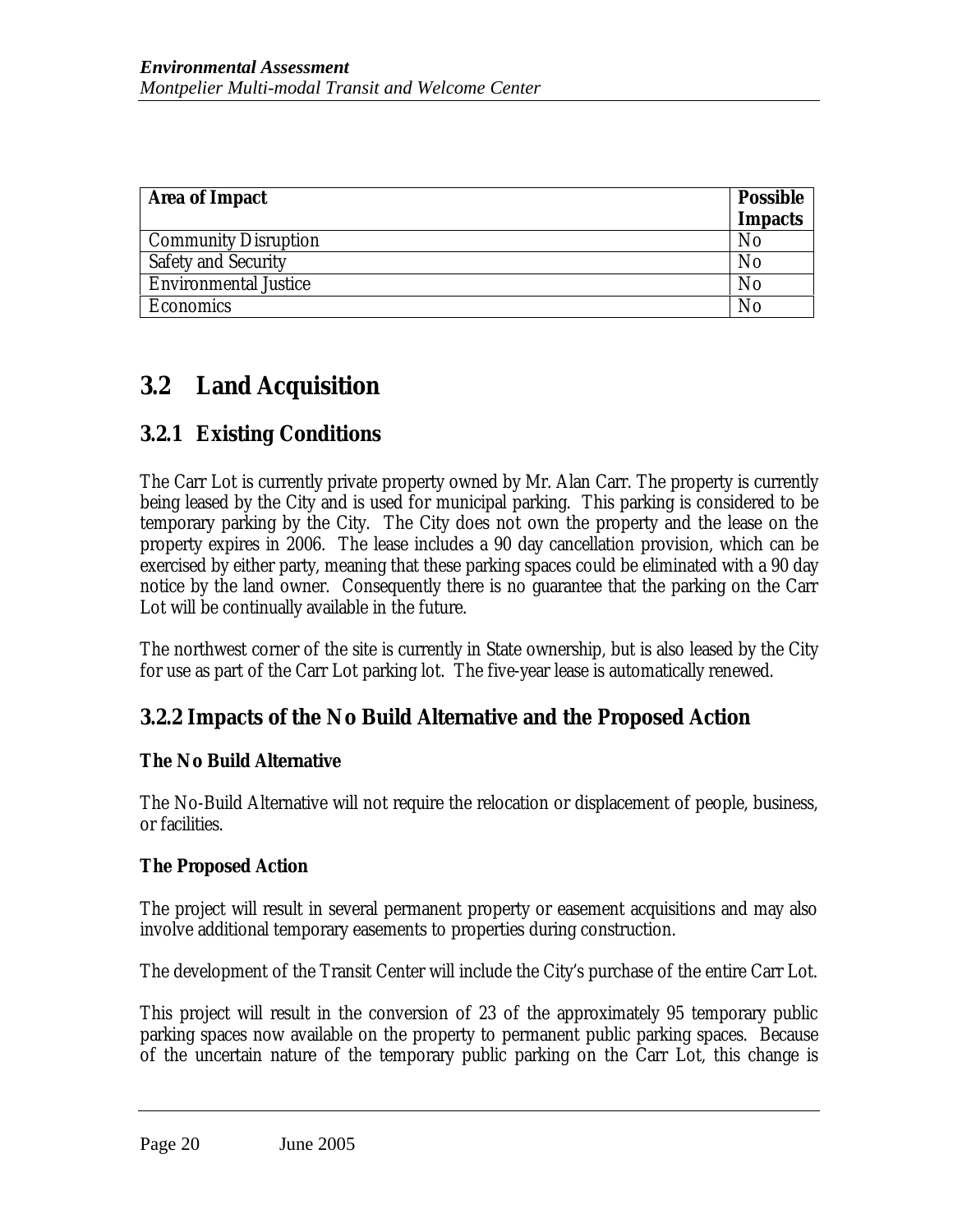considered a positive action. The change in the number of temporary parking spaces available on the Carr Lot is not considered to be solely a result of the construction of the Transit Center because the City's lease on the property will be ending in approximately one year. The City is currently addressing the need for public parking in the Downtown area through a separate federal project with FHWA. This project has its own independent need and utility and for which the City is preparing a separate Environmental Assessment. See **Section 3.14, Indirect and Cumulative Impacts,** for further information.

The Carr Lot also provides an office and bus depot for VTL regional bus service. The Proposed Action will continue this activity on site and therefore not alter the current land use on at least a portion of this property.

The City's lease with the State allows the construction of the Transit Center on the land. The construction of a building on the land, however, will necessitate the procurement of a longer lease, since it is not practicable to construct a four story Transit Center on land that may need to be vacated in five years or less if the State decides, for whatever reason, to not renew the lease.

Construction of the multi-use bridge over the North Branch River will require an easement from the Heney, Jacobs, and Vermont Association for the Blind and Visually Impaired (VABVI) properties. The construction of the pre-fabricated bridge will not remove parking spaces from the Heney, Jacobs or VABVI properties. The easement will connect to an existing City access easement that will provide a link to Main Street near the Barre Street Intersection. See **Section 3.10, Bicycle and Pedestrian Circulation** for additional information.

# **3.2.3 Mitigation**

The City will negotiate a longer lease for the State land needed to construct the Transit Center. The State has continually supported the construction of the Transit Center so the City does not anticipate problems with securing a lease of at least 20 years for the property.

No other mitigation is deemed necessary.

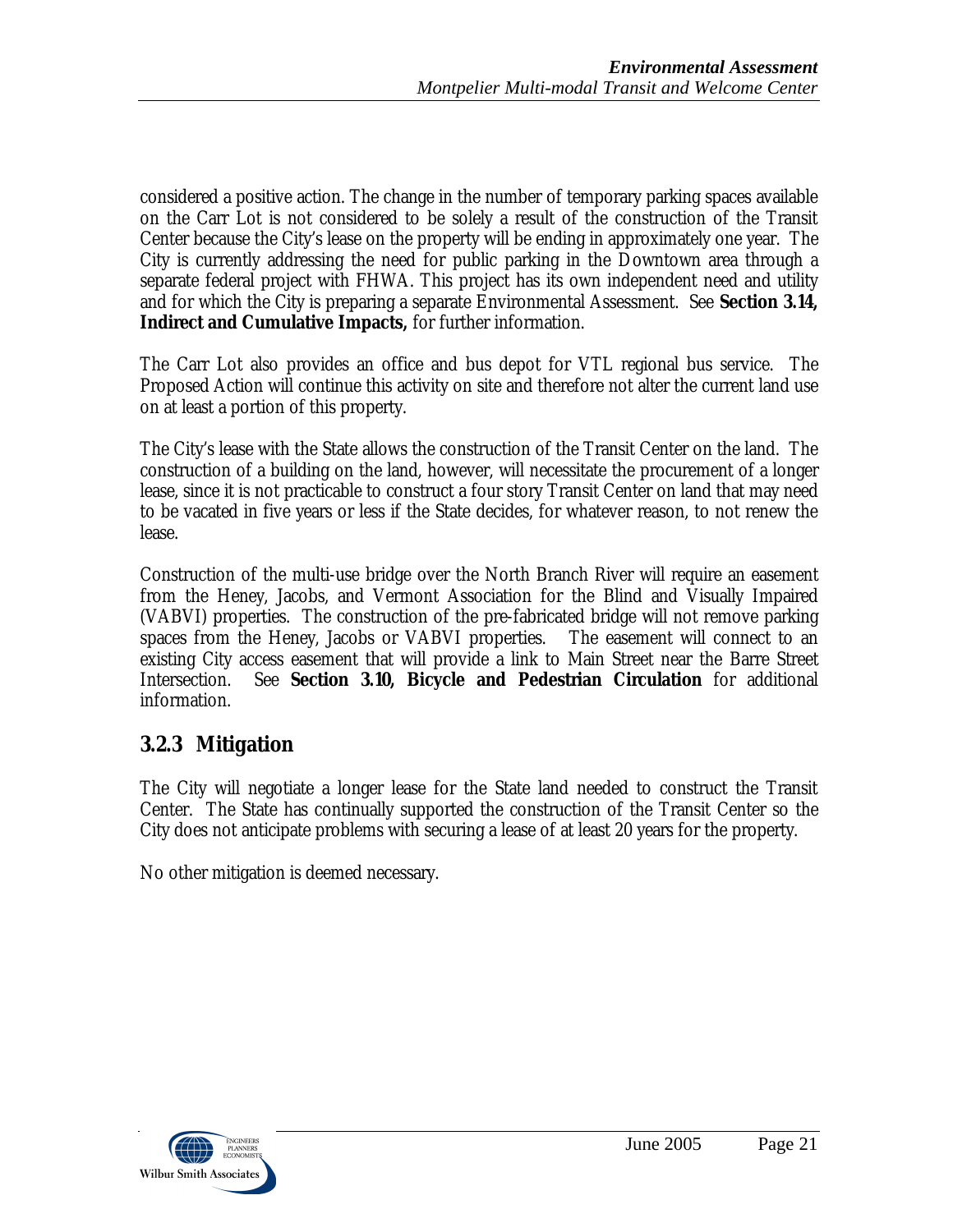# **3.3 Land Use and Zoning**

# **3.3.1 Existing Land Uses and Zoning**

### **Overview**

Land use in Montpelier is regulated by the City's Zoning and Subdivision Regulations. The regulations are, in turn, formed in response to the City's Master Plan. The Master Plan is influenced by or includes numerous other studies, including the Capital District Master Plan and the Designated Downtown map.

The Carr Lot is located in the Central Business District I (CB-I). This site also falls within the Montpelier Design Control District, the Designated Downtown of Montpelier, and Montpelier's Flood Plain District. These designations are also discussed in the Capital District Master Plan.

Development on the Carr sites will require a Zoning Permit and Flood Plain Approval from the Development Review Board (DRB). Signs will require a sign permit. Before either permit may be issued, the designs must be approved by the Design Review Committee. The DRB will also conduct a Site Plan Review as part of the Zoning Permit application review. Before the structure can be occupied, the City, as owner, must obtain a Certificate of Compliance from the Zoning Administrative Officer and a Building Permit from the Building Inspector.

### **Montpelier Zoning and Subdivision Regulations**

The CB-I District requires a setback of 20 feet from the rear lot line, but no setback from the side lot lines along the Winooski River or railroad and no setback from the front lot line along Taylor Street. This district allows structures up to 6 stories in height, but the portions of the building over 20 feet must be set back an additional foot from the front property line for each foot of height over 20 feet. This additional requirement may be waived by the Development Review Board.

The proposed transit, commercial, and residential uses planned for the Carr Lot are allowed uses in the CB-I District, which allows the development of multi-family dwellings, as well as buildings that can include art galleries, public assembly areas, office and business services, eating and drinking establishment even with take-out, offices, outdoor markets, commercial parking, retail sales and services, theaters, passenger terminals, recreational facilities, and parks.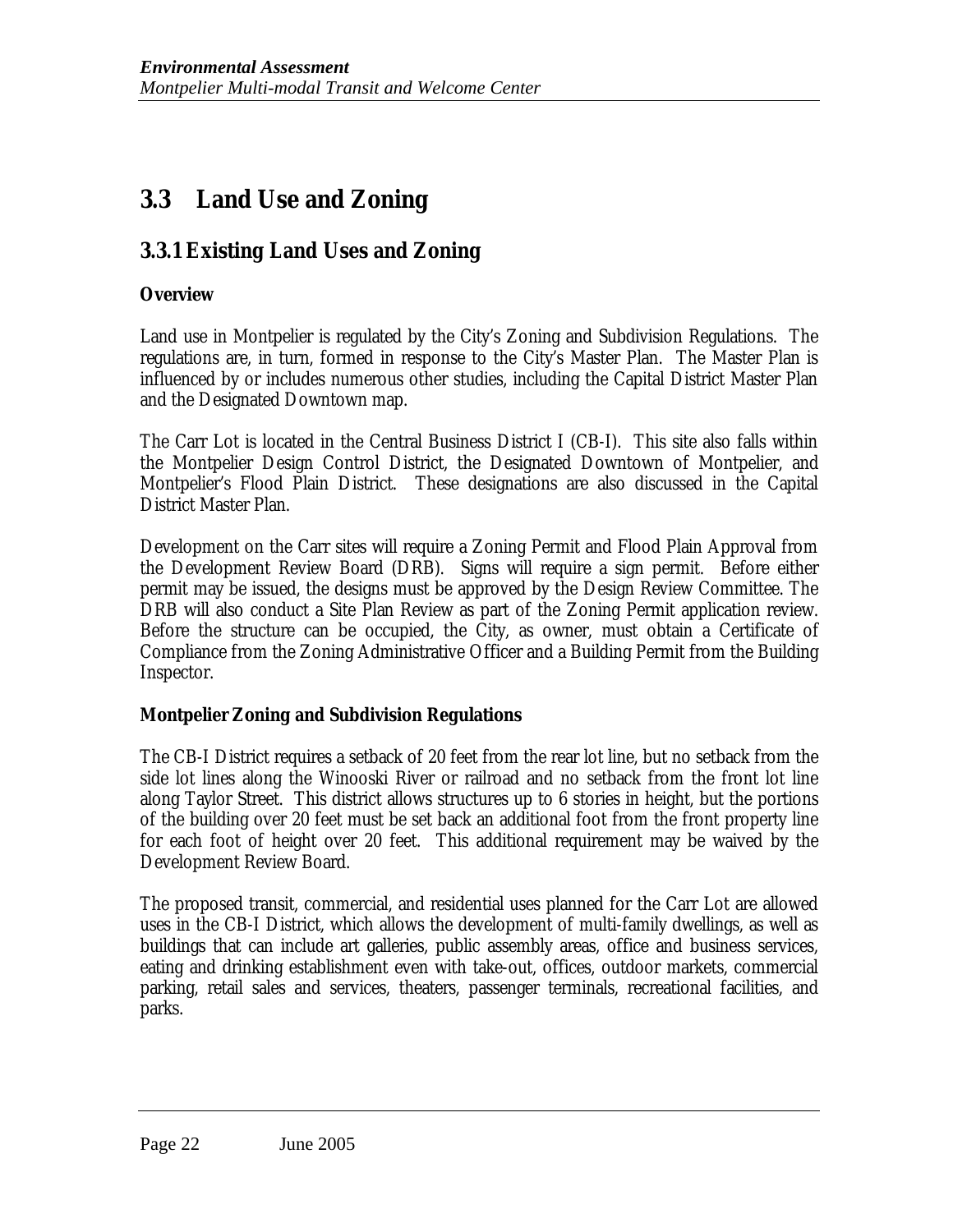The zoning regulations control several aspects of the site design, including the number of parking spaces and landscaping. While the specific parking requirements can be modified or waived by the DRB, especially since this parcel is located within the CB-I District, the regulations call for one parking space for each dwelling unit, one parking space for each 400 SF of net office floor space, one parking space for each 1.2 employees of a transportation facility, and one space for every three seats in an eating or drinking establishment. The regulations also allow for shared use parking, meaning that one space can be applied towards two different requirements, such as daytime commercial and evening residential uses. If no waivers are granted, the Transit Center will generate the need for approximately 38 parking spaces. For buildings with commercial space, the zoning regulations also require one offstreet loading space for every 10,000 SF of gross floor area.

The zoning regulations require planting of at least one shade tree per eight parking spaces. It also requires the planting of street trees a maximum of 60 feet apart along public streets.

## **Montpelier City Master Plan**

The Montpelier City Master Plan, adopted September 13, 2000, contains numerous provisions that directly or indirectly support the development of the Carr Lot site as a transit/welcome center and park. The overall vision of Montpelier's future includes a hope to:

- Discourage automobile-dependent growth in the downtown core,
- Improve and enrich pedestrian, bicycle, rail and shuttle access,
- Revitalize the Winooski River and all its associated branches as a special focus of the City,
- Ensure efficient and reliable community services, including transportation, and
- Use transportation options effectively to encourage suitable types of housing.

In the discussion of Montpelier's natural features and environment, the Master Plan outlines recommendations for a park at the confluence of the North Branch and Winooski Rivers. It also outlines several recommendations for improving the access to the City's rivers. The Transportation and Circulation section includes the general goal of encouraging alternative means of mobility and public transportation services that reinforce and strengthen our community, including addressing the transportation needs for residents who do not drive and/or own a car. Recommendations under this goal include:

• Providing for bicycle storage areas and bicycle racks throughout the City,

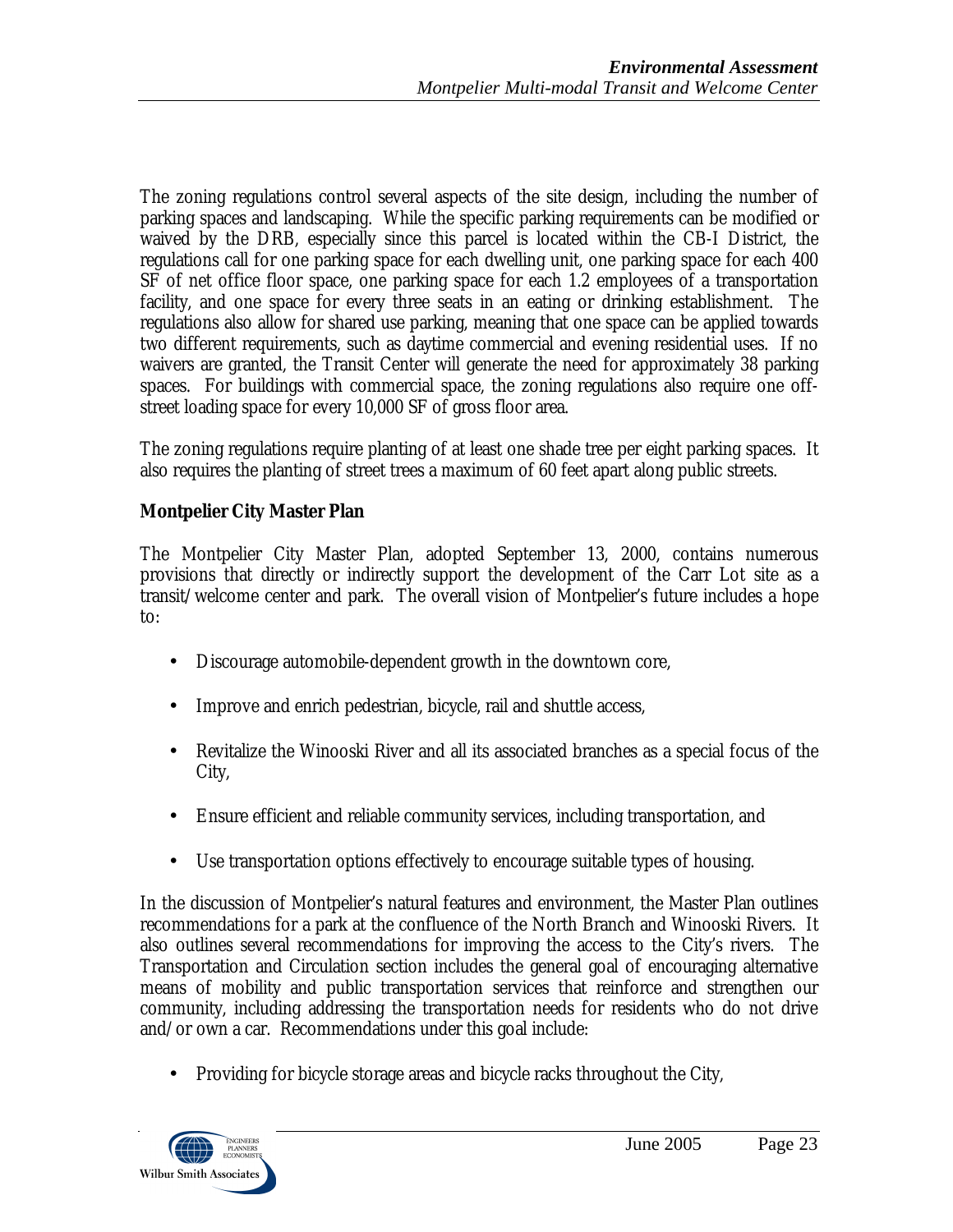- Securing a downtown location for an intercity transit station, and
- Encouraging measures that improve the effectiveness of the Downtown Shuttle.

The Transportation section also recommends the construction of Phase II of the Winooski West Shared Use Path.

The economic development strategies for the City include the evaluation of future multimodal transportation access and circulation needs and the development and implementation of appropriate solutions.

Finally, the Land Use and Development section includes a recommendation to encourage the provision of public amenities in future development, such as parks, community rooms and exhibition space.

### **Capital District Master Plan**

The Capital District Master Plan (CDMP), which **Figure 3J** shows, calls for a Transit Center and urban park to be developed on the Carr Lot. The CDMP also shows the development of a new road extending Barre Street west across the North Branch River to Taylor Street. This new street is meant to provide additional vehicular circulation in the downtown area, alleviating the heavy traffic volumes at the intersection of State and Main Streets. The new street is also meant to create more frontage to spur additional pedestrian scale development.

### **Central Vermont Regional Plan**

There are several objectives in the Central Vermont Regional Planning Commission's Regional Plan that are directly supportive of the creation of the Transit Center, or which the development of the Transit Center will advance. Specifically, they include:

- Encouraging historic settlement patterns,
- Encouraging infill development,
- Preserving access to scenic, natural and recreational resources in new development,
- Promoting multi-modal transportation, including physical and operational connections between various modes,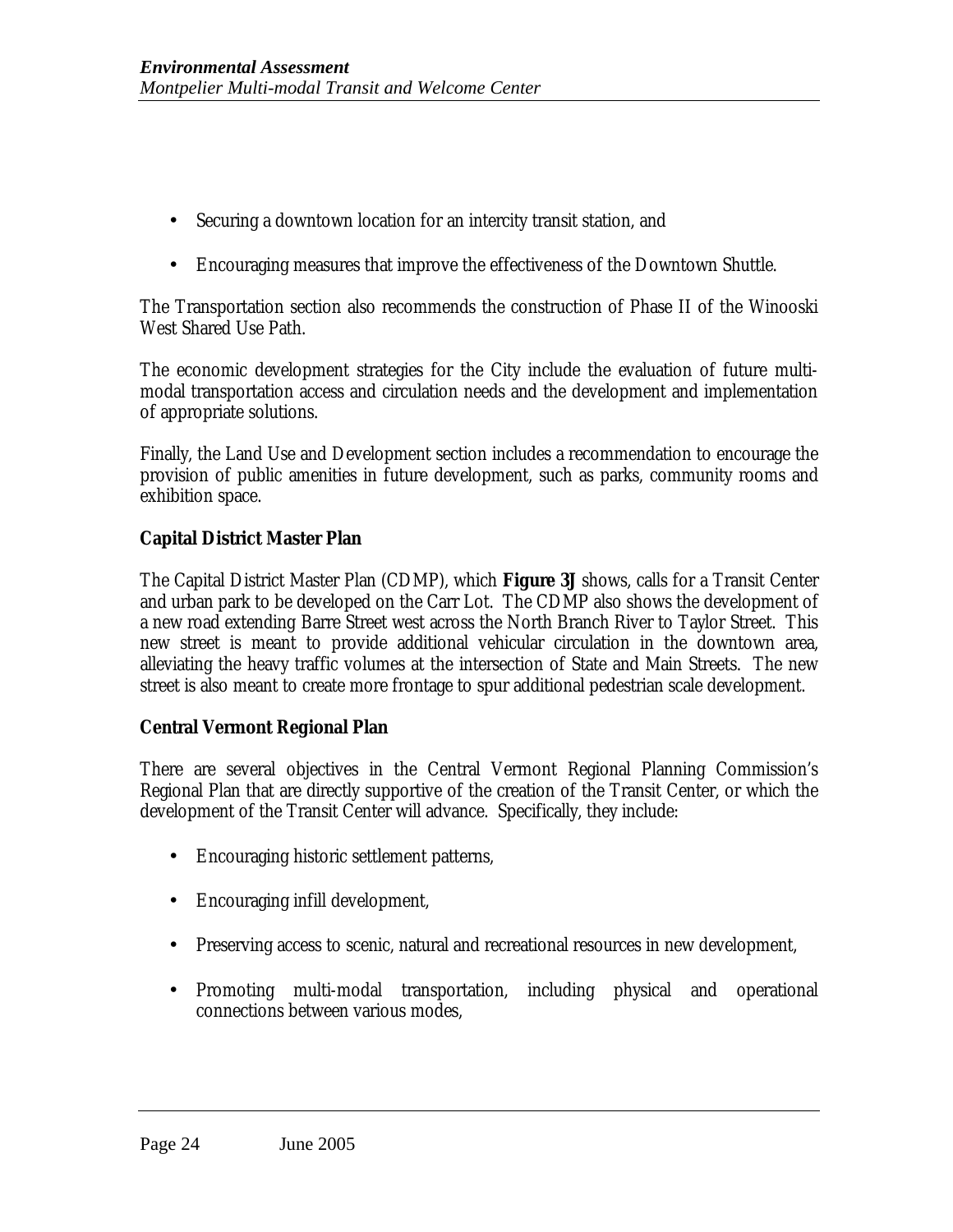- Encouraging development which preserves the historic and architectural character of downtown areas,
- Supporting high architectural standards for terminal buildings, shelters, garages, and other transportation related facilities;
- Supporting the creation of recreation paths, and
- The retention of undisturbed areas of vegetation along the banks of surface waters.

**Appendix C** provides additional information in a letter from the Central Vermont Regional Planning Commission as to where these items can be found in the Plan.

## **Adjacent Land Use**

The Carr Lot is bounded on the south by the Winooski River, on the east by the North Branch River, on the north by the Washington County Railroad and on the west by Taylor Street.

The Winooski West Shared Use Path ends at Taylor Street directly adjacent to the north side of the Winooski River west of Taylor Street; the Path crosses the River via a pedestrian bridge. A State of Vermont parking lot lies across Taylor Street from the Carr Lot. The parking lot for the Chittenden Bank building on State Street lies just north of the railroad tracks and the State parking lot on the west side of Taylor Street. The historic 110 State Street building lies between the Chittenden parking and State Street, on the southwest corner of the intersection of Taylor and State Streets. A small, non-historic gas station lies on the southeast corner of this intersection.

The Capitol Plaza parking area and one currently unused wooden structure lie directly north of the railroad, as **Figure 3K** shows. The parking area is accessed via a narrow entrance on Taylor Street just north of the railroad tracks and an entrance on State Street between the Capitol Plaza Hotel and the Christ Church. The Capitol Plaza Hotel itself occupies the northern portions of its property along State Street. Further east, the Christ Church sits on the north side of the parking lot along State Street. The property line between the Church and Capitol Plaza runs through the parking area and is visually indistinct.

A public parking area lies east of the Capital Plaza and Church parcels. The parking area is leased from the private landowner, who has informed the City that he intends to end the leasing arrangement as he proceeds with plans to put a building on the property. One additional parcel that is occupied by an historic brick structure in which the National Wildlife Federation is located lies between the public parking and the North Branch River.

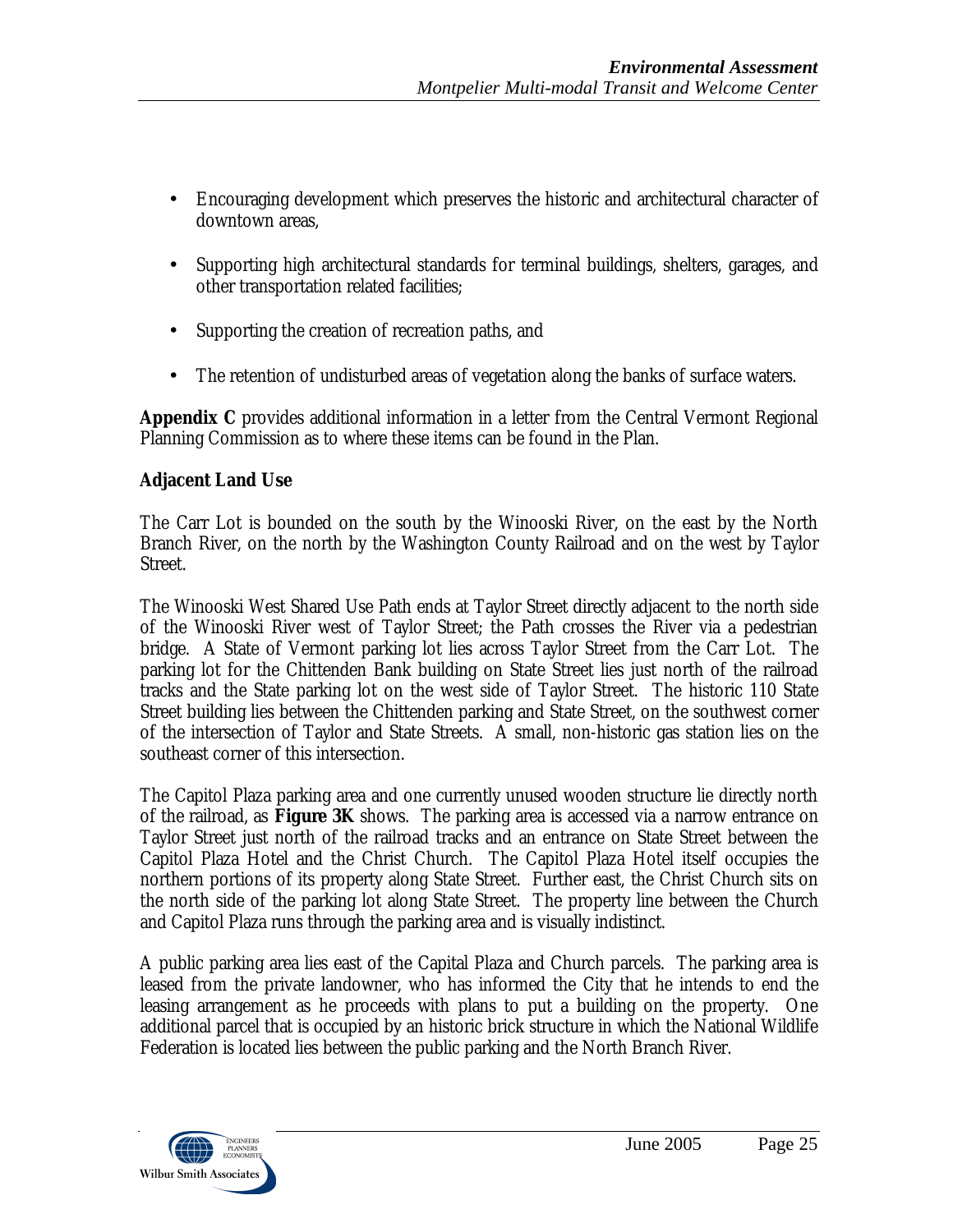In addition, the center line of Taylor Street marks the eastern boundary of the Capitol Complex, a district created by Title 29 Vermont Statutes Annotated, Chapter 6, within which land uses and building alterations are governed by the Capitol Complex Commission. The Capitol Complex, which is coterminous with the City's Civic District, extends from Taylor and Governor Davis Streets on the east to Bailey Avenue to the west, the Winooski River to the south, and Baldwin Street to the north.

**Figure 3K** provides further information on the existing land uses in the vicinity of the Project Area.

## **3.3.2 Impacts of the No-Build Alternative and the Proposed Action on Land Use**

### **The No Build Alternative**

The No-Build Alternative would have no impact on current land use.

### **The Proposed Action**

The proposed Multi-modal Transit and Welcome Center, as well as the park on the eastern side of the Carr Lot are fully allowed by the City's current zoning regulations. Their development, as currently anticipated, will require a waiver of providing all of the required parking on site and the provision to setback the portions of the building higher than 20 feet. The current amount of parking for all of the uses anticipated in the transit center will be provided by a combination of on-site and existing or future off site parking.

Based on the current plans, there should be no issue in obtaining a Flood Plain Approval for either the Transit Center itself or the shared use path bridge over the North Branch River. See **Section 3.6, Floodplains,** for further information.

The proposed Transit Center, as well as the park on the eastern portion of the Carr Lot and the shared use path, is supported by the City's Master Plan. The Center would provide a coordinated transit alternative to visitors, commuters, and other travelers who do not intend to drive to or park in the downtown.

The proposed Transit Center is in compliance with the CDMP and the Central Vermont Regional Planning Commission Regional Plan

The proposed Transit Center will not create conflicts with the adjacent land uses.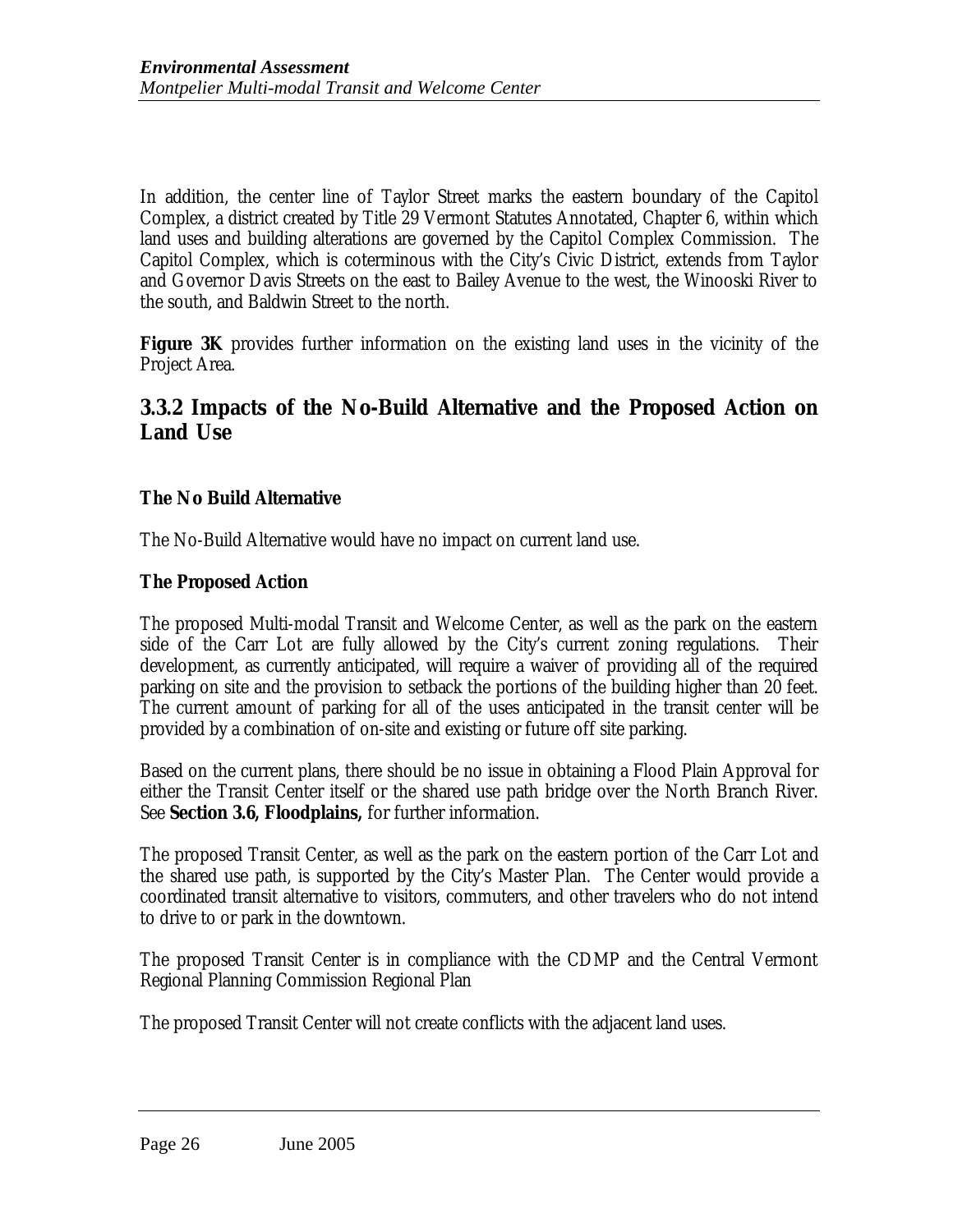# **3.4 Vehicular Circulation**

# **3.4.1 Existing Vehicular Circulation**

## **Study Area Roadways**

## *Overview*

The Transit Center will be located on Taylor Street, one of five north-south streets in Montpelier that bridge the Winooski River. The historic Taylor Street Bridge, while slated to be restored in the near future, is still a narrow two-lane bridge and tends to slow traffic as it comes north across the toward State Street. Thus, northbound traffic is generally traveling at approximately the 25 MPH speed limit when it passes the site. Southbound traffic passing the site is in the process of accelerating as it leaves the Taylor Street intersection with State Street. It is also headed toward the Taylor Street Bridge and is consequently traveling at or lower than the speed limit. Interstate buses currently access the Carr Lot via the Taylor Street Bridge.

State Street and Memorial Drive on either end of Taylor Street are the two most adjacent roadways to the Carr Lot, other than Taylor Street itself. Main Street is the other street in the Downtown area most likely to be affected by the Transit Center. Below is additional information on these and other roads close to the proposed Transit Center.

## *State Street*

State Street serves as a major access into downtown Montpelier. State Street, also known as Business Route 2, is primarily two lanes wide within the study area with parking provided on both sides of the roadway. Adjacent land uses are primarily business, commercial, retail, government and parking areas. Sidewalks are also provided along State Street on both sides of the roadway between Bailey Avenue and Main Street. The Main Street/E. State Street/State Street intersection is currently signalized.

## *Main Street*

Main Street (Business Route 2 and Route 12) runs in a north-south direction in downtown Montpelier. Main Street is primarily a two-lane roadway in the downtown with parking provided on both sides of the roadway. A turn lane is provided on Main Street at the Barre Street intersection. Sidewalks are provided on both sides along Main Street between Memorial Drive and the roundabout. High levels of pedestrian activity can be observed along Main Street between Barre Street and School Street. The segment of Main Street between

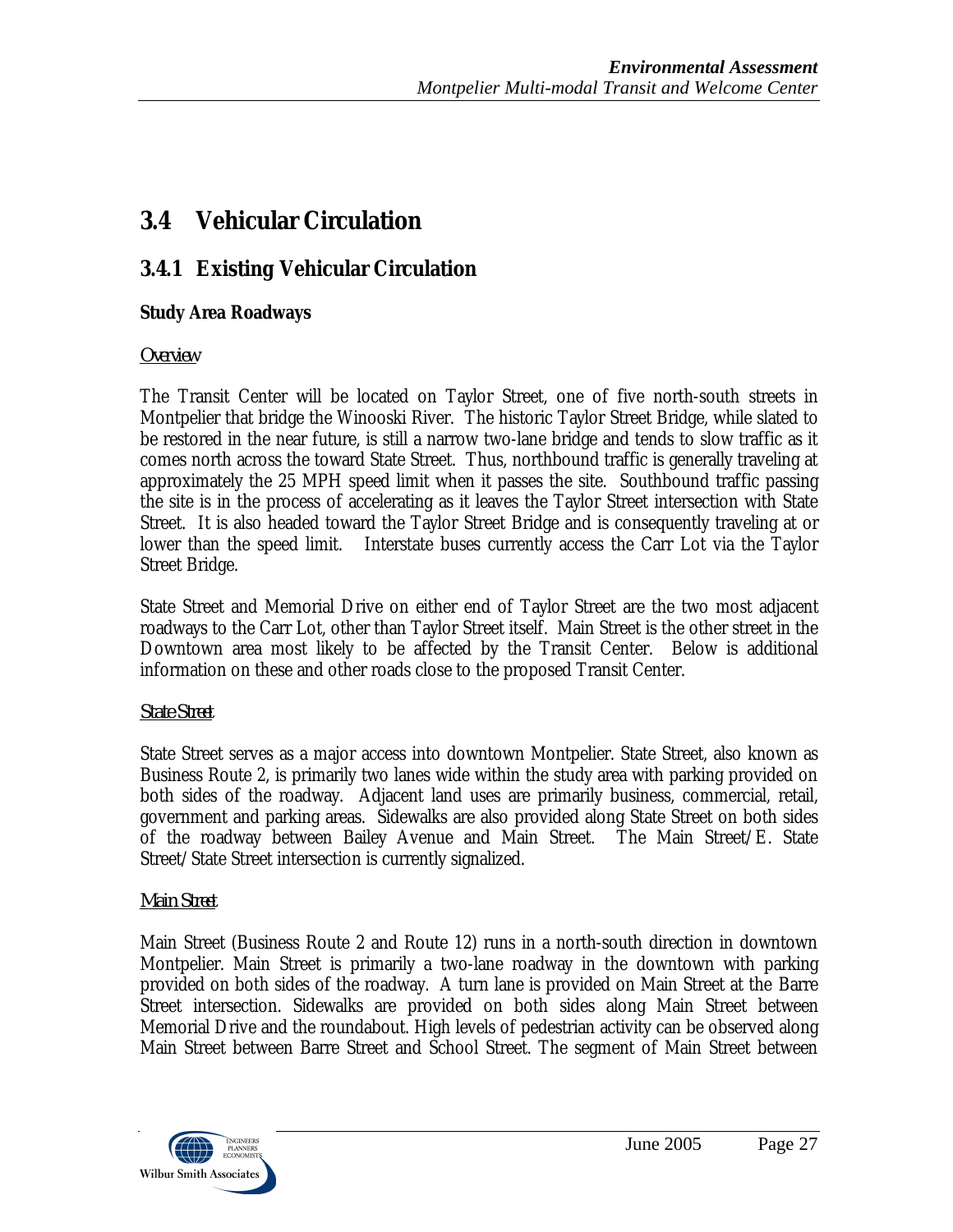Memorial Drive and the Main Street/Spring Street roundabout consists of business, commercial, and retail uses. The City Hall is also located on Main Street.

### *Memorial Drive*

Memorial Drive is an east-west roadway providing access to/from the downtown and I-89. This roadway contains a four lane cross section between the I-89 Ramps and Main Street. At certain intersection locations along Memorial Drive, one of the travel lanes is used as a turn lane. There is very limited access to/from Memorial Drive through its entire length. Parking is not allowed along Memorial Drive. Adjacent uses are primarily business or commercial uses.

#### *Elm Street*

Elm Street is a north-south roadway between State Street and the City's northern municipal boundary. The roadway contains a two lane cross section for its entire length in the downtown with left and right turn lanes at State Street. North of Spring Street, Elm Street is also known as Route 12. Adjacent uses along Elm Street are primarily residential.

### **Study Area Intersections**

#### *Memorial Drive/Taylor Street*

Memorial Drive/Taylor Street is a "T" intersection. The eastbound Memorial Drive approach contains an exclusive left turn lane and a through lane. The westbound Memorial Drive approach contains a through lane and a shared through and right turn lane. The southbound Taylor Street approach contains a shared left and right turn lane. The signal operates in three phases at this intersection. There is no pedestrian phase at this intersection.

#### *State Street/Taylor Street/Governor Davis Avenue*

State Street/Taylor Street/Governor Davis Avenue is a four way intersection with stopcontrols on northbound Taylor Street and southbound Governor Davis Avenue. The westbound approach on State Street contains single travel lane. The eastbound approach on State Street has an exclusive right turn lane and a shared left turn/through lane. Northbound Taylor Street and southbound Governor Davis Avenue both contain a single travel lane.

#### *State Street/Elm Street*

State Street/Elm Street is a four way intersection with stop-control on Elm Street and the exit from the 60 State Street Parking Lot. All approaches, except the southbound Elm Street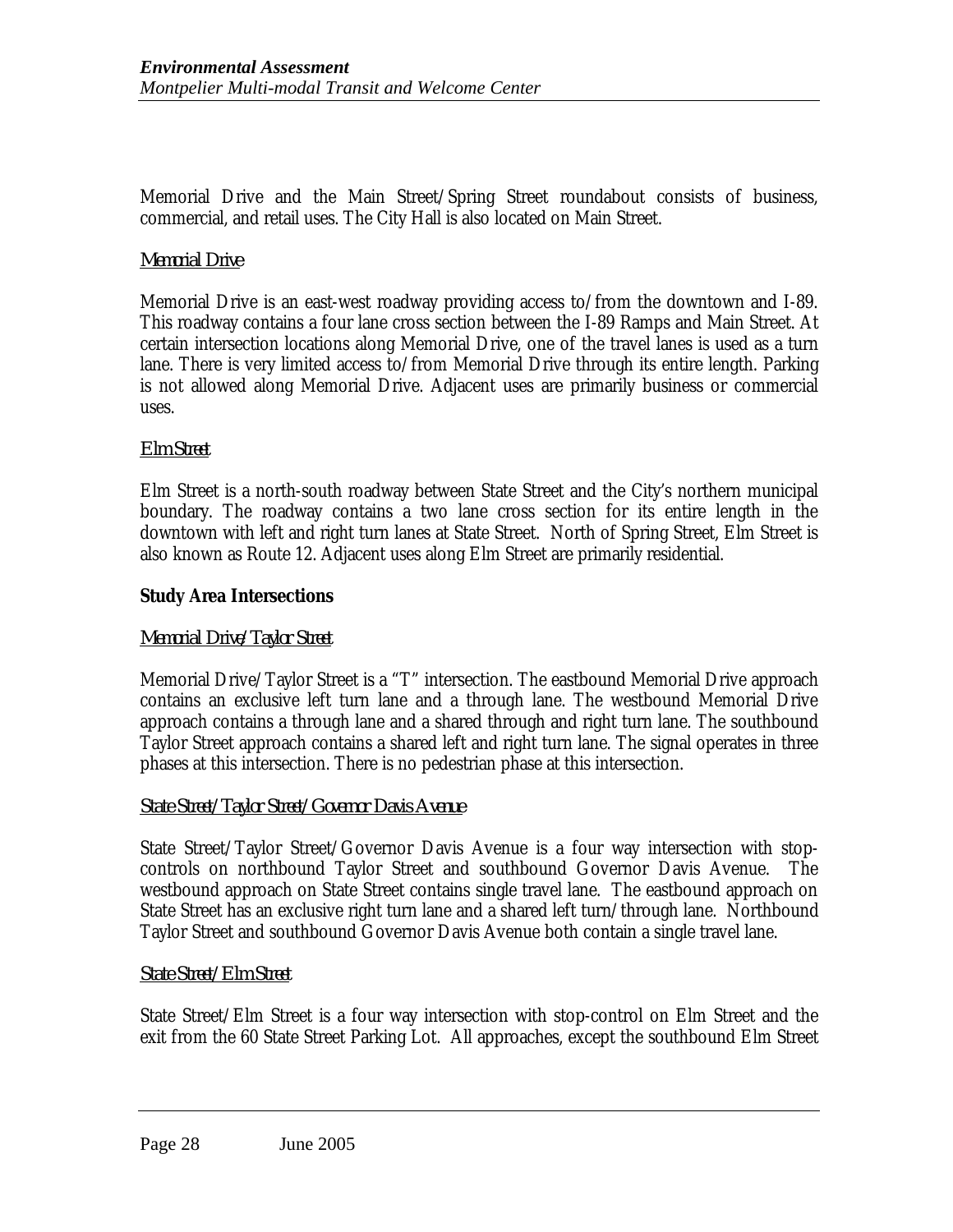approach have a single travel lane. The southbound Elm Street approach contains an exclusive right-turn lane and a shared left and through lane. The Elm Street and 60 State Street Parking Lot approaches are offset from each other.

### *Main Street/State Street/East State Street*

Main Street/State Street/East State Street is a four way intersection. The State Street and East State approaches are offset from each other. The northbound Main Street approach contains an exclusive left turn lane and a through/right turn lane. The southbound Main Street approach contains a through/left turn lane and an exclusive right turn lane. The eastbound State Street approach contains through left and right turn lanes. The westbound East State Street approach contains a single lane approach. Parking is provided along Main Street, State Street, and East State Street. The intersection operates in four phases not including an exclusive pedestrian phase which is called every cycle during high activity periods. The State Street and East State Street approaches are split-phased in operation due to the offset in the two approaches.

### *Main Street/Pitkin Court/North Branch Parking Lot Driveway*

The junction of Main Street, Pitkin Court, and the driveway to the North Branch parking lot is a four-way intersection, with no traffic control on Pitkin Court and the North Branch parking lot driveways. The Pitkin Court and North Branch parking lot approaches are offset from each other. All approaches, except the northbound Main Street approach, have a single shared left, through and right lane. The northbound Main Street approach contains a shared left turn and through lane, which is actually the east end of the left turn lane at the State Street intersection, and a shared through and right turn lane. Due to the proximity of this intersection to the State Street intersection, it is likely that most travelers on Main Street do not perceive it as an identifiable intersection.

### *Main Street/Barre Street/Parking Lot*

Main Street/Barre Street/parking access is a four-way intersection, with stop sign control on the Barre Street and parking access approaches. The eastbound parking access and the westbound Barre Street approaches contain a shared left, through and right lane. The parking access is also less than two full lanes wide, because it is squeezed between the railroad and the M & M Beverage building. Vehicular traffic regularly drives over the railroad tracks when entering and exiting the parking in this area. Both the northbound and southbound Main Street approaches contain an exclusive left turn lane and a shared through/right turn lane.

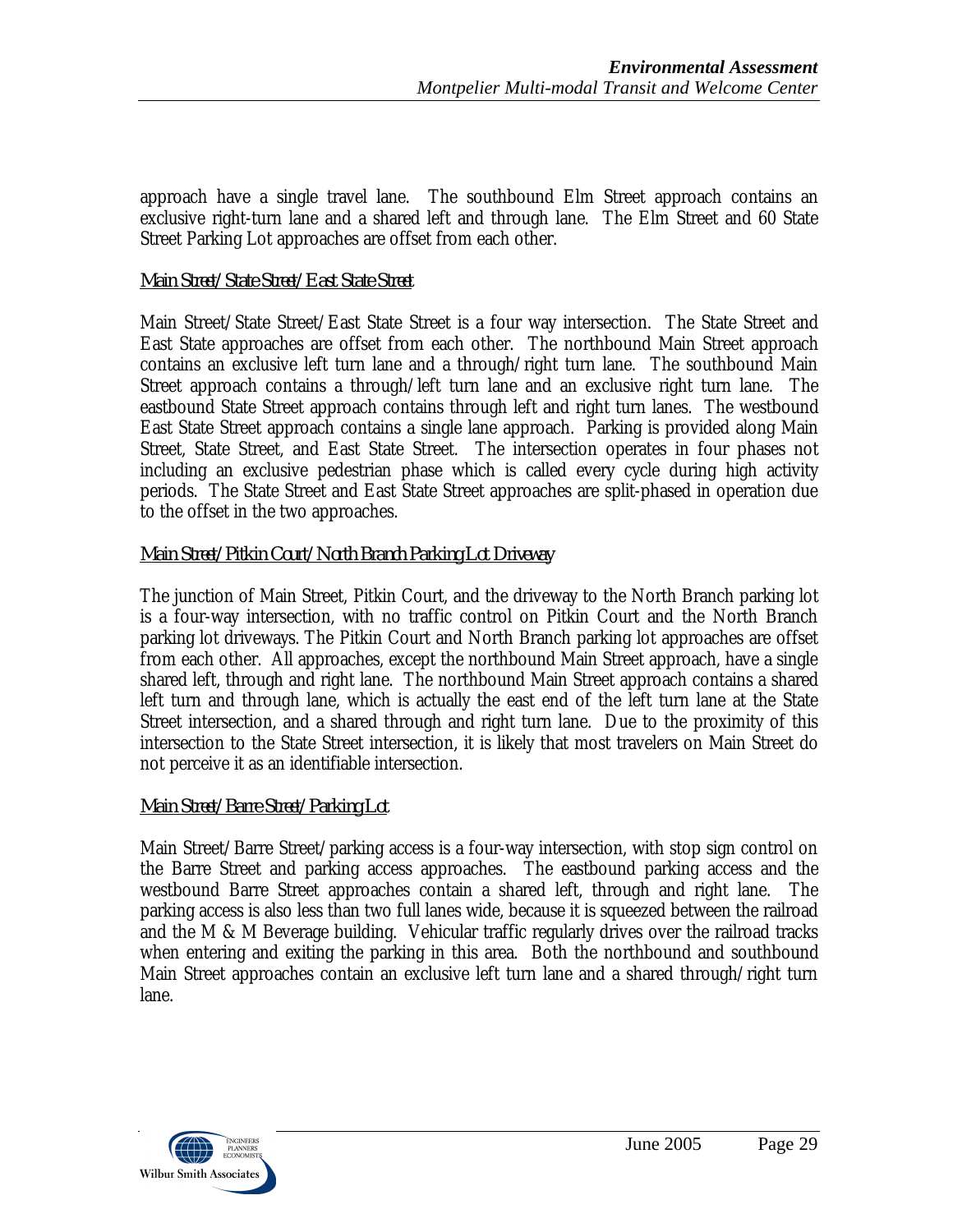### *Main Street/Memorial Drive/Berlin Street/Northfield Street*

Main Street/Memorial Drive/Berlin Street/Northfield Street is a four-way intersection. The eastbound Memorial Drive contains an exclusive left turn lane, a through lane, and an exclusive right turn lane. The westbound Berlin Street approach also contains an exclusive left turn lane, a through lane, and an exclusive right turn lane. The northbound Northfield Street approach contains a shared left/through lane and an exclusive right turn lane. The southbound Main Street approach contains an exclusive left turn lane and a shared through/right turn lane. The intersection operates in four phases, not including an exclusive pedestrian phase which is push-button actuated.

### **Existing (2005) PM Peak Hour Volumes**

#### *Overview*

Existing (2003) traffic volumes were used from the "Downtown Montpelier Circulation Study" dated March 1, 2005 for the following locations:

- Memorial Drive/Taylor Street,
- Memorial Drive/Main Street/Northfield Street.
- Main Street/Barre Street/parking access,
- Main Street/Pitkin Ct./North Branch Parking Lot driveway,
- Main Street/State Street/East State Street,
- State Street/Elm Street, 60 State Street, and
- State Street/Gov. Davis Avenue/Taylor Street.

The existing (2003) PM peak hour traffic volumes were projected to year 2005 based on a 1 percent per year growth factor. The growth factor used in this study was the same as the one in the Downtown Montpelier Circulation Study.

Supplemental traffic counts were taken at the Taylor Street/Carr Lot and the State Street/Capitol Plaza parking lot on Thursday, March 31, 2005. **Figure 3B** shows the existing 2005 PM peak hour traffic volumes in the study area.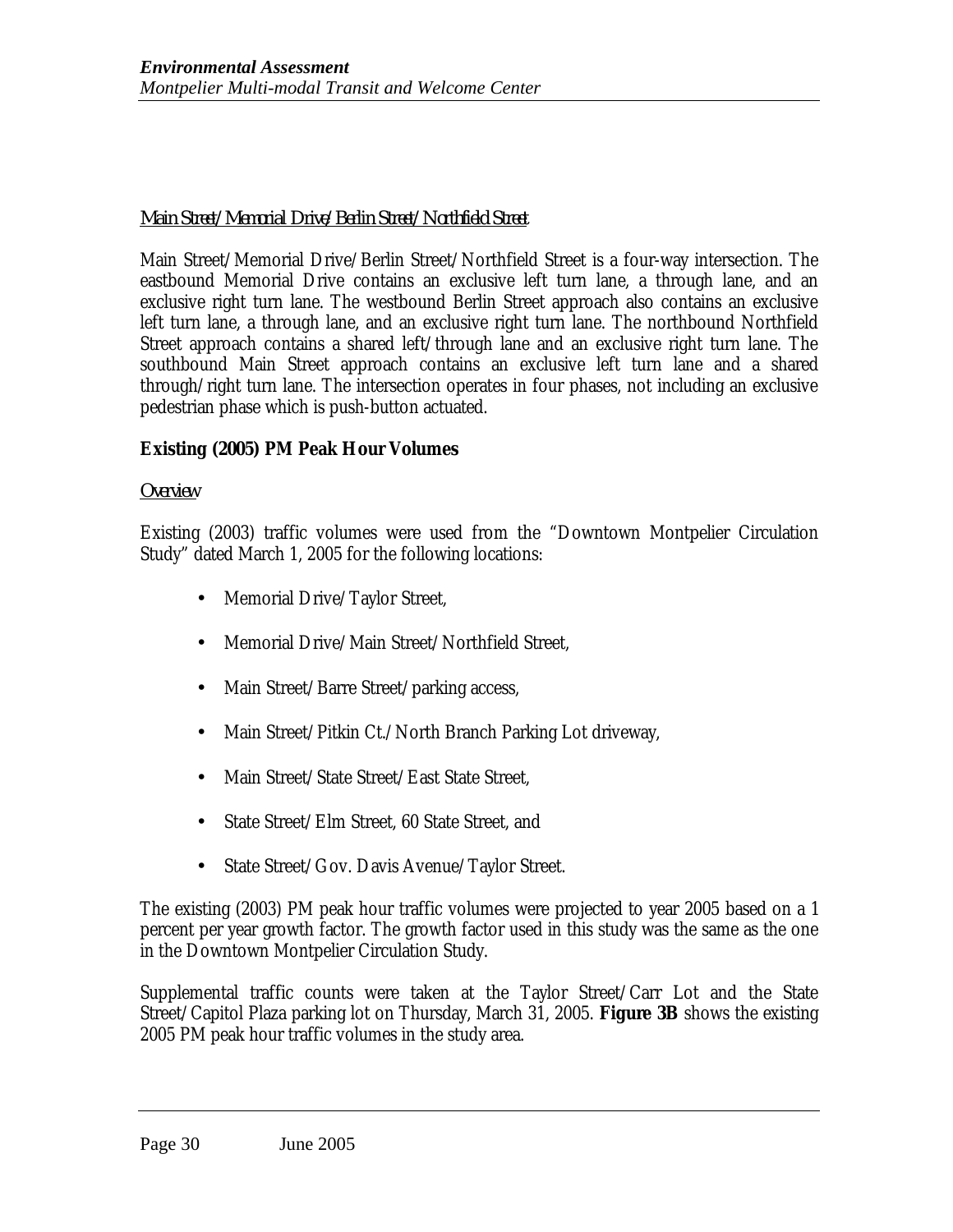### *Intersection Levels of Service*

The intersection turning movement volumes developed for existing (2003) PM Design Hour conditions were used in combination with intersection control type (stop sign or traffic signal) and geometric characteristics to determine "Levels of Service" (LOS). LOS is the standard measure used to quantify the operational performance of highway facilities as perceived by the user. The Levels of Service A, B, C, D, E and F are the six possible LOS ratings; "A" indicates excellent conditions with free flow, "E" indicates intolerable conditions with unstable flow, and "F" indicates that demand exceeds capacity.

**Table 3.4.1** summarizes qualitative differences between the LOS ratings.

| <b>Level-of-Service</b>                         | <b>Traffic Operations</b>                                                                                                                         |
|-------------------------------------------------|---------------------------------------------------------------------------------------------------------------------------------------------------|
| <b>LOS A</b>                                    | Free flow conditions, vehicles are completely unimpeded, and minimal delay<br>at intersections                                                    |
| <b>LOS B</b>                                    | The ability to maneuver in a traffic stream is only slightly restricted and there<br>are insignificant delays at intersections.                   |
| <b>LOS C</b>                                    | Traffic flow is stable but the ability to maneuver and change lanes is more<br>restricted than LOS B. Vehicles begin to back-up at intersections. |
| <b>LOS D</b>                                    | A small increase in traffic may cause substantial increases in delay at<br>intersections and decreases of travel speeds on road segments.         |
| <b>LOSE</b>                                     | Significant delays at intersections with road segment travel speeds at<br>approximately 1/3 of the posted speed.                                  |
| <b>LOS F</b><br><b>TT</b> 1<br>$\sim$<br>$\sim$ | Extremely slow travel speeds, high delays, and extensive vehicle back-ups at<br>intersections<br>$\blacksquare$<br>$\mathbf{m}$                   |

#### **Table 3.4.1 Qualitative Level-of-Service Descriptions**

Source: Highway Capacity Manual, 2000 Edition, Transportation Research Board, Washington, D.C.

LOS for both signalized and stop-controlled intersections is measured in terms of average delay per vehicle. The delay, referred to as "control delay", includes the time required to slow down when approaching an intersection, the time a vehicle is stopped, the time required for a line of vehicles (the queue) to move up to the intersection, and the time required to accelerate.

**Table 3.4.2** presents the relationship between LOS and control delay as specified in the 2000 Edition of the Highway Capacity Manual (HCM). The level-of-service methodology as documented in the HCM is widely accepted in the transportation planning and traffic engineering field and by the Federal Highway Administration (FHWA).

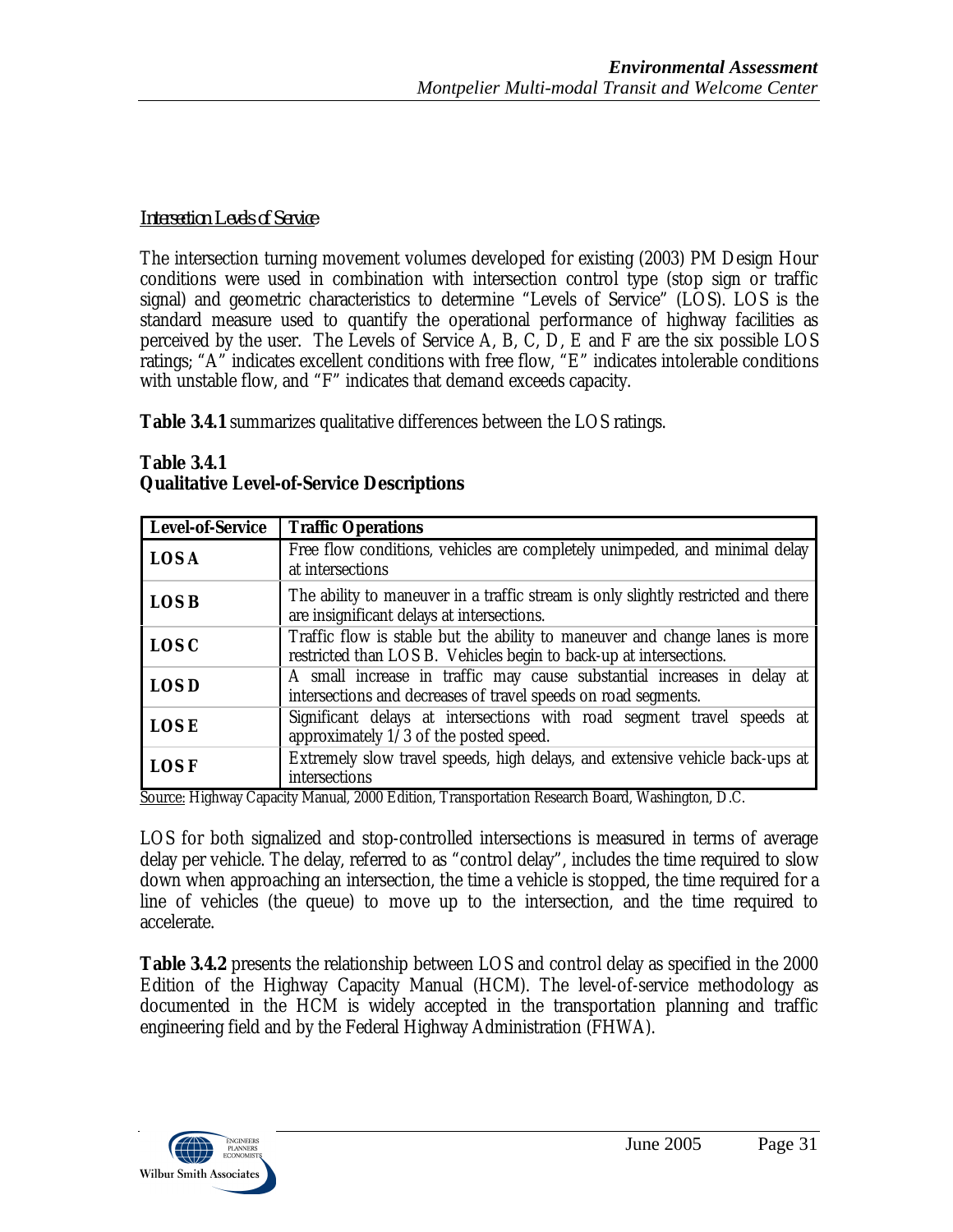### **Table 3.4.2 Intersection Level-of-Service Criteria (seconds)**

| LOS <sup>1</sup> | <b>Characteristics</b> | <b>Stop Controlled</b> | <b>Traffic Signal</b> |
|------------------|------------------------|------------------------|-----------------------|
| $\mathbf{A}$     | Little or no delay     | < 10                   | < 10                  |
| $\mathbf B$      | Short delays           | $> 10$ and $< 15$      | $> 10$ and $< 20$     |
| $\overline{c}$   | Average delays         | $>15$ and $< 25$       | $>20$ and $< 35$      |
| $\mathbf D$      | Long delays            | $> 25$ and $< 35$      | $>$ 35 and $<$ 55     |
| E                | Very Long delays       | $> 35$ and $< 50$      | $> 55$ and $< 80$     |
| - F              | Extreme delays         | > 50                   | > 80                  |

Source: Highway Capacity Manual, 2000 Edition, Transportation Research Board, Washington, D.C.

There is almost universal agreement that levels of service A, B and C are acceptable and LOS F is not. Because level-of-service ratings attempt to measure how well a facility is operating as perceived by the driver, the acceptability of LOS D varies by location of the facility and the policies of state departments of transportation, and other municipal, county, and regional organizations involved in transportation planning. On rural highway facilities where speeds are often higher and drivers expect a higher level of mobility, LOS D may not be acceptable. On the other hand, in urban areas and activity centers where drivers expect and are accustomed to greater delays, an LOS D is often considered acceptable and is often wide spread. In some cases, LOS E may be acceptable in urban areas and activity centers.

For this study, the level-of-service analyses was conducted using the SYNCHRO software package. SYNCHRO software is used by transportation planners and engineers in municipal, county, and regional organizations to calculate the level-of-service at intersections. The methodology used in SYNCHRO is consistent with HCM procedures. The SYNCHRO software package allows the user to optimize traffic signal timing plans.

The SYNCHRO model was fine tuned and adjusted to represent existing operations in the study area based on field observations and input received by the City and CVRPC. Saturation flow rates were also adjusted at key intersections to reflect existing conditions. The Technical Reference Material contains data input and analysis related to use of the SYNCHRO Model.

### *Signalized Intersection Performance*

**Table 3.4.3** presents overall intersection levels of service and delay for signalized intersections during the PM peak hour under existing 2005 conditions.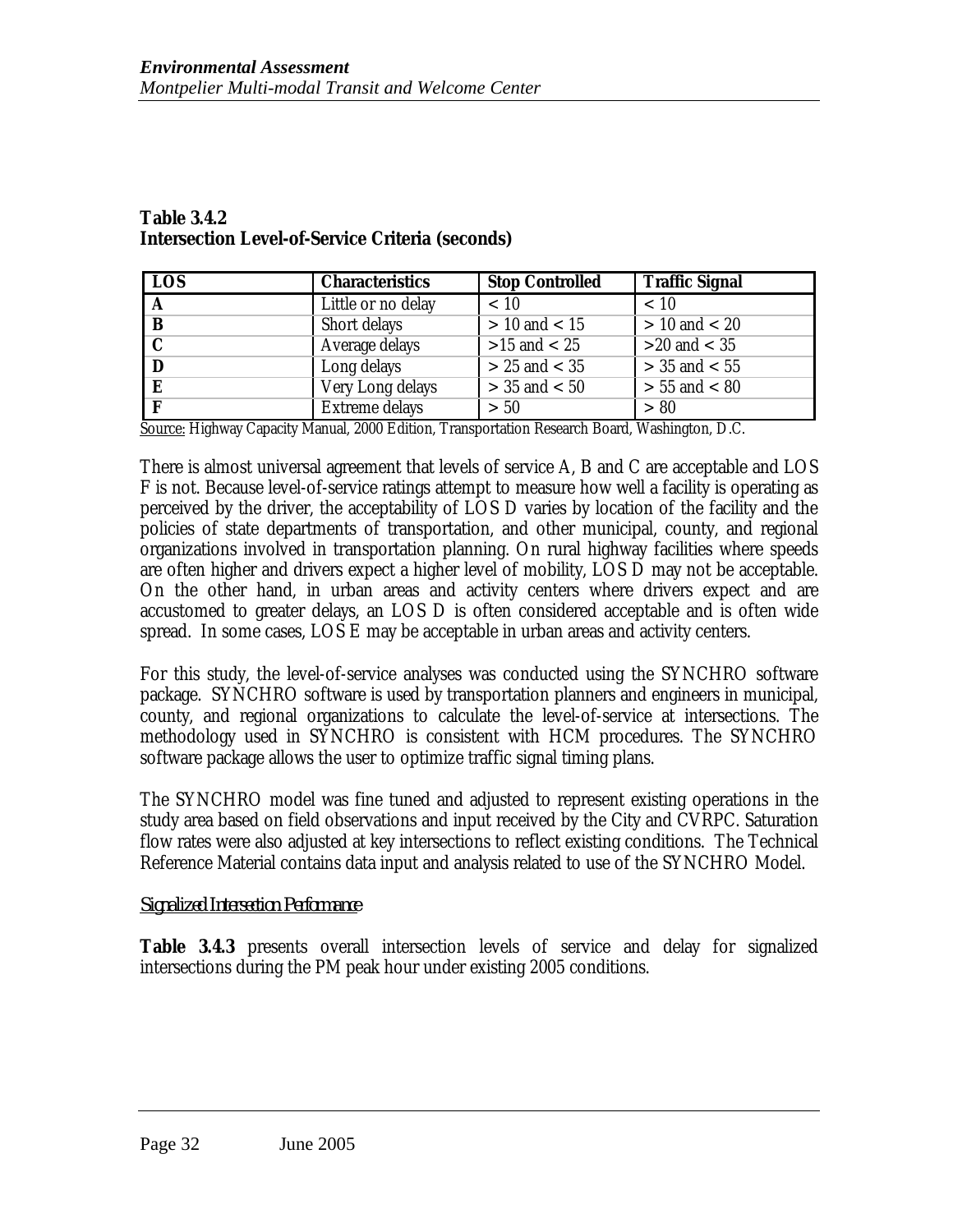### **Table 3.4.3 Signalized Intersection Performance Measures, Existing 2005 PM Conditions**

|                                                   | 2005                    |
|---------------------------------------------------|-------------------------|
|                                                   | <b>Existing Traffic</b> |
| <b>Memorial Drive and Taylor</b><br><b>Street</b> |                         |
| <b>Intersection LOS</b>                           | C(24.1)                 |
|                                                   |                         |
| <b>Memorial Drive and Main Street</b>             |                         |
| <b>Intersection LOS</b>                           | F(84.0)                 |
|                                                   |                         |
| <b>State Street and Main Street</b>               |                         |
| <b>Intersection LOS</b>                           | F(94.1)                 |
|                                                   |                         |

Note: Delay measured in seconds per vehicle is shown in the parenthesis. Source: Wilbur Smith Associates

## *Un-signalized Intersection Performance*

**Table 3.4.4** presents the results of the levels of service analysis for un-signalized intersections in the immediate vicinity of the immediate Study Area for the 2005 existing conditions.

#### **Table 3.4.4 Un-signalized Intersection Performance Measures Existing 2005 Conditions**

|                                                  | 2005                  |
|--------------------------------------------------|-----------------------|
| <b>Intersection</b>                              | <b>Existing</b>       |
| <b>State Street and Gov. Davis Avenue/Taylor</b> |                       |
| Ave.                                             |                       |
| Left turn from State Street EB                   | A(4.4)                |
| Left turn from State Street WB                   | A(4.6)                |
| Taylor Ave. NB                                   | $F^{(*\overline{*})}$ |
| Gov. Davis Avenue SB                             | F(196.0)              |
|                                                  |                       |
| <b>Taylor Ave. and Carr Lot B</b>                |                       |

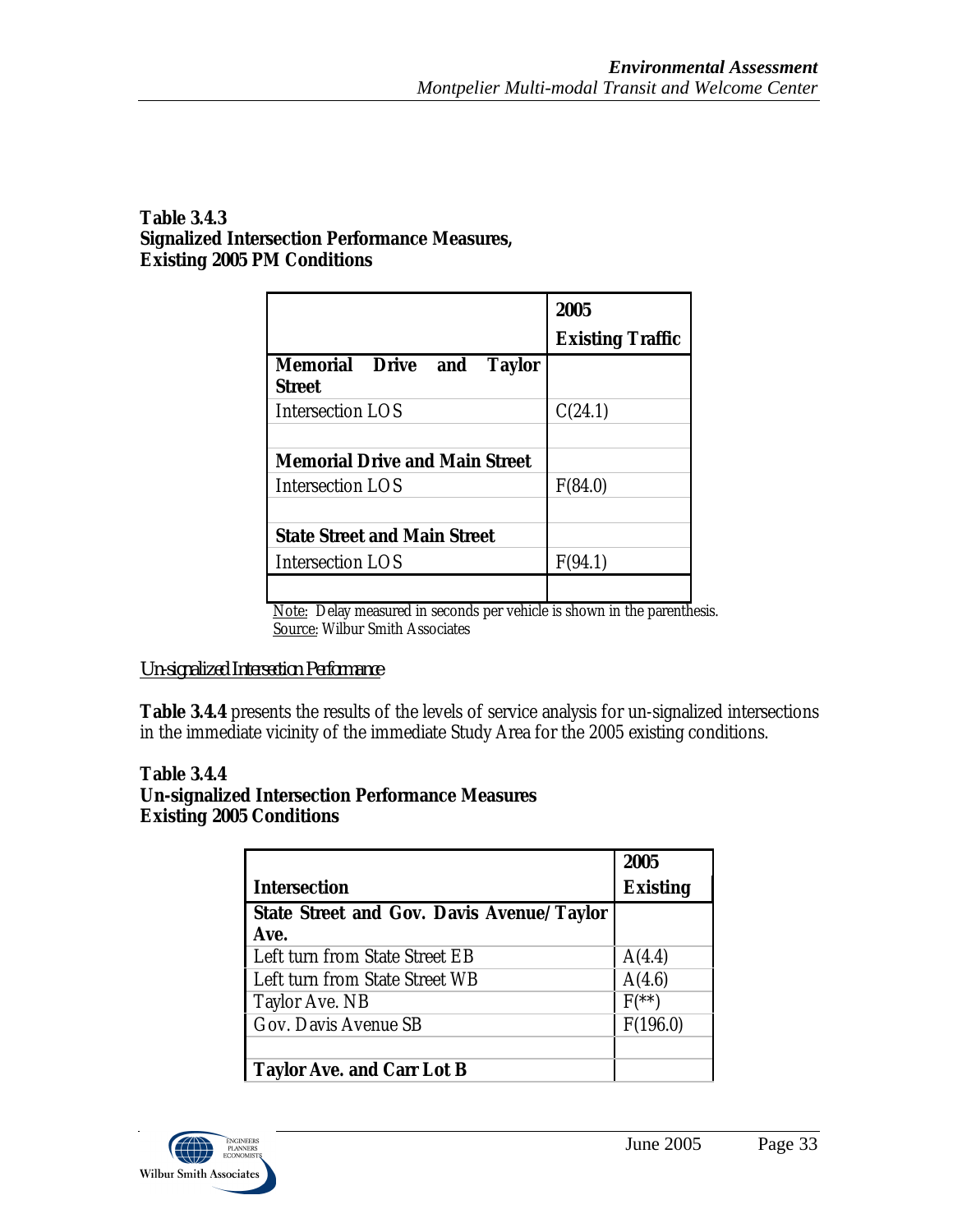|                                                                  | 2005            |
|------------------------------------------------------------------|-----------------|
| <b>Intersection</b>                                              | <b>Existing</b> |
| Carr Lot B WB                                                    | B(14.0)         |
| Left turn from Taylor Street SB                                  | A(0.0)          |
|                                                                  |                 |
| <b>Taylor Ave. and Carr Lot A</b>                                |                 |
| Carr Lot A WB                                                    | B(12.8)         |
| Left turn from Taylor Ave. SB                                    | A(0.1)          |
|                                                                  |                 |
| <b>Taylor Ave. and Capital Plaza Drive B</b>                     |                 |
| Capital Plaza Dr. B WB                                           | B(14.3)         |
| Left turn from Taylor Ave. SB                                    | A(0.6)          |
|                                                                  |                 |
| <b>State Street and Capital Plaza Drive A</b>                    |                 |
| <b>Left turn from State Street</b>                               | A(1.0)          |
| Capital Plaza Dr. A                                              | C(16.6)         |
|                                                                  |                 |
| <b>State Street and Elm Street</b>                               |                 |
| Left turn from State Street EB                                   | A(3.6)          |
| Left turn from State Street WB                                   | A(0.4)          |
| 60 State Street Parking NB                                       | D(28.2)         |
| <b>Elm Street SB</b>                                             | D(29.7)         |
|                                                                  |                 |
| <b>Main Street and North Branch Drive/Pitkin</b><br><b>Court</b> |                 |
| North Branch Parking Lot Drive. EB                               | F(52.2)         |
| <b>Pitkin Court WB</b>                                           | F(83.6)         |
| Left turn from Main Street NB                                    | A(9.6)          |
| Left turn from Main Street SB                                    | A(0.3)          |
|                                                                  |                 |
| <b>Main Street and Barre St./Parking Access</b>                  |                 |
| <b>Parking Access EB</b>                                         | F(56.3)         |
| <b>Barre Street WB</b>                                           | F(303.6)        |
| Left turn from Main Street NB                                    | A(8.4)          |
| Left turn from Main Street SB                                    | A(9.9)          |

Note: Delay measured in seconds per vehicle is shown in the parenthesis. \*\* indicates high delay.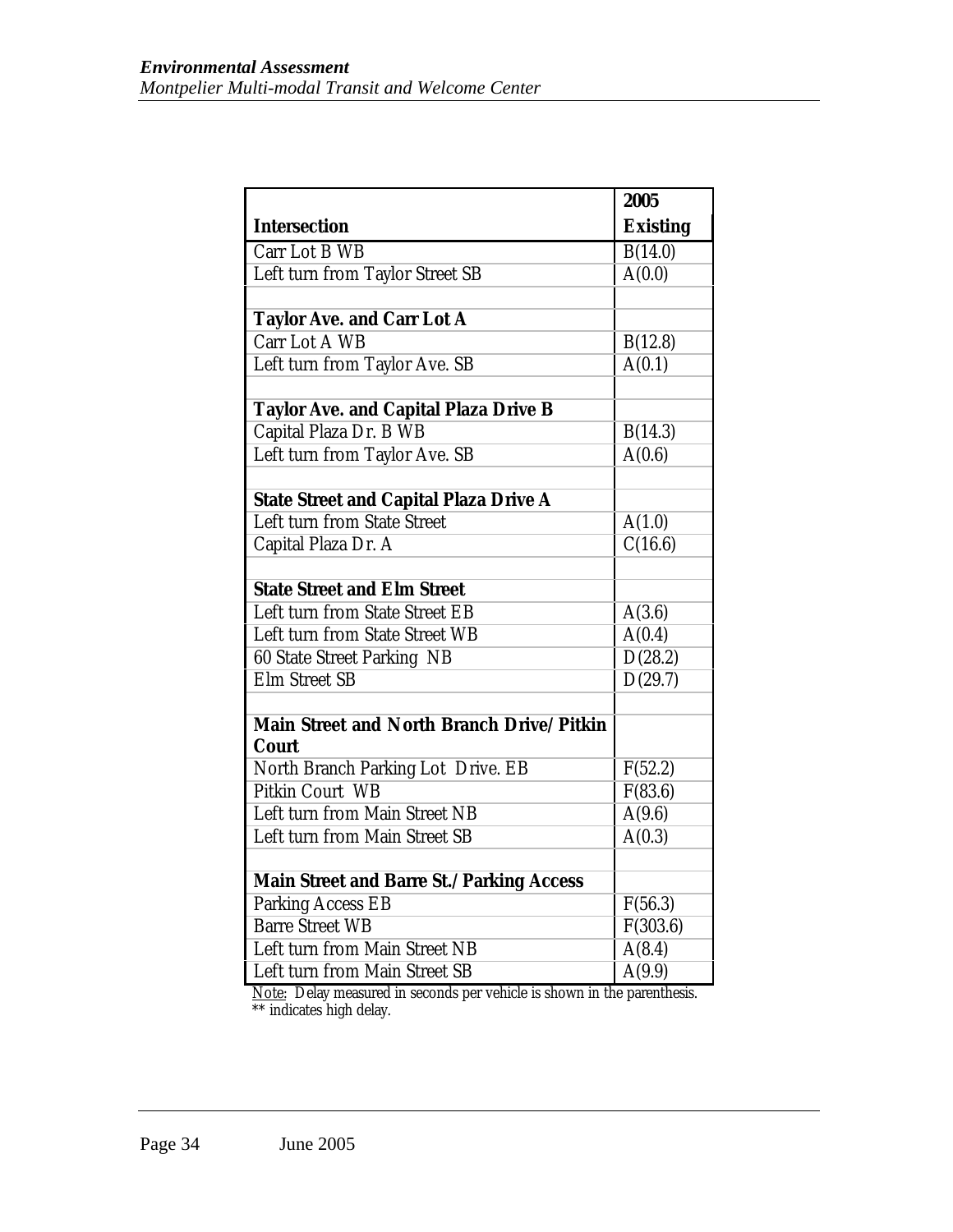# **3.4.2 Impacts of the No-Build Alternative and the Proposed Action on Vehicular Circulation**

### **Future 2010 No Build PM Peak Hour Volumes**

The existing projected 2005 PM peak hour traffic volumes were further projected using a one percent per year growth factor to develop future 2010 No Build Peak Hour Volumes. **Figure 3C** shows the future 2010 No Build PM peak hour traffic volumes in the study area. The design year of 2010 was used selected because it was the year in which it is expected that the Transit Center will be fully operational.

### *Signalized Intersection Performance*

**Table 3.4.5** presents overall intersection levels of service and delay for all signalized intersections during the PM peak hour under existing 2005 conditions and the No-Build Alternative 2010 conditions respectively.

### **Table 3.4.5 Signalized Intersection Performance Measures, Existing 2005 and Future No-Build 2010 PM Conditions**

|                                                                | 2005                    | 2010            |
|----------------------------------------------------------------|-------------------------|-----------------|
|                                                                | <b>Existing Traffic</b> | <b>No-Build</b> |
| <b>Memorial Drive</b><br><b>Taylor</b><br>and<br><b>Street</b> |                         |                 |
| Intersection LOS                                               | C(24.1)                 | C(25.3)         |
|                                                                |                         |                 |
| <b>Memorial Drive and Main Street</b>                          |                         |                 |
| <b>Intersection LOS</b>                                        | F(84.0)                 | F(91.3)         |
|                                                                |                         |                 |
| <b>State Street and Main Street</b>                            |                         |                 |
| <b>Intersection LOS</b>                                        | F(94.1)                 | F(106.9)        |
|                                                                |                         |                 |

Note: Delay measured in seconds per vehicle is shown in the parenthesis. Source: Wilbur Smith Associates

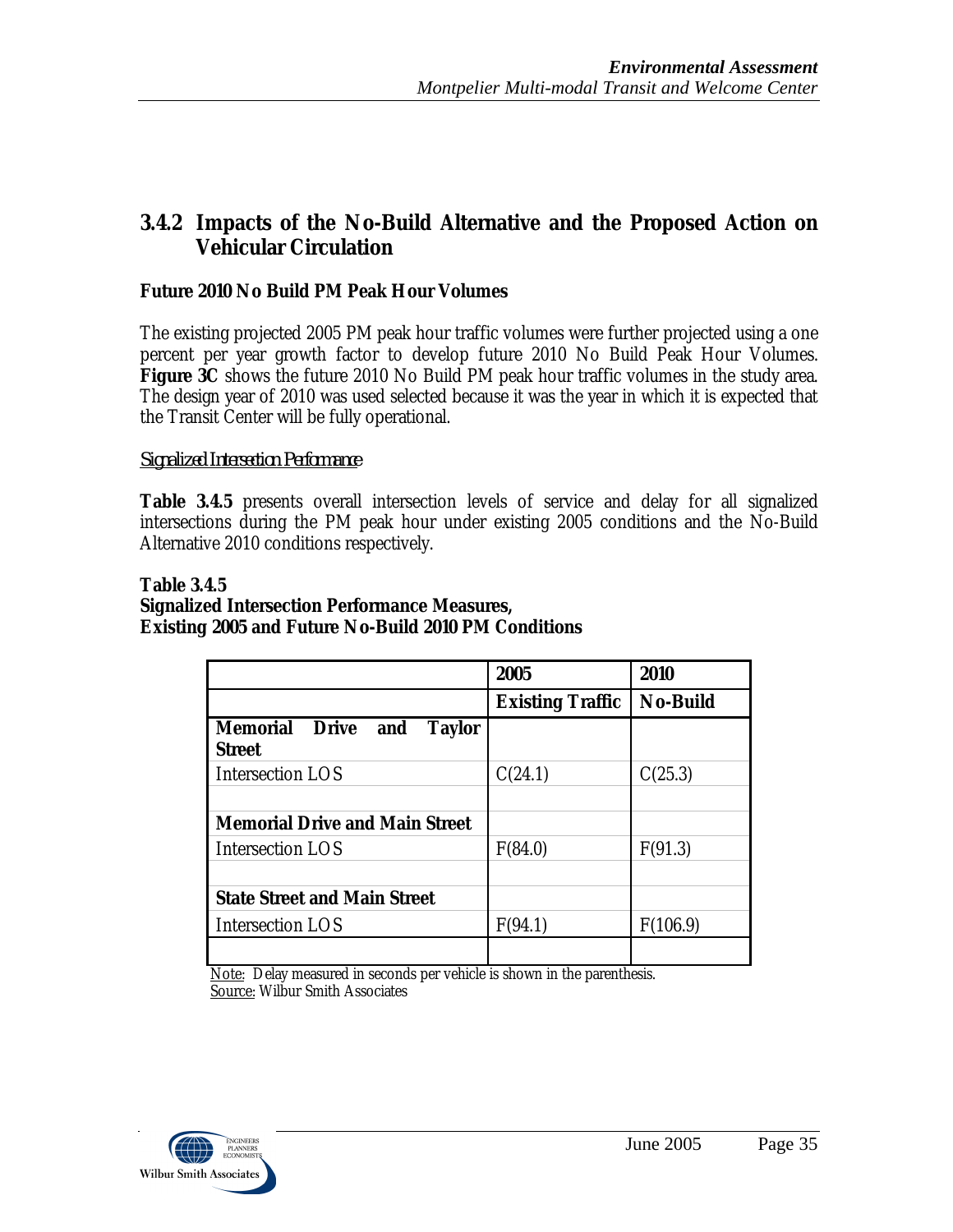### *Un-signalized Intersection Performance*

**Table 3.4.6** presents the results of the levels of service analysis for un-signalized intersections in the immediate vicinity of the immediate Study Area for existing and the No-Build Alternative for the year 2010.

#### **Table 3.4.6 Un-signalized Intersection Performance Measures Existing 2005 and Future No Build 2010 Conditions**

|                                                  | 2005            | 2010            |
|--------------------------------------------------|-----------------|-----------------|
| <b>Intersection</b>                              | <b>Existing</b> | <b>No-Build</b> |
| <b>State Street and Gov. Davis Avenue/Taylor</b> |                 |                 |
| Ave.                                             |                 |                 |
| Left turn from State Street EB                   | A(4.4)          | A(4.6)          |
| Left turn from State Street WB                   | A(4.6)          | A(4.8)          |
| Taylor Ave. NB                                   | $F^{**}$        | $F^{**}$        |
| Gov. Davis Avenue SB                             | F(196.0)        | F(455.0)        |
|                                                  |                 |                 |
| <b>Taylor Ave. and Carr Lot B</b>                |                 |                 |
| Carr Lot B WB                                    | B(14.0)         | B(14.5)         |
| Left turn from Taylor Street SB                  | A(0.0)          | A(0.0)          |
|                                                  |                 |                 |
| <b>Taylor Ave. and Carr Lot A</b>                |                 |                 |
| Carr Lot A WB                                    | B(12.8)         | B(13.2)         |
| Left turn from Taylor Ave. SB                    | A(0.1)          | A(0.1)          |
|                                                  |                 |                 |
| <b>Taylor Ave. and Capital Plaza Drive B</b>     |                 |                 |
| Capital Plaza Dr. B WB                           | B(14.3)         | B(14.9)         |
| Left turn from Taylor Ave. SB                    | A(0.6)          | A(0.7)          |
|                                                  |                 |                 |
| <b>State Street and Capital Plaza Drive A</b>    |                 |                 |
| Left turn from State Street                      | A(1.0)          | A(1.2)          |
| Capital Plaza Dr. A                              | C(16.6)         | C(21.8)         |
|                                                  |                 |                 |
| <b>State Street and Elm Street</b>               |                 |                 |
| Left turn from State Street EB                   | A(3.6)          | A(3.7)          |
| Left turn from State Street WB                   | A(0.4)          | A(0.4)          |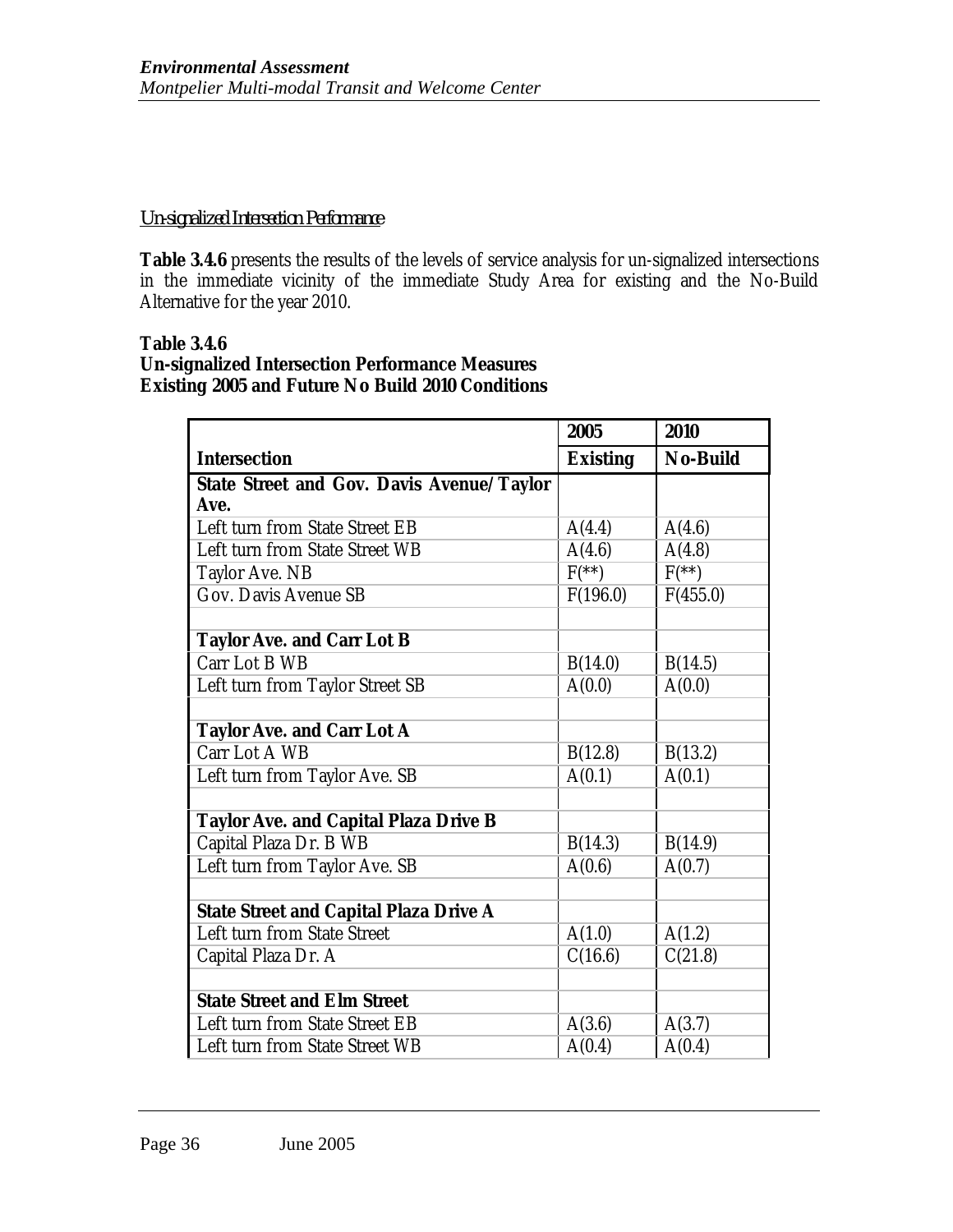|                                                           | 2005            | 2010            |
|-----------------------------------------------------------|-----------------|-----------------|
| <b>Intersection</b>                                       | <b>Existing</b> | <b>No-Build</b> |
| 60 State Street Parking NB                                | D(28.2)         | D(32.7)         |
| Elm Street SB                                             | D(29.7)         | E(37.8)         |
| Main Street and North Branch Drive/Pitkin<br><b>Court</b> |                 |                 |
| North Branch Parking Lot Drive. EB                        | F(52.2)         | F(52.8)         |
| Pitkin Court WB                                           | F(83.6)         | F(108.8)        |
| Left turn from Main Street NB                             | A(9.6)          | A(9.8)          |
| Left turn from Main Street SB                             | A(0.3)          | A(0.2)          |
|                                                           |                 |                 |
| <b>Main Street and Barre St./Parking Access</b>           |                 |                 |
| Parking Access EB                                         | F(56.3)         | F(95.0)         |
| <b>Barre Street WB</b>                                    | F(303.6)        | F(440.8)        |
| Left turn from Main Street NB                             | A(8.4)          | A(8.5)          |
| Left turn from Main Street SB                             | A(9.9)          | B(10.2)         |

Note: Delay measured in seconds per vehicle is shown in the parenthesis. \*\* indicates high delay.

## **The Proposed Action - Future 2010 Build PM Peak Hour Volumes**

### *Future Traffic Generation*

Future 2010 Build PM peak hour traffic volumes were projected from existing (2003) volumes based on the following conditions:

- Reorganization of the Carr Lot's driveways on Taylor Street to create a one-way in lane close to the Taylor Street Bridge and a one-way out lane half way between the bridge and the railroad track serving 30 parking spaces and 8 buses during the peak PM Hour.
- Current users of the parking spaces on the Carr Lot will be relocated to the Capitol Plaza parking lot. (NOTE: There is a separate federal project with FHWA that has its own independent need and utility, a parking structure with its own Environmental Assessment.)
- Traffic generated by approximately 10,000 SF of office space and 5 residential units in the upper floors of the Transit Center will be generated at the Capitol Plaza parking lot.

**Figure 3D** shows the future 2010 Build PM peak hour traffic volumes.

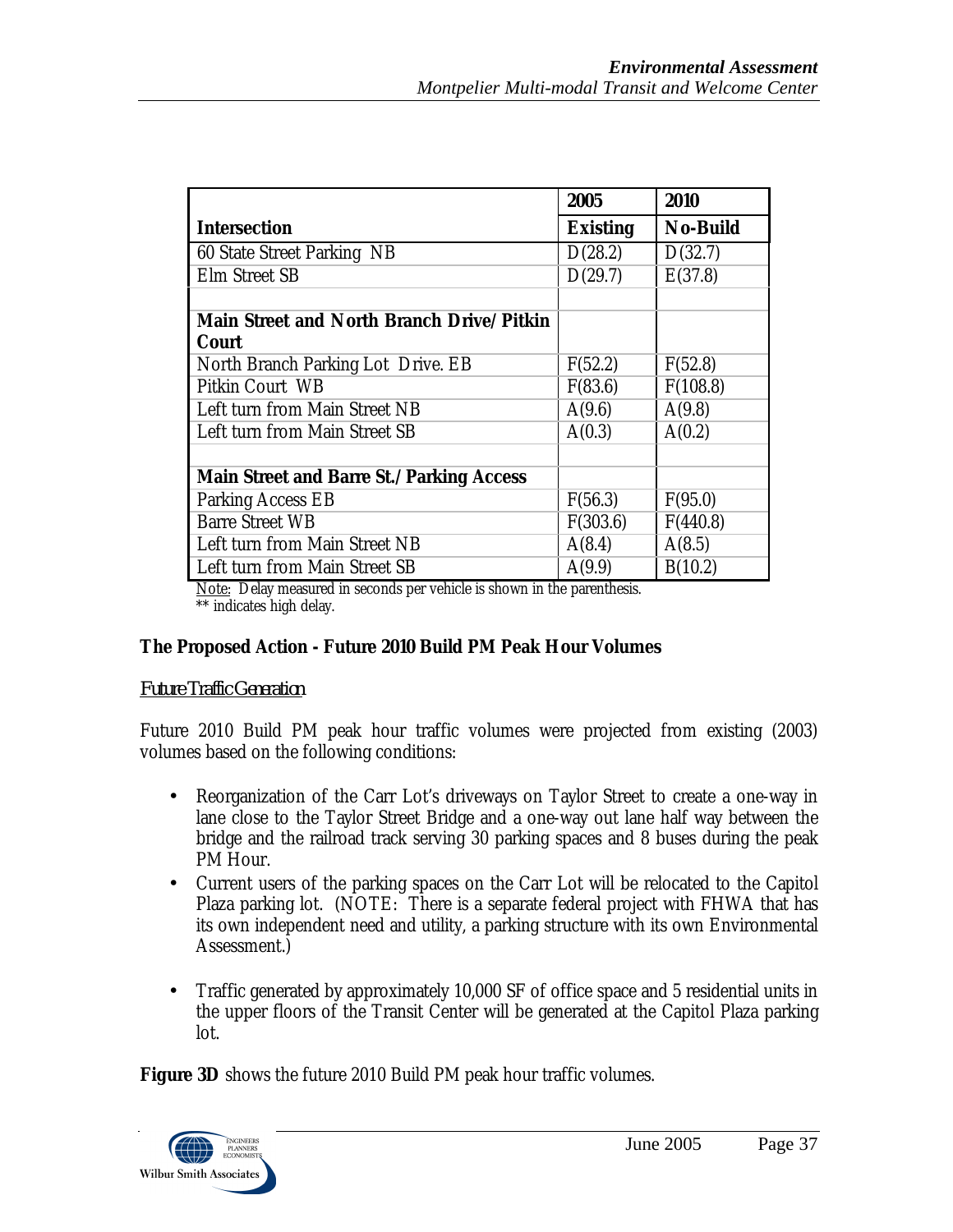#### *Signalized Intersection Performance*

Table 3.4.7 presents overall intersection levels of service and delay for signalized intersections during the PM peak hour under existing 2005 conditions and the future 2010 conditions respectively.

#### **Table 3.4.7 Signalized Intersection Performance Measures, Existing 2005 and Future 2010 PM Conditions**

|                                                                       | 2005                    | 2010            |              |
|-----------------------------------------------------------------------|-------------------------|-----------------|--------------|
|                                                                       | <b>Existing Traffic</b> | <b>No-Build</b> | <b>Build</b> |
| <b>Taylor</b><br><b>Memorial Drive</b><br><i>and</i><br><b>Street</b> |                         |                 |              |
| Intersection LOS                                                      | C(24.1)                 | C(25.3)         | C(25.9)      |
| <b>Memorial Drive and Main Street</b>                                 |                         |                 |              |
| Intersection LOS                                                      | F(84.0)                 | F(91.3)         | F(90.7)      |
| <b>State Street and Main Street</b>                                   |                         |                 |              |
| Intersection LOS                                                      | F(94.1)                 | F(106.9)        | F(110.7)     |
|                                                                       |                         |                 |              |

Note: Delay measured in seconds per vehicle is shown in the parenthesis. Source: Wilbur Smith Associates

#### *Un-signalized Intersection Performance*

Table 3.4.8 presents the results of the levels of service analysis for all un-signalized intersections in the immediate vicinity of the immediate Study Area.

#### **Table 3.4.8 Un-signalized Intersection Performance Measures Existing 2005 and Future 2010 Conditions**

| 2005 | 2010 |
|------|------|
|      |      |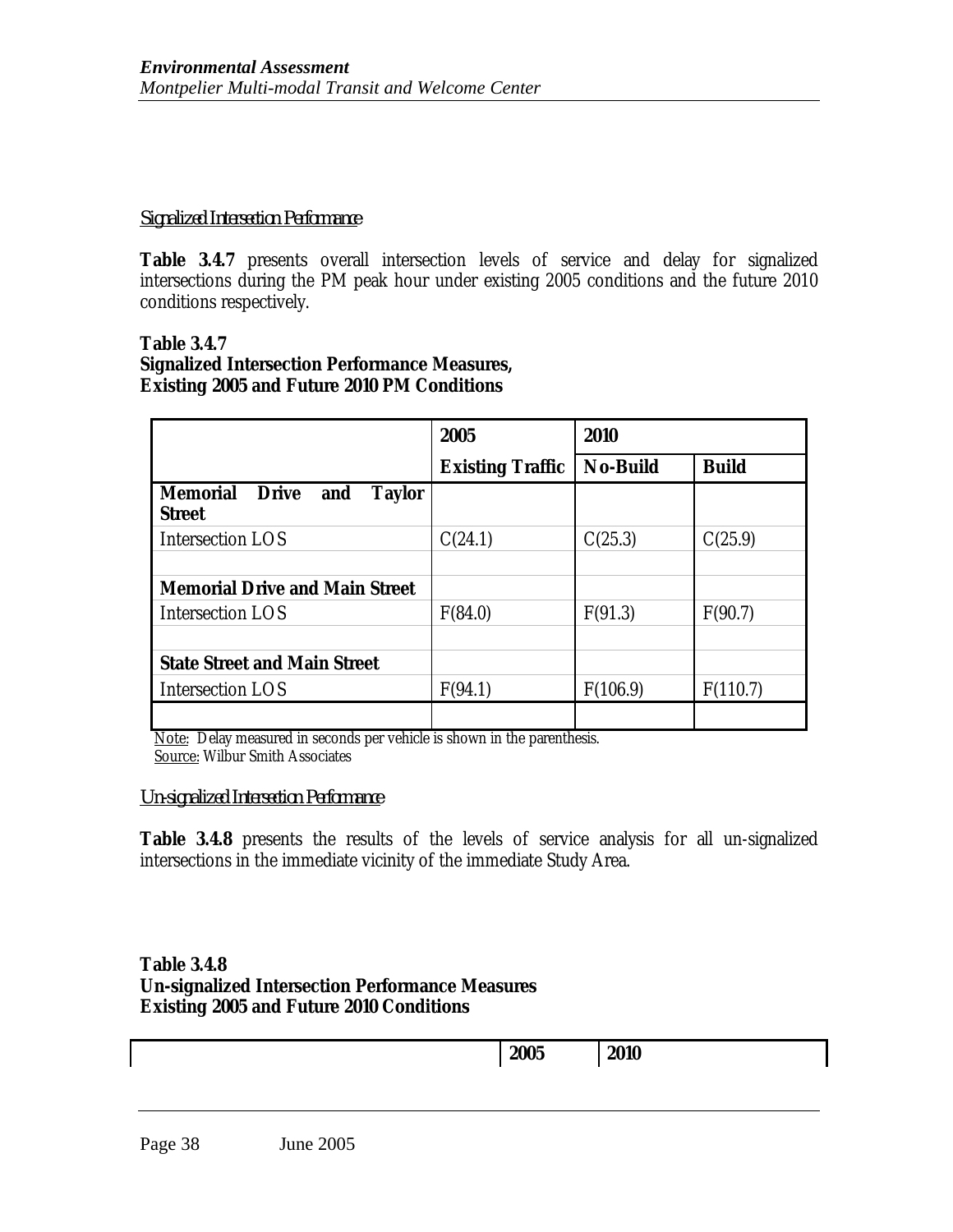| <b>Intersection</b>                                       | <b>Existing</b> | <b>No-Build</b>   | <b>Build</b> |
|-----------------------------------------------------------|-----------------|-------------------|--------------|
| <b>State Street and Gov. Davis Avenue/Taylor</b><br>Ave.  |                 |                   |              |
| Left turn from State Street EB                            | A(4.4)          | A(4.6)            | A(4.3)       |
| Left turn from State Street WB                            | A(4.6)          | A(4.8)            | A(5.4)       |
| Taylor Ave. NB                                            | $F(**)$         | $\overline{F(*)}$ | $F^{**}$     |
| Gov. Davis Avenue SB                                      | F(196.0)        | F(455.0)          | F(348.3)     |
| <b>Taylor Ave. and Carr Lot B</b>                         |                 |                   |              |
| Carr Lot B WB                                             | B(14.0)         | B(14.5)           |              |
| Left turn from Taylor Street SB                           | A(0.0)          | A(0.0)            | A(0.5)       |
|                                                           |                 |                   |              |
| <b>Taylor Ave. and Carr Lot A</b>                         |                 |                   |              |
| Carr Lot A WB                                             | B(12.8)         | B(13.2)           | B(12.3)      |
| Left turn from Taylor Ave. SB                             | A(0.1)          | A(0.1)            |              |
|                                                           |                 |                   |              |
| <b>Taylor Ave. and Capital Plaza Drive B</b>              |                 |                   |              |
| Capital Plaza Dr. B WB                                    | B(14.3)         | B(14.9)           | C(17.2)      |
| Left turn from Taylor Ave. SB                             | A(0.6)          | A(0.7)            | A(0.8)       |
|                                                           |                 |                   |              |
| <b>State Street and Capital Plaza Drive A</b>             |                 |                   |              |
| Left turn from State Street                               | A(1.0)          | A(1.2)            | A(1.1)       |
| Capital Plaza Dr. A                                       | C(16.6)         | C(21.8)           | C(23.7)      |
|                                                           |                 |                   |              |
| <b>State Street and Elm Street</b>                        |                 |                   |              |
| Left turn from State Street EB                            | A(3.6)          | A(3.7)            | A(3.8)       |
| Left turn from State Street WB                            | A(0.4)          | A(0.4)            | A(0.4)       |
| 60 State Street Parking NB                                | D(28.2)         | D(32.7)           | D(34.3)      |
| Elm Street SB                                             | D(29.7)         | E(37.8)           | E(39.9)      |
|                                                           |                 |                   |              |
| Main Street and North Branch Drive/Pitkin<br><b>Court</b> |                 |                   |              |
| North Branch Parking Lot Drive. EB                        | F(52.2)         | F(52.8)           | F(52.8)      |
| Pitkin Court WB                                           | F(83.6)         | F(108.8)          | F(107.8)     |
| Left turn from Main Street NB                             | A(9.6)          | A(9.8)            | A(9.8)       |
| Left turn from Main Street SB                             | A(0.3)          | A(0.2)            | A(0.2)       |
|                                                           |                 |                   |              |
| <b>Main Street and Barre St./Parking Access</b>           |                 |                   |              |
| <b>Parking Access EB</b>                                  | F(56.3)         | F(95.0)           | F(95.0)      |

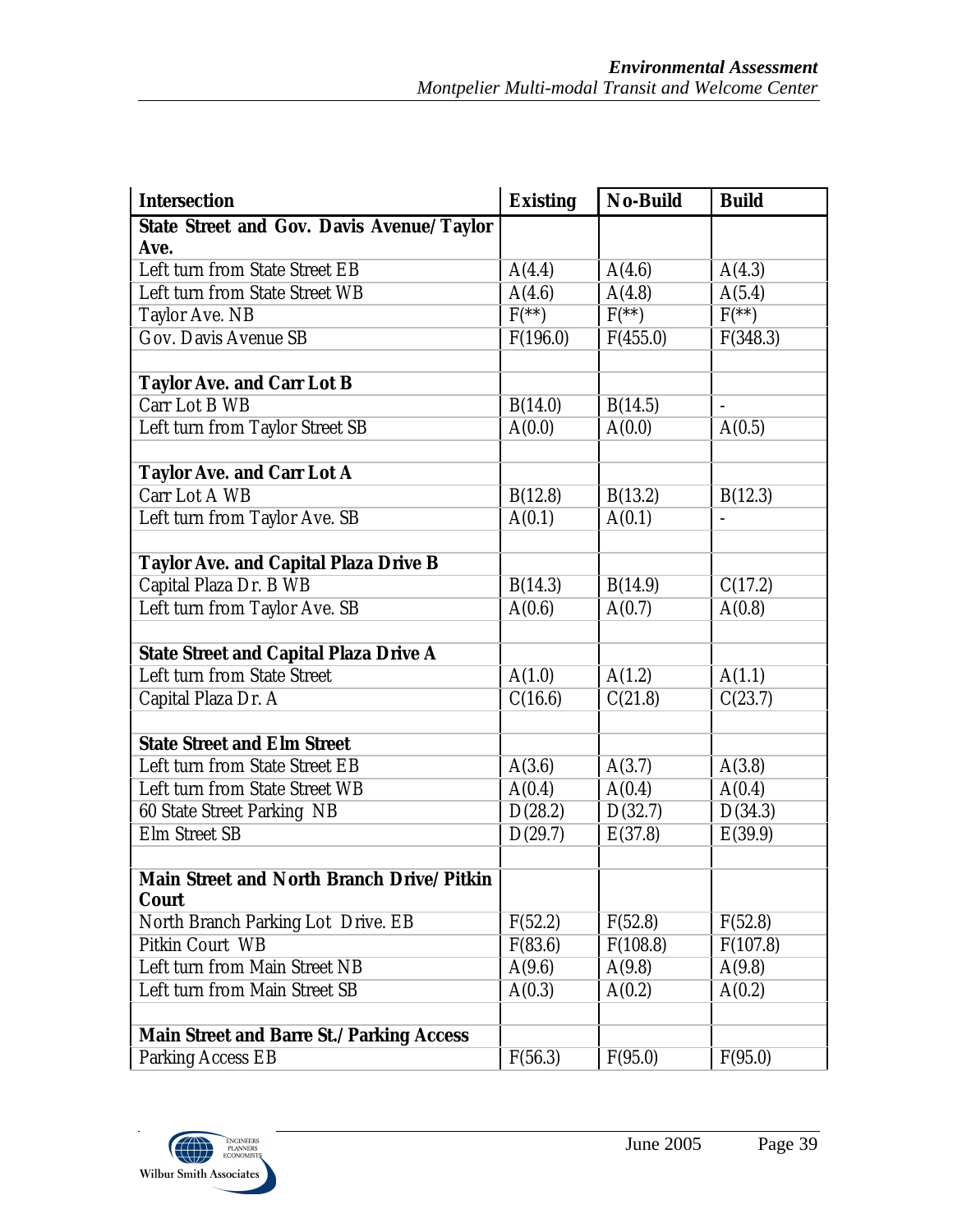|                               | 2005            | 2010            |              |
|-------------------------------|-----------------|-----------------|--------------|
| <b>Intersection</b>           | <b>Existing</b> | <b>No-Build</b> | <b>Build</b> |
| <b>Barre Street WB</b>        | F(303.6)        | F(440.8)        | F(440.8)     |
| Left turn from Main Street NB | A(8.4)          | A(8.5)          | A(8.5)       |
| Left turn from Main Street SB | A(9.9)          | B(10.2)         | B(10.2)      |

Note: Delay measured in seconds per vehicle is shown in the parenthesis. \*\* indicates high delay.

# **3.4.3 Mitigation**

The City is considering improvement to address the expected decline in traffic circulation projected for the future No-Build condition. Because impacts associated with the development of the Transit Center are not substantially different than the future conditions without the development, the proposed improvement should also be sufficient to address the traffic impacts from the Proposed Action.

No mitigation is required.

# **3.5 Water Quality Impacts**

# **3.5.1 Existing Water Quality**

At its confluence with the North Branch River, the Winooski River drains approximately 390 square miles. The North Branch has a watershed area of approximately 90 square miles at the same location. The rivers and their shorelines provide valuable resources for wildlife and waterfowl, recreational and agricultural activities, and fisheries, forestry and plant habitats. The State of Vermont has classified both the Winooski and the North Branch River as Class B waters, which means that they are suitable for aquatic biota, fish and wildlife. The Class B designation also indicates that the rivers are suitable for irrigation, industrial uses, and recreation activities that do not pose the probability of ingesting the water.

The Winooski River upstream of the Montpelier Waste Water Treatment Facility discharge and the lowest one mile of the North Branch are each classified by the US EPA under Section 303(d) of the Clean Water Act as "impaired" water due to pathogen concentrations, specifically *e coli*. No Total Maximum Daily Loads (TMDLs) have been established for either river.

The Winooski River and the North Branch River represent important water resources for fisheries, wildlife habitat, and recreational activities. These rivers flow through and adjacent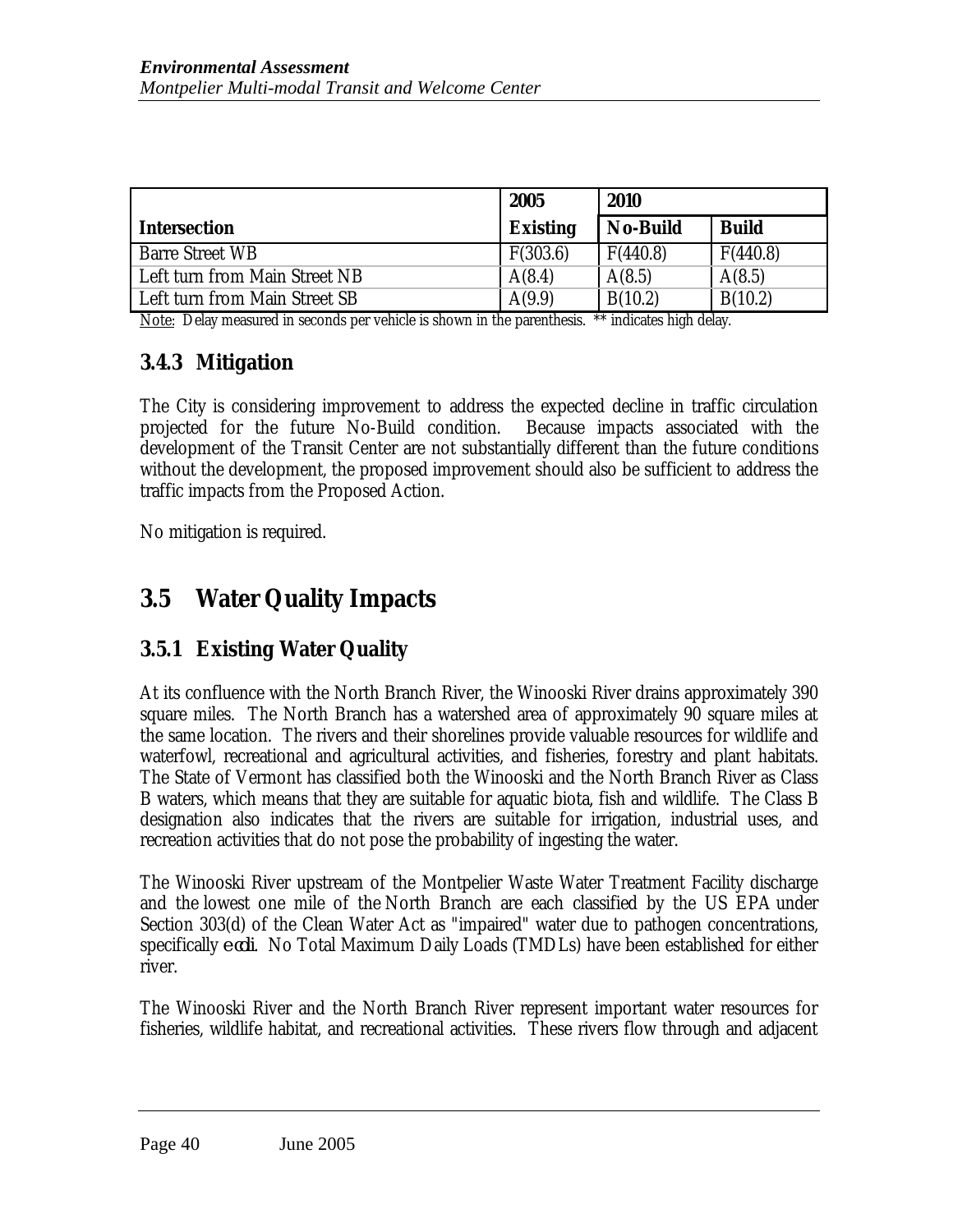to the Downtown area and are also important cultural resources and defining landscape features.

# **3.5.2 Impacts of the No-Build Alternative and the Proposed Action on Water Quality**

## **The No-Build Alternative**

There will be no change to current water quality or the factors affecting it from the Carr Lot with the No-Build Alternative.

## **The Proposed Action**

This project is not anticipated to result in a permanent impact on water quality, as construction of the various project features does not require work within or below the tops of the streambanks of the Winooski or North Branch Rivers.

Stormwater discharge from the project area, which includes approximately 0.4 acres of redeveloped area, will be discharged into the Winooski and North Branch Rivers. The amount of redeveloped impervious area includes approximately 5,000 square feet for the transit center and 15,000 square feet of associated bus and car parking areas. The project limits of the Proposed Action are located within areas that are currently developed with impervious surfaces, as defined by ANR for stormwater runoff calculation purposes. The Proposed Action also includes converting the eastern half of the Carr lot from its current use as a gravel parking area to greenspace (a pervious surface). It also includes the construction of a shared use path and pedestrian bridge over the North Branch River. The shared use path will be built on land that is already impervious, but the pedestrian bridge and approaches will add approximately 2,000 SF of impervious surface to the area. Overall, implementation of the Proposed Action will actually result in a net decrease in impervious surface area, as defined for stormwater runoff purposes.

A stormwater discharge permit from the Vermont Agency of Natural Resources (VANR) will not be required for this project, as the amount of impervious area falls below the threshold requiring a permit. Because the impaired nature of the Winooski and North Branch Rivers relates to *e coli* and not pollutants carried by stormwater, and because the Transit Center will be served by the City's sewer system and not have an on-site septic system, no special permitting is required due to the impaired nature of the water. However, if ANR issues the NPDES Phase II permit program by the time the Transit Center is going to construction, a permit under this program, which covers projects that involve 1-5 acres of earth disturbance, may be required.

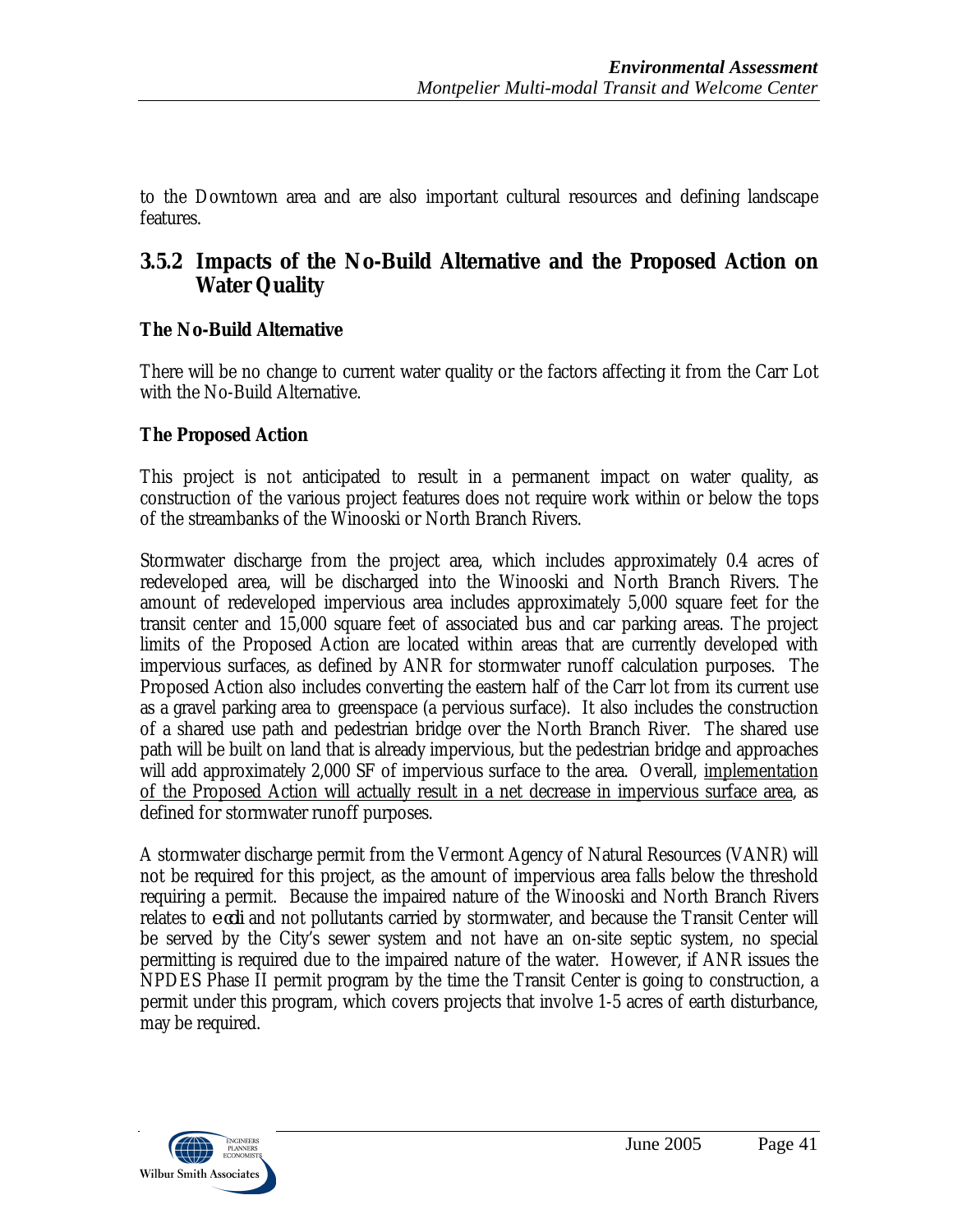Project water quality impacts are generally associated with construction related activities. During construction, stormwater from the project areas could potentially discharge transported sediment from the work areas into the receiving waters. However, this impact on water quality is likely to be minimal due to plans to include a comprehensive erosion control plan in place during the limited time frame for construction of the structure.

The water quality of the long term stormwater runoff after construction is complete will be addressed through a series of on-site natural treatment systems. Stormwater will be passed in sheetflow over vegetation or flow through grassed swales or infiltration trenches prior to being discharged to the Rivers. Stormwater will be dispersed prior to passing over the river bank or will be conveyed in a well defined, lined channel to the water to eliminate the erosion of the bank.

# **3.5.3 Mitigation**

No mitigation is required.

# **3.6 Floodplains**

# **3.6.1 Existing Floodplain Areas and Historic Flood Events**

With the Winooski River and North Branch River running adjacent to and through Montpelier, a majority of the downtown area is located within the 100-year floodplain of these rivers. There are a series of dams along the Winooski and North Branch Rivers that provide water level control, which help minimize the potential for flood impacts within and around the project area. Even so, here have been three sizeable floods that have occurred in Montpelier within the last century, the most recent being in 1992 after a rapid spring thaw caused ice jams.

In 1998 the City adopted the Montpelier Flood Hazard Mitigation Plan, which was developed in coordination with the Federal Emergency Management Agency (FEMA). The mitigation plans sets forth recommendations for minimizing and avoiding impacts associated with potential future flood events. The City has also implemented a zoning overlay district, the Flood Plain District.

The entire Carr Lot property falls within the identified 100-year floodplain. The elevation of the floodplain in the project area is approximately 526 feet above mean sea level. **Figure 3E** shows the extent of the floodplain in the vicinity of the Carr Lot.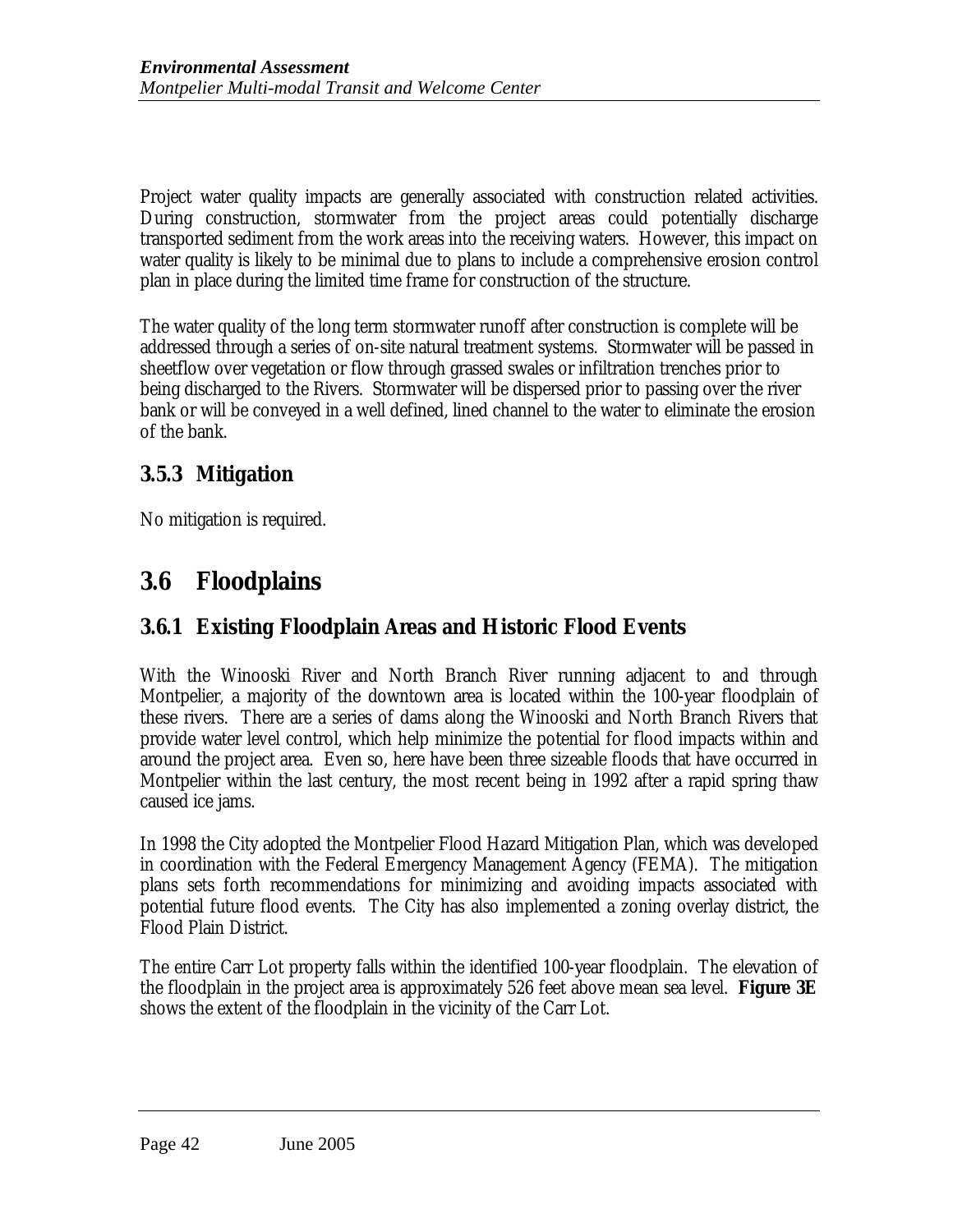# **3.6.2 Impacts of the No-Build Alternative and the Proposed Action on Floodplain**

## **The No-Build Alternative**

The No-Build Alternative will have no impact on the current flood conditions in Montpelier.

## **The Proposed Action**

### *Floodplain Impacts*

The Proposed Action, which is being sponsored by the City, is consistent with the existing uses in the project area and conforms to the identified development areas shown in the City's Master Plan. Even though this is a City project, the Proposed Action, including the construction of the pedestrian bridge over the North Branch River, will still require a local permit for development in the Flood Plain District. The footprint of the enclosed transit and welcome center will result in a 5,000 SF impact on the floodplain. It is anticipated that the proposed bike path bridge will be designed to pass a 100- year storm, but the final design of the bridge will be coordinated with the ANR Floodplain section.

Implementation of the Proposed Action and the resulting minimal loss of flood storage are not expected to create an increased flooding risk or detrimentally effect the existing floodplain area.

## *Floodway Impacts*

The proposed bike path bridge will span the North Branch River adjacent to the existing rail bridge. Design of the proposed bridge specifies that the bridge abutments will be located above the top of the stream bank, and that the lowest elevation of the new bridge will be at or above the elevation of the adjacent rail bridge. As such, the proposed bike path bridge is not anticipated to have an impact on the floodway of the North Branch.

## *Floodplain Coordination*

The proposed action will result in a very minimal reduction in the amount of floodplain storage and is being coordinated with the ANR Floodplain section.

# **3.6.3 Mitigation**

No mitigation is required.

# **3.7 Aesthetics and Visual Resources**

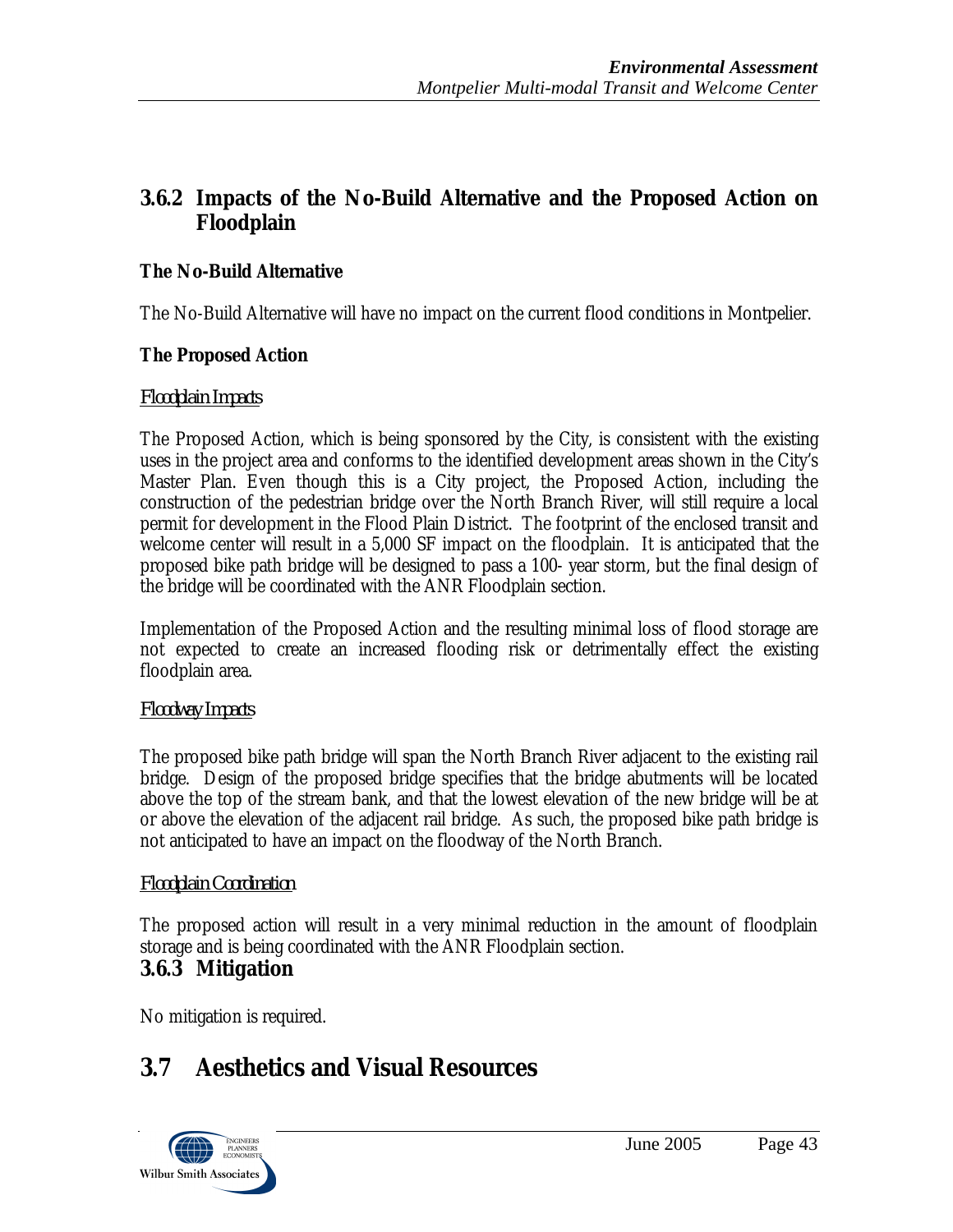# **3.7.1 Existing Aesthetics and Views**

The Carr Lot is most visible from Memorial Drive, west of Taylor Street. Motorists, bicyclist and pedestrians have a view of the site across the Winooski River. The views begin as viewers pass the Credit Union Building on the north side of Memorial Drive and last until just west of the Taylor Street intersection. The view becomes increasingly filtered through the Taylor Street Bridge closer to the intersection. The views of the Carr Lot are part of a larger panorama of the rear of the buildings along State Street. Most of the buildings are constructed of red or terracotta colored brick and most have white or grey trim work. The buildings are backed by Hubbard Park Hill and the hills northeast of the downtown. **Figure 3F** shows a representative view from Memorial Drive.

Past Taylor Street, motorists' views of the Carr Lot are intermittent traveling in either direction. Glimpses of the site are possible between the three buildings and the vegetation growing along the southern bank of the Winooski River.

Bicyclists and pedestrians that are using the Winooski West Shared Use Path heading east look more directly at the site, across Taylor Street. In each view, viewers currently see either the trailer on the site, serving at the Vermont Transit Lines bus center, or the automobiles that may be parked on the site. **Figure 3Fa** also shows a representative view of the Carr Lot from the north side of the Winooski West Shared Use path bridge over the Winooski River. Because the site is open, viewers mostly look over the site to the buildings beyond it to the north, which mostly include the back side of the Capitol Plaza and Christ Church and its surrounding vegetation.

## **3.7.2 Impacts of the No-Build Alternative and the Proposed Action on Aesthetics and Views**

## **The No Build Alternative**

There will be no changes to the existing views with the No Action Alternative.

### **The Proposed Action**

Motorists will see the Transit Center in front of the Capitol Plaza building and behind the trusses of the Taylor Street Bridge as they travel east on Memorial Drive. **Figure 3F** shows a simulated view of a four story structure in the location of the proposed Transit Center as seen from Memorial Drive. The structure will be at or near the tops of the hills surrounding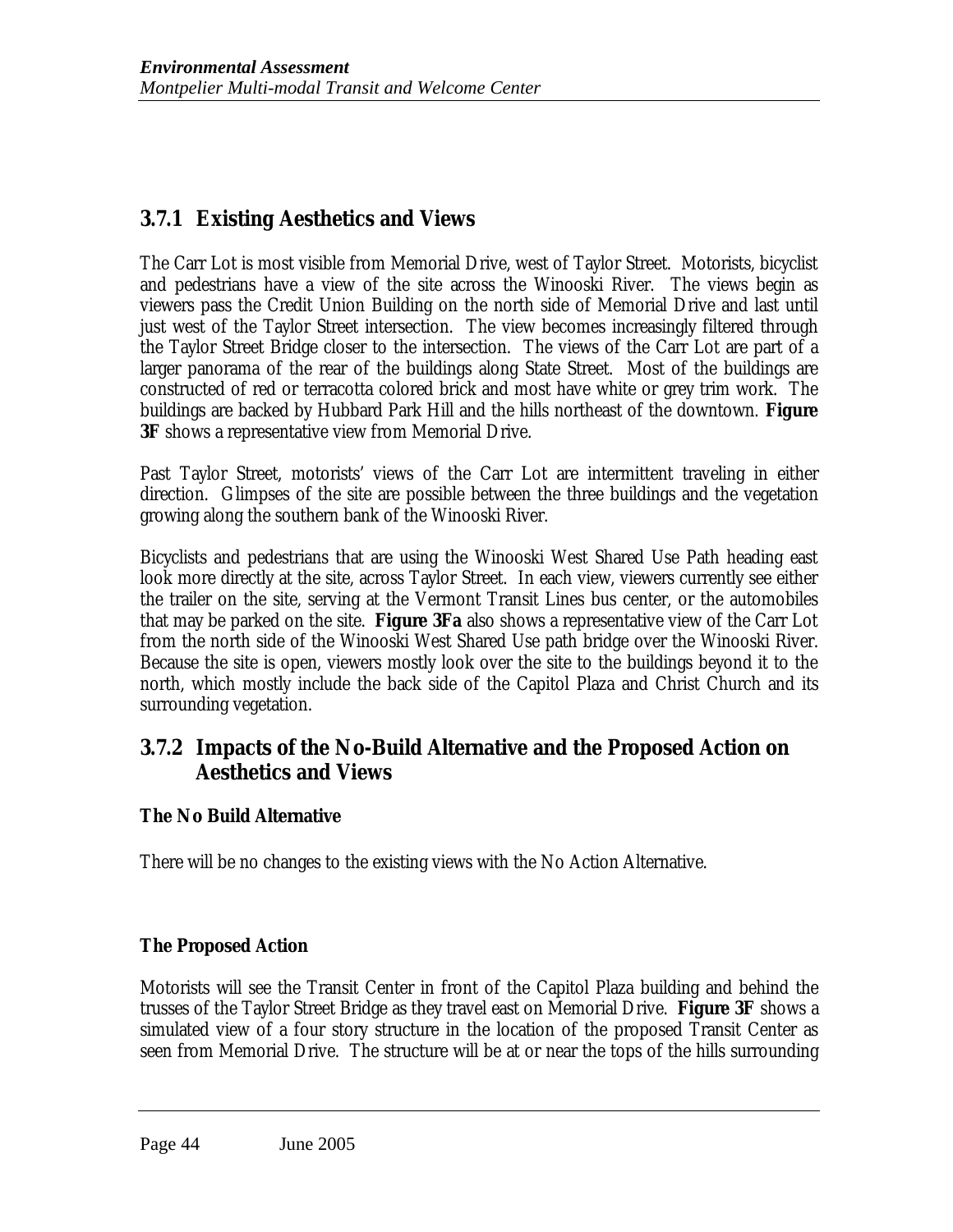the downtown. If the building is constructed of red or terracotta colored brick, it should blend well with the other buildings and add to the overall dynamics of the urban view. Motorists coming north on Taylor Street across the Taylor Street Bridge will see more of the building as they approach State Street. The structure will block views of the lower, western portions of the Capitol Plaza. It will also continue and strengthen the street edge created by the two story Capitol Plaza structure.

Development of the park is expected to have a positive impacts on current views of the site from adjacent properties, because it will be replacing a view of gravel surface and/or automobiles with a view of greenery and, possibly, a few well designed park structures. Since the structure in the park will not exceed 15 feet in height, they should not interrupt views across this portion of the site.

While the shared use path will not negatively impact the views of the site, the new pedestrian/bicycle bridge over the North Branch River will modify the current views of and from the site. The bridge is anticipated to be a prefabricated bridge similar in appearance to the pedestrian/bicycle bridge over the Winooski River to the south of the Taylor Street Bridge. As such, it will be in harmony with the existing structures in the vicinity. Because it will be some form of truss bridge, is will also be in harmony with the adjacent, historic railroad bridge.

# **3.7.3 Mitigation**

No mitigation is required.

# **3.8 Cultural Resources**

# **3.8.1 Overview**

The proposed project is an undertaking by the Federal Transit Administration. Section 106 of the National Historic Preservation Act (1966) requires that Federal agencies take into account the effects of their undertakings on historic properties. Procedures for complying with Section 106 are set forth in the Advisory Council on Historic Preservation's (ACHP) regulations "Protection of Historic Properties" [36 CFR Part 800, 2004]. The regulations require that the federal agency identify historic properties in consultation with the ACHP and the State Historic Preservation Officer (SHPO). Historic properties are defined as cultural resources that are on or eligible for listing in the National Register of Historic Places. To comply with Section 106, the potential effects of the project on these resources must be evaluated. If adverse effects are identified, the federal agency must further consult with the ACHP and the SHPO to explore alternatives to avoid, minimize, or mitigate the adverse effect.

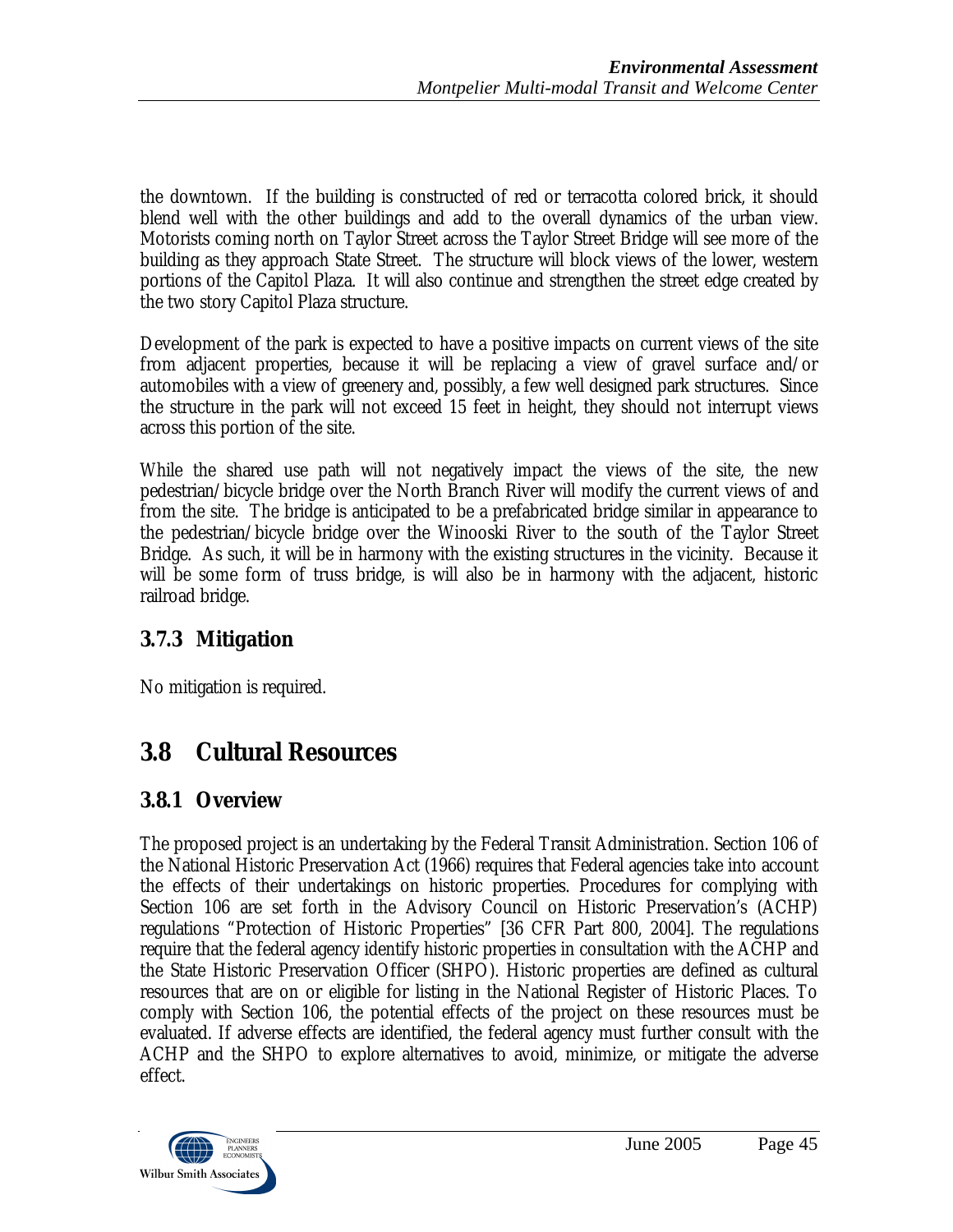Section 4(f) of the Department of Transportation Act of 1966 as amended [23 CFR Part 771.135] sets forth that USDOT agencies may not approve the use of land from any significant historic site, as well as public recreational areas, or wildlife refugees unless there is no feasible and prudent alternative and the action includes planning to minimize all harm to the resource(s). **Section 4.0, Sections 4(f) and 6(f) Evaluations** provides a discussion of Section 4(f) impacts and **Appendix E** contains a comprehensive back-up report evaluating Sections 106 and 4(f).

Under Section 106, the area(s) of potential effect (APE) on historic properties is "the geographic area or areas within which an undertaking may directly or indirectly cause alterations in the character or use of historic properties." [36 CFR Part 800.16 (d)]. It is within the APE of a particular undertaking that an agency is responsible for identifying historic properties under Section 106 [36 CFR Part 800.4(a)(1)]. **Figure 3G** outlines the APE for this project.

## **3.8.2 Existing Historic and Archeological Resources**

The National Register of Historic Places (NHRP) was established in 1966 as a way to document America's significant historic resources. Eligibility for listing is determined by criteria including architectural or engineering merit; association with important historic events, trends or patterns; the association with significant persons or groups in the historic past, and the potential to yield important information about history or pre-history. The level of a property's significance can be national, State or local.

In order to identify cultural resources in the project area, buildings and structures above ground as well as archeological potential below ground were considered. Research was conducted at the Vermont Division for Historic Preservation (VDHP) including:

- Examination of the Vermont Archeological Inventory (VAI) for sites located in or adjacent to the project area;
- Examination of the City files;
- Examination of the NRHP for historic properties or districts located in or adjacent to the project area that are listed on, or proposed for listing on, the National Register; and
- Examination of the Vermont Historic Structure Survey (VHSS) for historic structures listed by the State in or adjacent to the project area, and reference to *Burial Grounds of Vermont* for the existence of any cemeteries in or adjacent to the project area.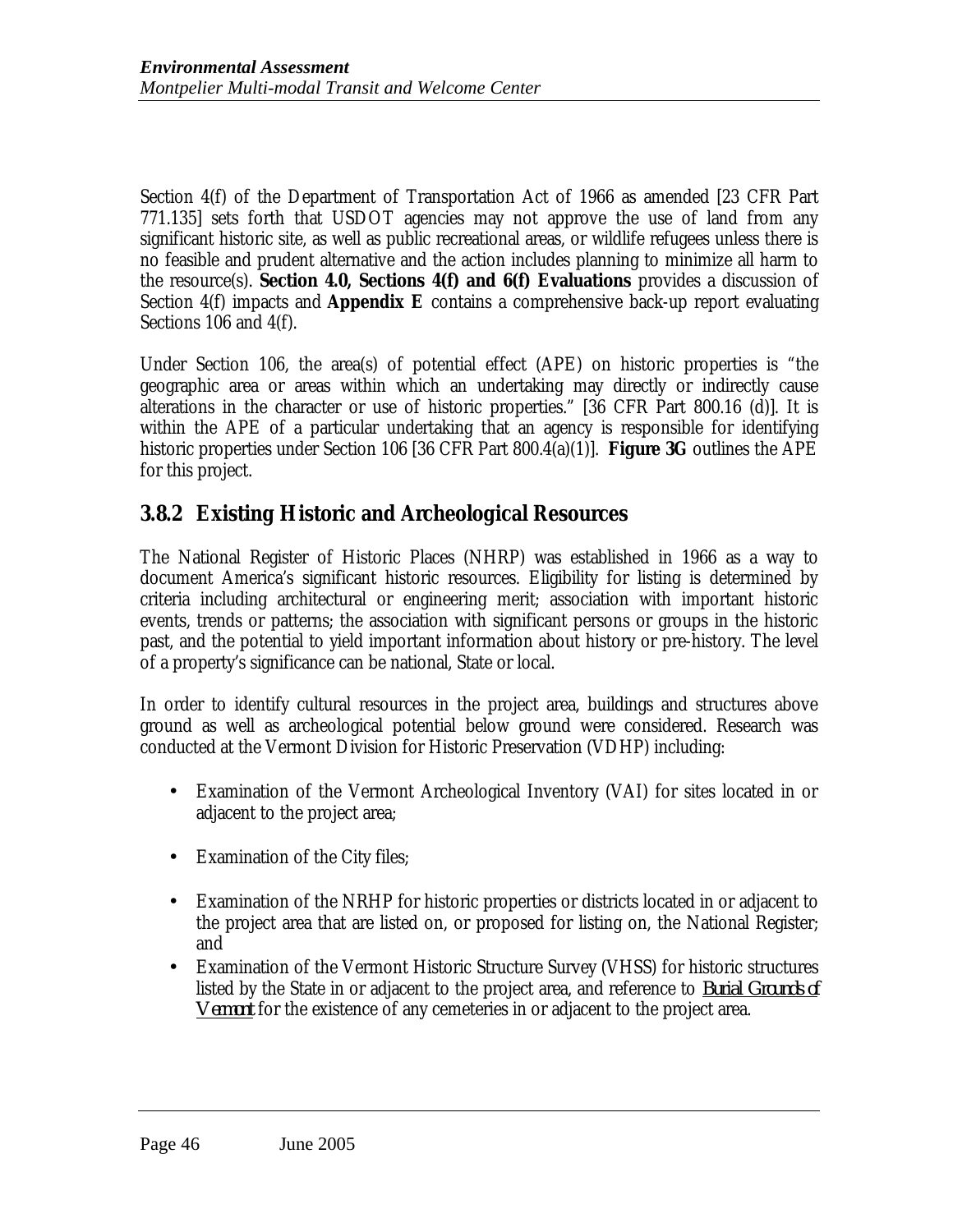VDHP's "Environmental Predictive Model for Locating Archeological Sites" was completed for the project area and is included in **Appendix E**. Finally, field visits were conducted by both an archeologist and architectural historian to inventory, describe, and evaluate the resources.

Documentary research shows that a variety of structures and businesses have been located in or adjacent to the project area since the early history of the City. They included residences in the early 19th century and increasingly more commercial and institutional businesses as the area grew more urban in the later  $19<sup>th</sup>$  and early  $20<sup>th</sup>$  centuries. The main streets contained hotels, stores, a church, the town hall, post office and a courthouse while the rear lots had a great deal of livery – both horse-based and later automotive, storage, and a large variety of light manufacturing facilities. The historic streetscapes of State and Main Streets evolved over time from a mix of detached buildings to a much denser urban area of mostly attached commercial blocks. These were in place by 1915 with a few exceptions. By the 1940s, automobile related uses slowly phased out railroad and other functions in the rear areas and a few of these structures remain. The banks of the Winooski River were heavily developed with 19th-century industrial uses stemming originally from a dam at Main Street. The south bank was lined with machine and woodworking shops and other industrial uses throughout the late  $19<sup>th</sup>$  and early  $20<sup>th</sup>$  centuries. Most of these buildings survived the 1927 flood but all have been removed more recently. **Table 3.8.1** outlines the features identified on the maps and photographs that are discussed in more detail in **Appendix E**.

| Map/Photo                 | <b>Use of Carr Lot</b>                                                       |
|---------------------------|------------------------------------------------------------------------------|
| $\sigma$<br>1821<br>Image | <b>Structures</b>                                                            |
| Montpelier                |                                                                              |
| Whitelaw<br>1824          | $\boldsymbol{\eta}$                                                          |
| engraving                 |                                                                              |
| 1853 Presdee<br>&         | E. P. Jewett                                                                 |
| Edwards                   |                                                                              |
| 1858 Walling              | E. P. Jewett                                                                 |
| 1860 photos               | Riprap bank, preparation for building? Filling ongoing?                      |
| Late 1860s photo          | Large gabled building                                                        |
| 1873-1875 photo           | Not shown                                                                    |
| 1873 Beers                | A. C. Dewey & Co., E. P. J., blacksmith, RR alignment                        |
| c. 1874 photos            | A. C. Dewey (?), black smith shop, RR alignment                              |
| c. 1880 photo             | Marble yard, grain warehouse, riprap, RR alignment, low area to east         |
| 1884 Birdseye             | Appears same as Beers                                                        |
| 1884 Sanborn              | Marble yard, grain, flour, salt, lime warehouse, RR car house, RR alignment  |
| 1889 Sanborn              | Marble yard, agricultural implements, RR car house, RR alignment             |
| 1890 photo                | A. C. Dewey structure, RR alignment                                          |
| 1894 Sanborn              | Marble shop, agricultural implements, RR alignment                           |
| 1899 Sanborn              | Marble shop, agricultural implements, RR car house, RR alignment, water line |
| 1905 Sanborn              | Stone cutting, grain store house, RR car house, RR alignment, water line     |

### **Table 3.8.1 Historic Map/Photo Documented Structures on Carr Lot**

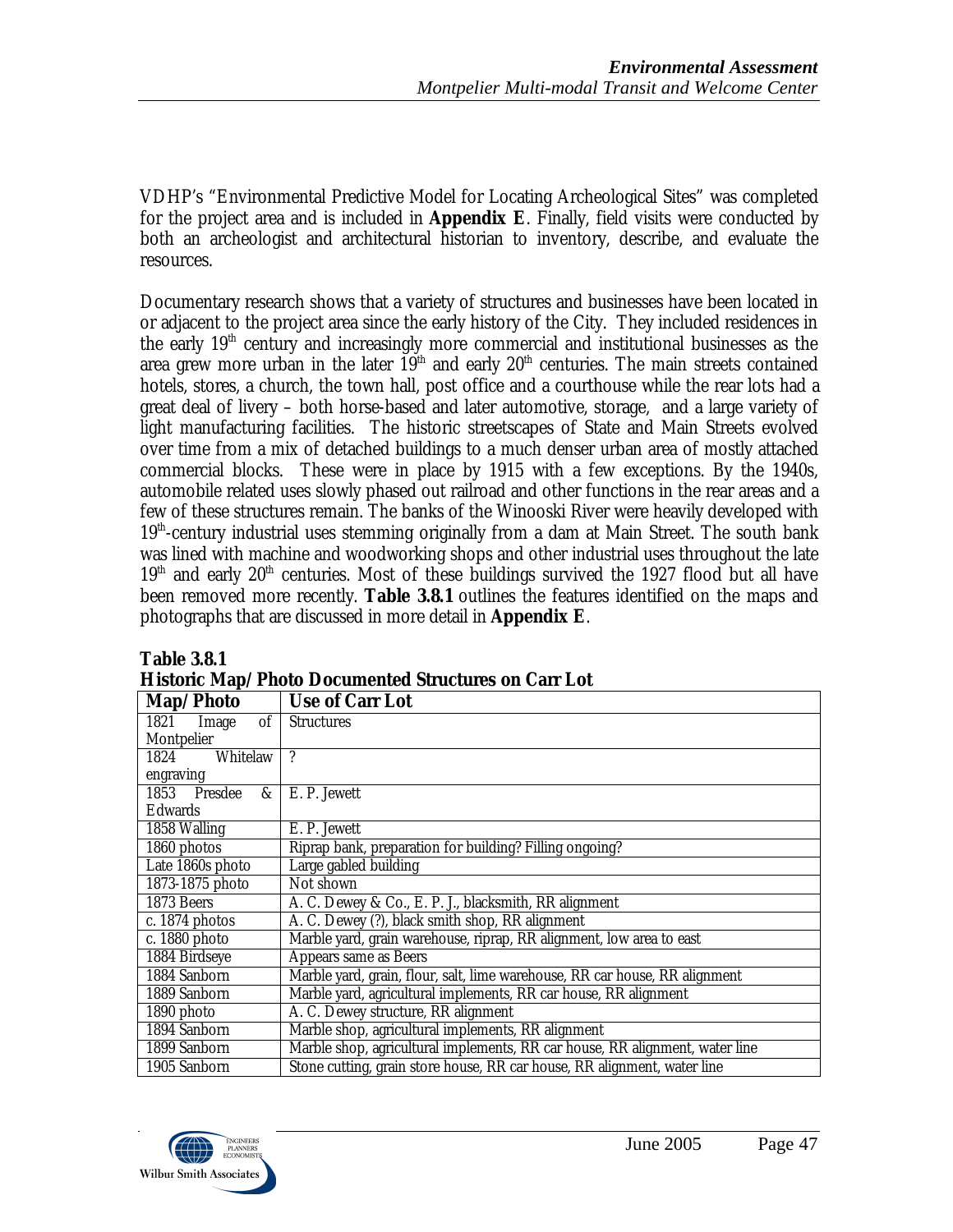| Map/Photo           | <b>Use of Carr Lot</b>                                                                |
|---------------------|---------------------------------------------------------------------------------------|
| c. 1909 photos      | Stone cutting, grain store house, RR car house, RR alignment, filling to level        |
| 1909 Sanborn        | D. K. Lilley Stone Cutting, grain store house, RR car house, RR alignment, water line |
| 1915 Sanborn        | Granite works, store house, Montpelier & Wells River RR Car House, RR alignment,      |
|                     | water line                                                                            |
| 1923 photo          | Not shown                                                                             |
| Post-1925 photo     | Not shown                                                                             |
| 1925 Sanborn        | Star Granite Co., store house, storage, RR alignment, water line                      |
| 1927 photos (flood) | Granite Co., RR car shed (storage?), RR alignment, remains of auto garage             |
| c. 1929 photo       | Granite Co., store houses, RR alignment, stone bridge abutments                       |
| 1940 aerial photo   | Granite Co., small structures along river, RR alignment                               |
| 1945 Sanborn        | Junk storage, scrap metal, RR alignment, unident. shed                                |
| 1968 aerial photo   | Small gabled building, RR alignment                                                   |

Source: Hartgen Archeological Associates, Inc. 2005 based on cited maps and photographs.

Currently, the Carr Lot is a gravel parking lot with a small office trailer for a bus station. The Carr Lot is defined by the River, the railroad tracks, Taylor Street, and the North Branch; is fairly level; and used for parking and the bus station. There is a stone retaining wall and riprap along the river bank. There is a  $19<sup>th</sup>$ -century stone railroad bridge abutment at the east end of the Carr Lot. There are no historic features visible on the surface of the Carr Lot site. The extensive use and periodic filling of the property during the  $19<sup>th</sup>$  and  $20<sup>th</sup>$  centuries has buried historic deposits and features under the parking lot and removed all of the structures that once stood on the property with the exception of the stone bridge abutment at the eastern end of the parcel and the railroad tracks and bridge on the adjacent alignment to the north. Soil cores were not possible during the site visit due to the gravel fill used across the property.

As **Figure 3G** shows, the entire APE for this project is bounded by State Street to the north, Main Street to the east, Memorial Drive to the south, and just west of Taylor Street to the west. The APE is entirely within the boundaries of the Montpelier Historic District which was listed on the National Register of Historic Places on November 3, 1978 (Dumville 1978) and amended on April 19, 1989. The APE for archeological resources is limited to the area where ground disturbance may occur. In this case, it is the Carr lot on Taylor Street including its banks along the Winooski and North Branch rivers.

For the purposes of the Section 106 process which must evaluate visual effects of new construction on the historic character of the surrounding historic district, the APE for historic resources includes those buildings from which the proposed new structure can be seen. **Figure 3G** shows buildings within the historic district, and **Table 3.7.2** is an inventory of the properties within the district, including both contributing and noncontributing structures. In all, 50 properties are within the APE. **Appendix E** contains additional detail.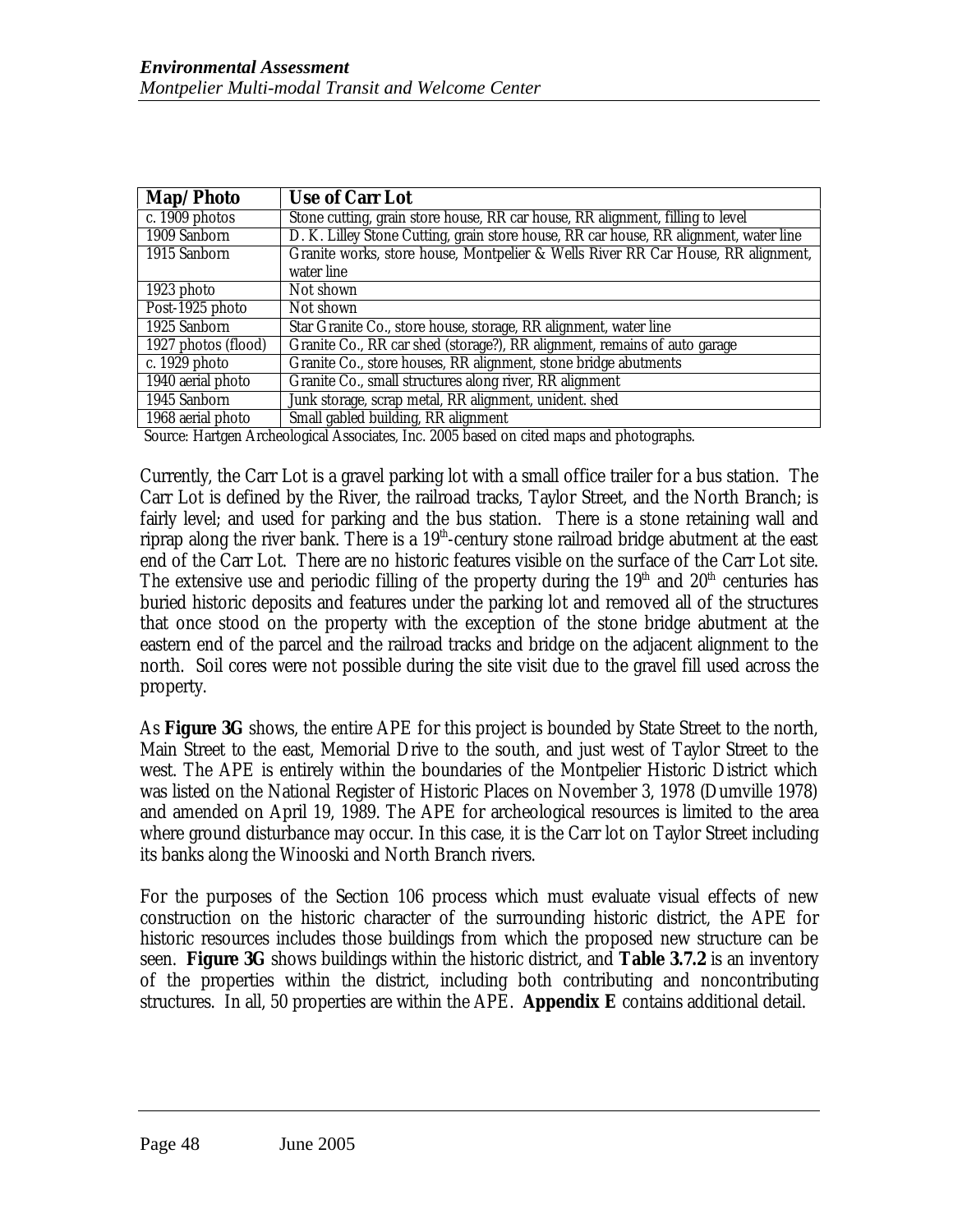The proposed new transit center will be in the foreground of a very common view. **Figure 3F** shows the approximate size, shape, height, and location of the structure to give viewers a sense in **Section 3.7, Aesthetics and Visual Resources,** shows a very preliminary concept to give viewers a sense of the general size of the building (brown box) as seen relative to other landmarks. The specific architectural style of the facility will be determined in later stages of design, based on the parameters discussed in **Section 3.7, Aesthetics and Visual Resources**. The design of the structure will also be reviewed by the City's Design Review Board.

The primary entrance to the City is by Memorial Drive and across the several bridges over the Winooski. The views of the historic district from here vary as one travels along but primarily include the backs of larger, taller structures that face State Street such as the Motor Vehicle Department Building at 120 State Street, the former insurance company buildings (110 & 116 State Street), the Episcopal Church, and Capitol Plaza Hotel and Conference Center as well as the fronts of the taller structures on the north side of State Street such as the State House, Pavilion Building, and the Washington County Courthouse tower. All of these have a backdrop of other structures on the hill rising to the north. Looking toward Main Street, from the Carr Lot the view includes the backs of the four story commercial blocks lining the west side of Main as well as the tall clock tower of the Montpelier City Hall.

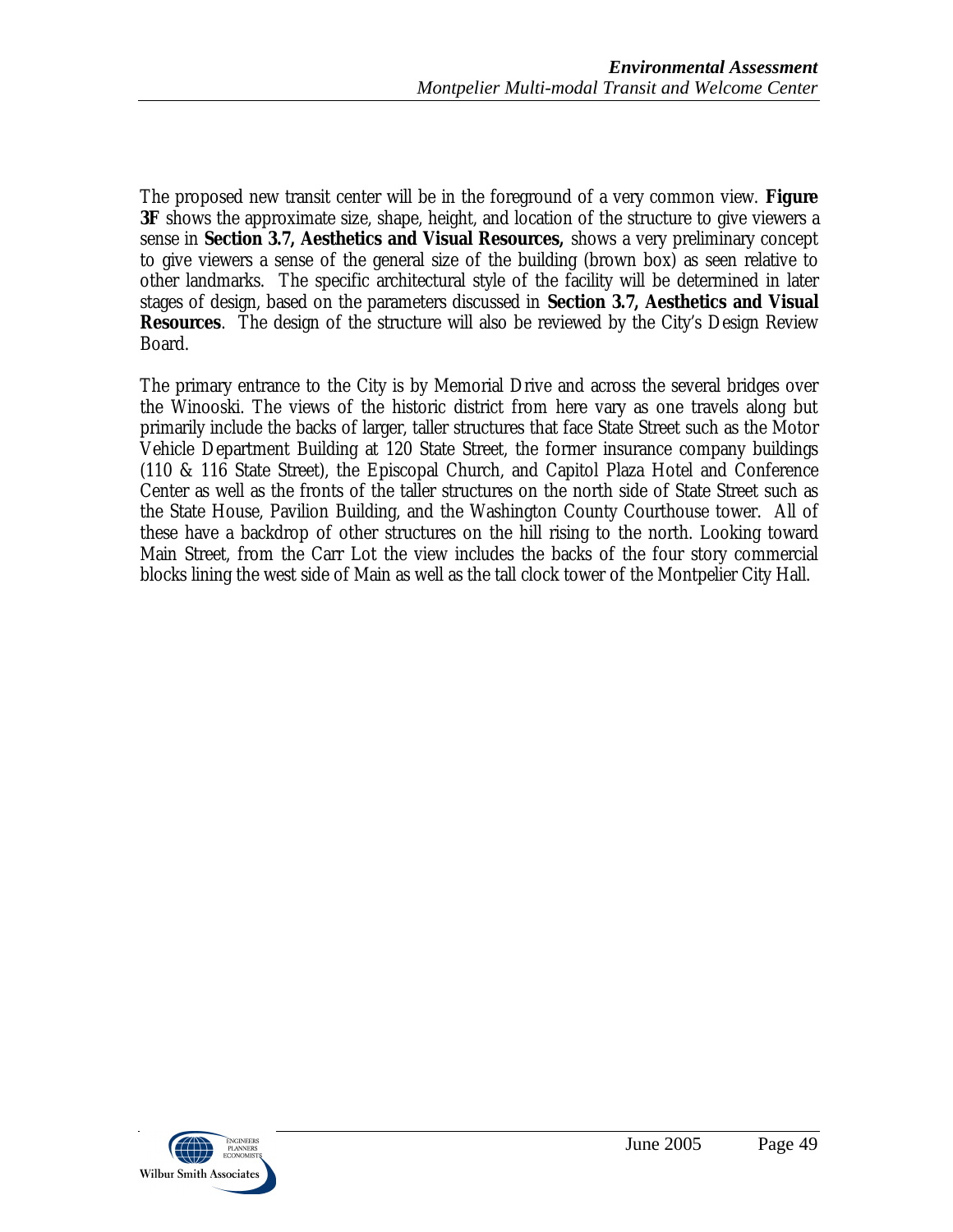**Table 3.8.2 List of Properties in Historic District and Assessment of Effect (Page 1 of 2)**

| $\ast$<br>Property | <b>Address</b>             | <b>Historic Name</b>                                       | Date(s)               | Hist<br><b>Status</b><br>Orig.<br>Dist. | Current<br>Eligibility           | Potential<br>Effects? | Could<br>Avoid<br>Adverse<br>Eff? |
|--------------------|----------------------------|------------------------------------------------------------|-----------------------|-----------------------------------------|----------------------------------|-----------------------|-----------------------------------|
| 49                 | 108 State St.              | <b>Mobil Gas Station</b>                                   | c.1936 & 1968         | $\overline{\text{NC}}$                  | $\overline{\text{NC}}$           | <b>NPE</b>            | N/A                               |
| 50                 | 84-100 State St.           | Montpelier Tavern Motor Inn & Tavern Towers                | 1932, c. 1968, c.1972 | $\overline{\text{NC}}$                  | $\mathsf C$                      | PAE                   | Yes                               |
| $\overline{51}$    | ? (behind 96-100 State St) | Vermont Hall/ Montpelier Tavern Motor Inn garage           | c. 1932               | $\overline{\text{NC}}$                  | $\overline{C}$                   | PAE                   | Yes                               |
| $\overline{52}$    | 1 Taylor St.               | Carr's Taylor Street Junkyard<br>Replaced with Bus trailer | c. 1850,<br>c. 2000   | $\overline{\text{NC}}$                  | $\overline{D}$<br>N <sub>C</sub> | <b>NPE</b>            | N/A                               |
| 53                 | 76 State St.               |                                                            | c. 1970               | $\overline{\text{NC}}$                  | D/NC                             | <b>NPE</b>            | N/A                               |
| 54                 | 64 State St.               | <b>Christ Episcopal Church</b>                             | 1868, 1938            | $\overline{C}$                          | $\overline{C}$                   | PAE                   | Yes                               |
| 55                 | 581/2 State St.            |                                                            | c.1910                | $\overline{C}$                          | $\mathcal{C}$                    | <b>PAE</b>            | Yes                               |
| 56                 | 54 State St.               |                                                            | c. 1970s              | $\overline{\text{NC}}$                  | $\overline{D}$                   | <b>NPE</b>            | N/A                               |
| 57                 | 60-62 State St.            |                                                            | c.1870                | $\overline{C}$                          | D/NC                             | N/A                   | N/A                               |
| 58                 | 52-56 State St.            | <b>Holmes Block</b>                                        | c. 1870               | $\overline{C}$                          | $\overline{C}$                   | <b>NAE</b>            | Yes                               |
| 59                 | 50 State St.               | <b>Goodrich Block</b>                                      | 1930                  | $\overline{C}$                          | $\overline{C}$                   | <b>NAE</b>            | Yes                               |
| 60                 | 44-48 State St.            | <b>Deavitt Block</b>                                       | 1930                  | $\overline{C}$                          | $\overline{C}$                   | <b>NAE</b>            | Yes                               |
| 61                 | 34-42 State St.            | <b>Rialto Block</b>                                        | 1915                  | $\overline{\mathsf{C}}$                 | $\overline{\mathcal{C}}$         | <b>NAE</b>            | Yes                               |
| 62                 | 20-32 State St.            | <b>Union Block</b>                                         | 1915                  | $\overline{\mathsf{C}}$                 | $\overline{C}$                   | <b>NAE</b>            | Yes                               |
| 63                 | 16-18 State St.            | <b>Heaton Block</b>                                        | 1915                  | $\overline{C}$                          | $\overline{C}$                   | <b>NAE</b>            | Yes                               |
| 64                 | 8-14 State St.             | <b>Hubbard Block</b>                                       | 1875                  | $\overline{C}$                          | $\overline{C}$                   | <b>NAE</b>            | Yes                               |
| 65                 | 2-6 State St.              |                                                            | c.1826, 1977          | $\overline{C}$                          | $\overline{\mathsf{C}}$          | <b>NAE</b>            | Yes                               |
| 66                 | 72 1/2 Main St.            |                                                            | c.1961                | $\overline{\text{NC}}$                  | $\overline{\text{NC}}$           | <b>NPE</b>            | N/A                               |
| 67                 | 68-70 Main St.             |                                                            | c.1820?               | $\mathcal{C}$                           | $\mathcal{C}$                    | <b>NAE</b>            | Yes                               |
| 68                 | 66 Main St.                |                                                            | c. 1840?              | $\overline{C}$                          | D/NC                             | <b>NPE</b>            | N/A                               |
| 69                 | 64 Main St.                |                                                            | 1875                  | $\overline{C}$                          | $\overline{C}$                   | <b>NAE</b>            | N/A                               |
| $\overline{70}$    | 60 Main St.                | <b>Sabins Block</b>                                        | 1875                  | $\overline{C}$                          | $\mathcal{C}$                    | <b>NAE</b>            | N/A                               |
| $\overline{71}$    | 52-54 Main St.             | <b>Bruce Block</b>                                         | 1875                  | $\overline{C}$                          | $\overline{C}$                   | <b>NAE</b>            | N/A                               |
| 72                 | 32-50 Main St.             | <b>French Block</b>                                        | 1875                  | $\overline{\mathsf{C}}$                 | $\overline{C}$                   | <b>NAE</b>            | N/A                               |
| $\overline{73}$    | 28-30 Main St.             |                                                            | c. 1895               | $\overline{C}$                          | $\overline{C}$                   | <b>NAE</b>            | N/A                               |
| 74                 | 22-26 Main St.             | <b>Bacon Block</b>                                         | c. $1875$             | $\overline{C}$                          | $\overline{\text{C}}$            | <b>NAE</b>            | N/A                               |
| 75                 | 16-20 Main St.             | <b>Tomasi Block</b>                                        | 1907                  | $\overline{\mathsf{C}}$                 | D/NC                             | <b>NPE</b>            | n/a                               |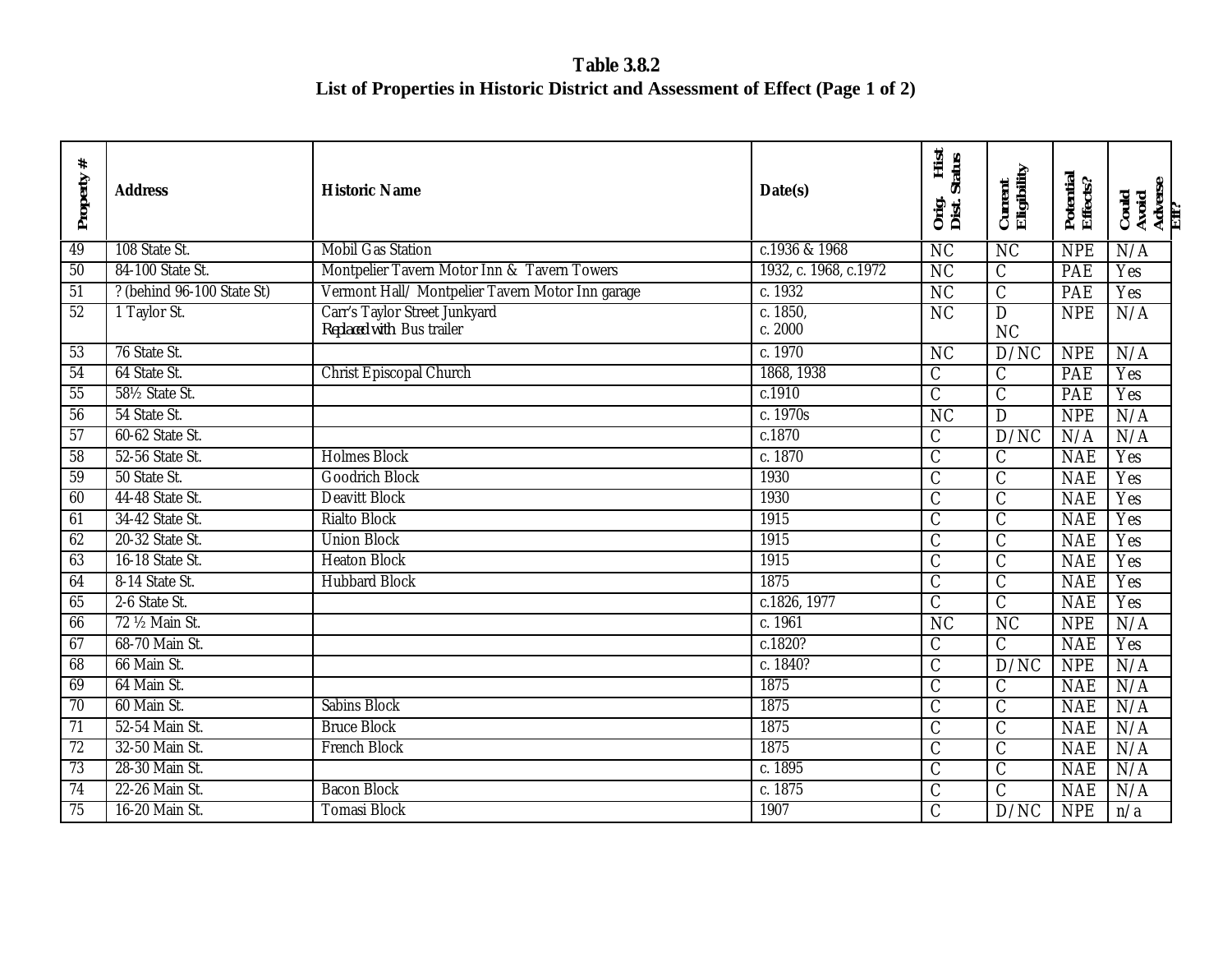**Table 3.8.2 List of Properties in Historic District and Assessment of Effect (Page 2 of 2)**

| #<br>Property   | <b>Address</b>                           | <b>Historic Name</b>                                                        | Date(s)               | Hist<br><b>Status</b><br>Orig.<br>Dist.  | Current<br>Eligibility           | Potential<br>Effects? | Could<br>Avoid<br>Adverse<br>Eff? |
|-----------------|------------------------------------------|-----------------------------------------------------------------------------|-----------------------|------------------------------------------|----------------------------------|-----------------------|-----------------------------------|
| 76              | 12 Main St.                              | <b>Gas Station</b><br>Replaced with M & M Beverage                          | $20th$ c.,<br>c. 1980 | $\overline{\text{NC}}$<br>n/a            | D<br>N <sub>C</sub>              | <b>NPE</b>            | n/a                               |
| $\overline{77}$ | 12 1/2 Main St.                          |                                                                             | c. 1970s?             | <b>NC</b>                                | D/NC                             | <b>NPE</b>            | n/a                               |
| 78              | 10 Main Street                           | <b>Power Generating Station</b><br>Replaced with Office Building            | $20th$ c.<br>c. 1990  | N <sub>C</sub><br>n/a                    | $\mathbf D$<br>N <sub>C</sub>    | <b>NPE</b>            | n/a                               |
| 79              | 2 (or 4?) Main St.                       | Grand Union/Shaws                                                           | $20th$ c.             | $\overline{\text{NC}}$                   | NC                               | <b>NPE</b>            | n/a                               |
| 195             | <b>65 State Street</b>                   | <b>Washington County Courthouse</b>                                         | 1844, 1880            | $\mathcal{C}$                            | $\mathcal{C}$                    | <b>NAE</b>            | n/a                               |
| 196             | 87 State Street                          | <b>Federal Building</b>                                                     | 1963                  | <b>NC</b>                                | N <sub>C</sub>                   | <b>NPE</b>            | n/a                               |
| 197             | 89 State Street                          | <b>Reed House</b>                                                           | c. 1810               | $\mathcal C$                             | $\mathcal{C}$                    | <b>NAE</b>            | n/a                               |
| 459             | 5 Memorial Dr.                           | Capital City Exxon                                                          | c. 1970               | $\overline{\text{NC}}$                   | $\overline{\text{NC}}$           | <b>NPE</b>            | n/a                               |
| 460             | 49 Memorial Dr.                          | <b>Bond Auto Supply</b>                                                     | c. 1970               | N <sub>C</sub>                           | N <sub>C</sub>                   | <b>NPE</b>            | n/a                               |
| 461             | Memorial Dr.                             | <b>Bob's Sunoco</b>                                                         | c. 1970               | $\overline{\text{NC}}$                   | $\overline{\text{NC}}$           | <b>NPE</b>            | n/a                               |
| 465             | RR Tracks & Winooski River               | Railroad Bridge over Winooski River                                         | c. 1910               | $\mathcal{C}$                            | $\mathcal{C}$                    | PAE                   | Yes                               |
| 466             | Taylor St. & Winooski River              | <b>Taylor Street Bridge</b>                                                 | 1929                  | $\overline{\mathsf{C}}$                  | $\overline{\text{C}}$            | PAE                   | Yes                               |
| 467             | Main St. & Winooski River                | Main Street Bridge over Winooski River                                      | 1977                  | $\overline{\text{NC}}$                   | $\overline{\text{NC}}$           | <b>NPE</b>            | n/a                               |
| 468             | RR tracks & N. Branch                    | Railroad Bridge over North Branch                                           | 1905                  | $\mathcal{C}$                            | $\mathcal{C}$                    | PAE                   | Yes                               |
| 482             | Across tracks from #483                  | <b>State Boiler Plant</b>                                                   | unknown               | N <sub>C</sub>                           | N <sub>C</sub>                   | <b>NPE</b>            | n/a                               |
| 483             | In State Parking Lot behind<br>#s484-487 | <b>Storage Building</b>                                                     | unknown               | $\overline{\text{NC}}$                   | N <sub>C</sub>                   | <b>NPE</b>            | n/a                               |
| 484             | 120 State Street                         | Vermont Department of Motor Vehicles                                        | 1949                  | $\overline{\mathsf{C}}$                  | $\overline{\mathsf{C}}$          | PAE                   | Yes                               |
| 485             | 118 State Street                         | <b>Fifield Carriage House</b>                                               | c. 1860s              | $\overline{\mathcal{C}}$                 | $\overline{C}$                   | PAE                   | Yes                               |
| 486             | 116 State Street                         | National Life Insurance Company Office                                      | 1891                  | $\overline{\mathsf{C}}$                  | $\overline{\text{C}}$            | PAE                   | Yes                               |
| 487             | 112 State Street                         | Chittenden Trust Co. Drive-in<br>Replaced with Chittenden Trust Co. Offices | c. $1960s$<br>c. 1995 | $\overline{\text{NC}}$<br>N <sub>C</sub> | $\overline{D}$<br>N <sub>C</sub> | <b>NPE</b>            | n/a                               |
| 488             | 110 State Street                         | Vermont Mutual Insurance Co. Office                                         | 1870                  | $\overline{C}$                           | $\overline{\text{C}}$            | <b>PAE</b>            | Yes                               |
| 489             | <b>109 State Street</b>                  | <b>Pavilion Hotel</b>                                                       | 1970 reconstr.        | $\overline{\mathsf{C}}$                  | $\overline{C}$                   | <b>PAE</b>            | Yes                               |

## *KEY: C=Contributing, NC=Not Contributing, D=Demolished, NPE=No Potential Effect, NAE=No Adverse Effect, PAE=Potential Adverse Effect*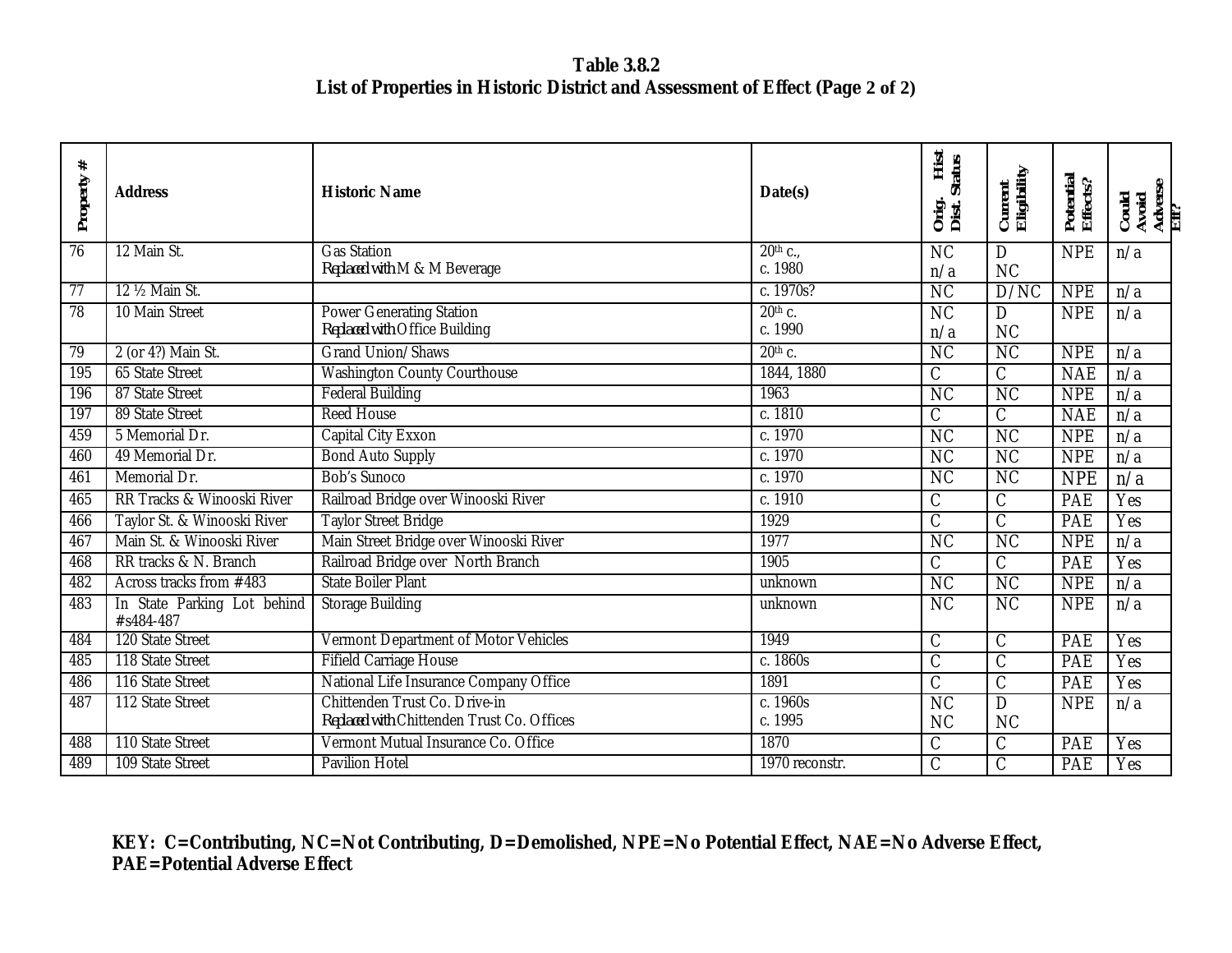## **3.8.3 Impacts of the No Build Alternative and the Proposed Action on Cultural Resources**

### **The No Build Alternative**

The No Build alternative will create no new impacts to cultural resources.

## **The Proposed Action**

Impacts to cultural resources protected under Section 106 would involve both archeological resources and standing historic structures. On behalf of the federal agencies, the consultants have recommended a determination of no adverse effect. The SHPO has concurred with this determination

The aspects of the proposed action that the SHPO considered that may affect cultural resources include:

- Subsurface excavation for foundations, utility lines, parking lot grading, and other ground disturbance;
- Visual effects to the historic district that change the character of views from and of historic structures;
- The installation of the shared use path bridge; and
- Changes in use of historic structures related to increased traffic flow.

Potential impacts to archeological deposits may include subsurface excavation and disturbance to visible retaining walls and bridge abutments. Some of the historic structures that were once in the project area such as small sheds and stables were likely to lack deep cellars or foundations. Other structures on the property, however, are likely to have had more substantial foundations or other associated features that remain intact under the parking lots. Structures such as the granite shed and railroad car houses may be represented in the ground by substantial foundation or other remains. More ephemeral structures such as early  $19<sup>th</sup>$ -century wells, privies, and storage sheds may be intact beneath late  $19<sup>th</sup>$ -century fill. In addition, historic and pre-contact living surfaces, storage pits, and other features may remain intact in the project area. Disturbances to these resources would be limited to the top three to four feet of soil on the site for everywhere on the site except for the actual building site, which will need deeper excavation to be constructed.

In general, the proposed project will not involve the alteration or demolition of historic structures and so will not have direct effects on historic resources. The potential effects

\_\_\_\_\_\_\_\_\_\_\_\_\_\_\_\_\_\_\_\_\_\_\_\_\_\_\_\_\_\_\_\_\_\_\_\_\_\_\_\_\_\_\_\_\_\_\_\_\_\_\_\_\_\_\_\_\_\_\_\_\_\_\_\_\_\_\_\_\_\_\_\_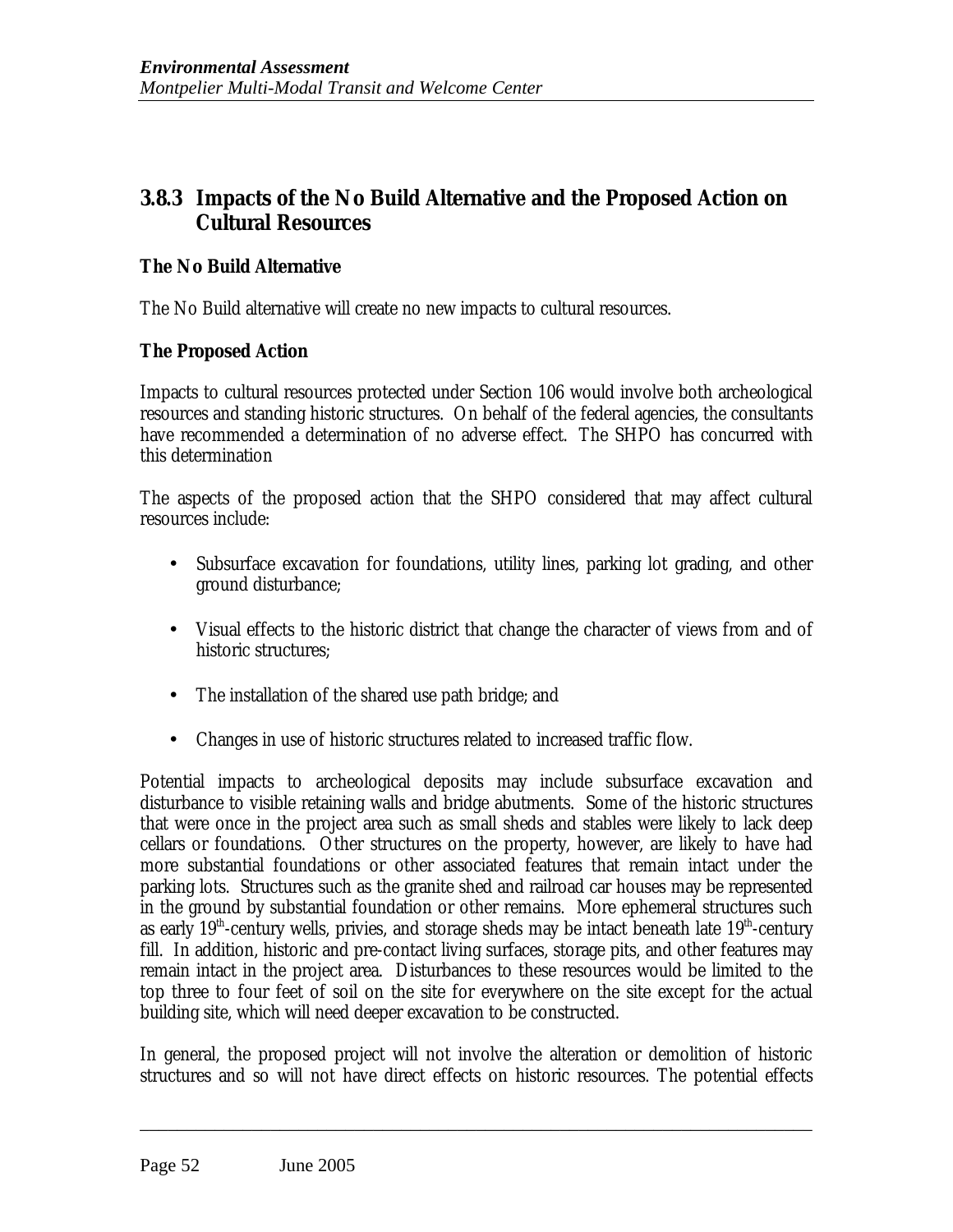would largely be the indirect visual effects of new construction within a historic district. The site is fairly exposed from more open parts of the district on the south and west which form the gateway to the City despite having a lot of non-contributing properties. Design will be the key to making new construction compatible with the surrounding historic district character. Therefore, the City will ensure that the new construction will meet the Secretary of the Interior's Standards for Historic Preservation Projects. Distance and intervening vegetation will further eliminate adverse effect to properties in the vicinity of the North Branch. See **Appendix E** for more specific details.

The proposed building site is open and undeveloped. However, historically it has been heavily used and developed with many types of utility structures. Many of the City's livery and transportation services were located in this area and clearly the views from Taylor Street and from across the Winooski River were formerly much denser and more urban than they are now as a c. 1880 view in **Appendix E** demonstrates. The industrial and service element of the downtown areas near the rivers and railroad is no longer very present, though as late as 1945, it was still very much in evidence. Introducing new buildings into these areas, designed compatibly and in accordance with the Secretary of the Interior's Standards for Historic Preservation Projects, can restore some of the urban density and revive the tradition of transportation related infrastructure in the heart of Montpelier.

More specifically, the historic structures in the vicinity of the Carr Lot include the two large life insurance company buildings (HD numbers 488 & 486) , 120 State Street (HD number 484), the Montpelier Tavern Hotel (now Capitol Plaza, HD number 50), and the Pavilion Building (HD number 489), all of which are tall, 3, 4, or 5 story buildings. (The Pavilion building was torn down and rebuilt in the 1970s as a complete reproduction of the original hotel.)

The proposed construction of the Montpelier Multi-Modal Transit & Welcome Center in the Carr Lot will be a four story multi-use structure sited in a traditional relationship with the street. The adjacent surface parking will be on the interior of the lot where most of it currently is. Based on the location and height of the Transit Center, the rear of some historic buildings will be screened from some views by the new construction but these are not the views of primary historic facades. If designed appropriately, the construction of a new building on the Carr Lot could be an asset to the historic character of the area by filling in recent open spaces with a new structure recreating some of the lost density. It should be noted that construction on the Carr Lot will have to go through the City's design review process, which includes criteria dealing with historic compatibility.

The previous railroad sheds, large freight and passenger depots, and other storage or light manufacturing facilities on the site have typically been smaller and shorter structures. New construction of the Transit Center will use traditional materials and consider varied massing to avoid the potentially incompatible visual effect of a large monolithic rectangle.

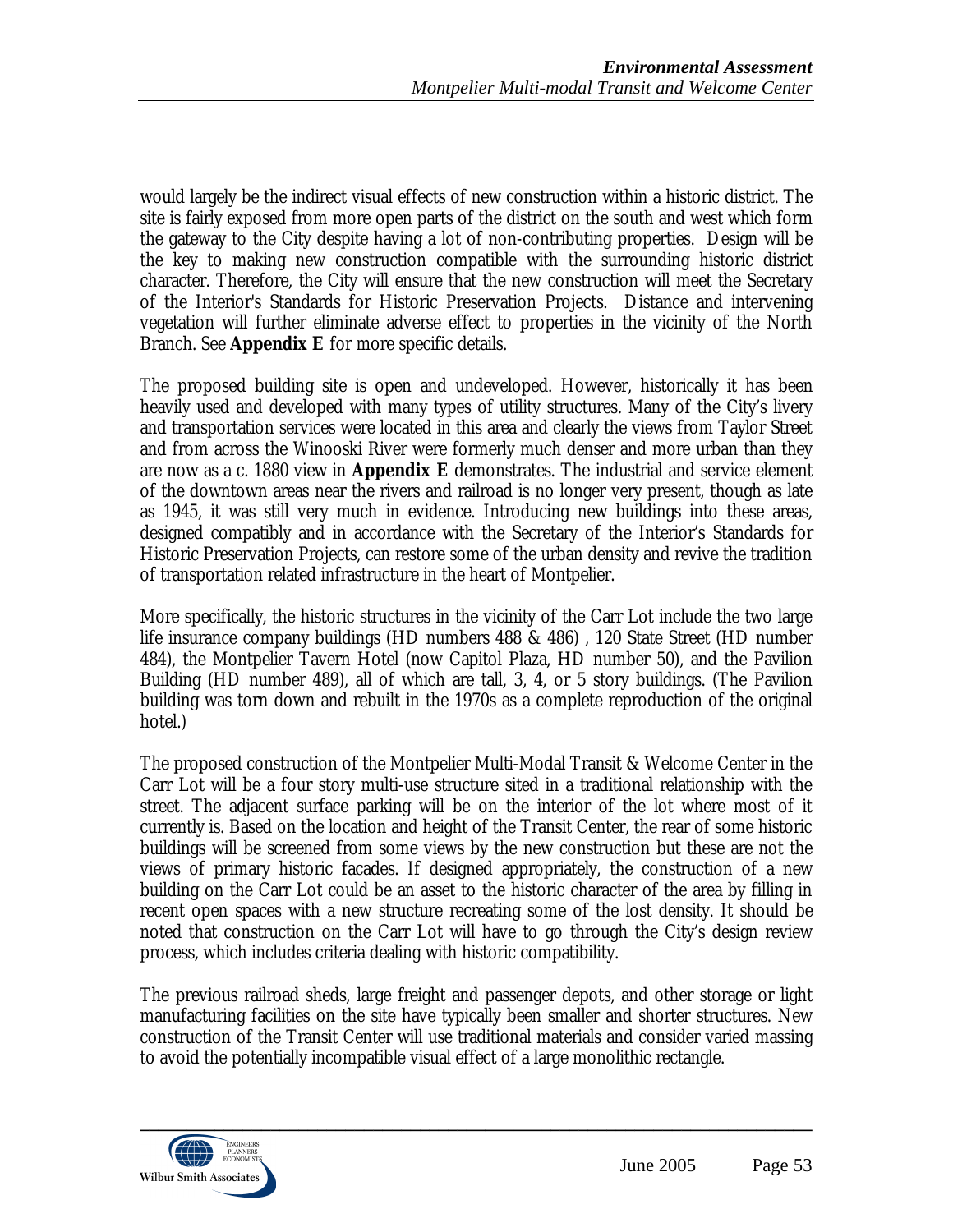The construction of the shared use path bridge will introduce a new structure adjacent to the existing railroad truss bridge. The new bridge will be similar in nature to another shared use path bridge just to the south of the Carr Lot, also in the Historic District. Because the bridge will be of similar material and structure style as the existing bridge, smaller in size, and similar to another bridge already in use in the Historic District no adverse impacts are anticipated.

There should not be negative effects from traffic pattern changes because of the proposed action. The traffic studies have shown that Taylor Street handles a heavy volume of traffic at present and will continue to have heavy traffic regardless of the construction. The proposed project should not have an appreciable effect on the use of the adjacent historic properties in the district, including the Taylor Street Bridge, due to traffic flow and may improve some of the congested patterns by concentrating transportation services.

# **3.8.4 Mitigation Measures for Impacts on Cultural Resources**

No mitigation measures to the potential adverse effect of the construction of the Transit Center on above ground historic resources are considered necessary. The use of compatible, traditional materials; varied massing; appropriate fenestration; and designing to meet the Secretary of the Interior's Standards for Rehabilitation are part of the proposed action., Additional, the design will be subject to public review as part of the City's design review process.

The construction of the parking area, park and share use path is only expected to disturb the top three to four feet of the site, almost all of which has been previously disturbed. The construction of the Transit Center building itself could impact underground archeological deposits. in order to mitigate the impact, the City will conduct a site reconnaissance (Phase I) and, if needed, a site evaluation (Phase II) field investigations to determine the presence of National Register eligible (NRE) properties in the project APE. If archeological deposits are identified, mitigation of effects to NRE archeological properties will entail data retrieval excavation (Phase III) in areas of NRE properties disturbed by the undertaking. As described by the VDHP guidelines, the goals of mitigation excavations will be to:

- Recover the maximum significant cultural, environmental, methodological and interpretive information and values from the site before the site is destroyed in whole or in part:
- Meet the objectives of the research design: and
- Provide a high level of public education and outreach to ensure that the proposed destruction of the site provides maximum benefit to a wide audience (VDHP 2002).

These goals will be met through the collaboration between the archeologist, the project sponsor, and the VDHP to determine the scope of work for the data retrieval investigations,

\_\_\_\_\_\_\_\_\_\_\_\_\_\_\_\_\_\_\_\_\_\_\_\_\_\_\_\_\_\_\_\_\_\_\_\_\_\_\_\_\_\_\_\_\_\_\_\_\_\_\_\_\_\_\_\_\_\_\_\_\_\_\_\_\_\_\_\_\_\_\_\_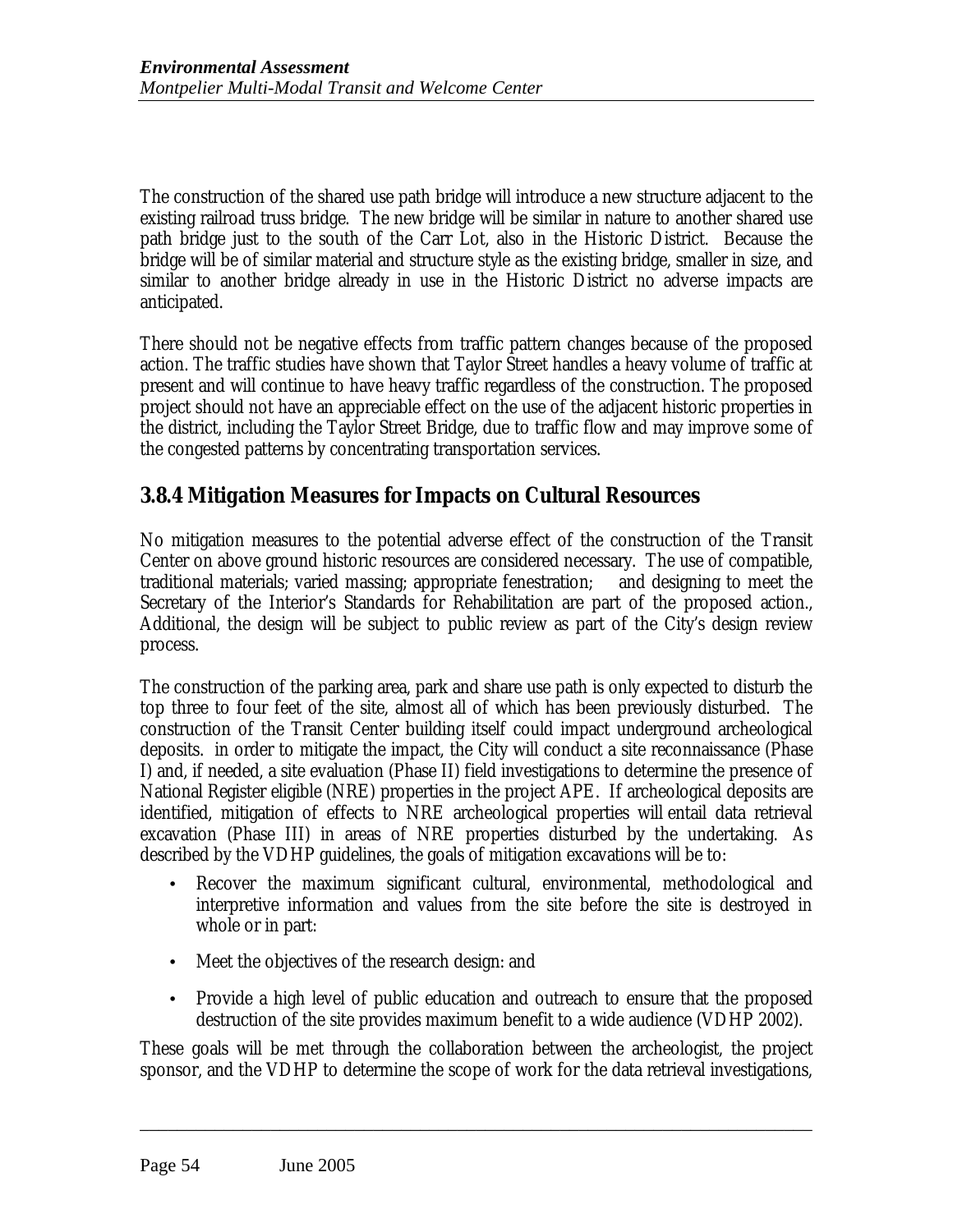the conduct of the proposed excavations, and reporting of the results. Given the developed nature of the project area, the methodology of investigation will include backhoe trenching to gain access through the dense fill deposits to undisturbed levels below in the areas to be disturbed so deep. If sites are located and it is determined they should be subject to data retrieval, other more detailed methodologies will be employed such as stripping of extensive areas of fill and hand excavation of units in trenches, among other methods.

In those areas of the site where deep excavation is not going to happen as part of the construction process, if resources are located, mitigation below the required excavation levels will consist of leaving the resources in place for future excavation and examination.

The objective of the comment period on this EA, as it relates to the Section 106 review, is to allow the public a chance to comment on the recommended determination of no adverse effect.

# **3.9 Hazardous Material**

# **3.9.1 Existing Documentation of Hazardous Materials in the Study Area**

## **Review of Databases**

Local, State and Federal databases were reviewed to identify the location(s) of known hazardous waste sites in the project vicinity. The following documents the results of this review.

The Comprehensive Environmental Response, Compensation and Liability Information System (CERCLIS), the National Priority List (NPL), the Resource Conservation and Recovery Act (RCRA), and the Transportation Storage and Disposal List (TSD) were reviewed. No sites were identified that would likely impact the project.

The Vermont Agency of Natural Resources Waste Management Division (ANR WMD) List of Hazardous Waste sites was reviewed. Twenty eight hazardous wastes sites are located within ½ mile of the Carr Lot, as **Figure 3H** shows. Of these 28 sites, six were identified with the highest potential impact to the proposed project as **Figure 3I** shows. Included in these six is the Carr Lot itself.

*Site # 200234024 Carr and Sons (former)*

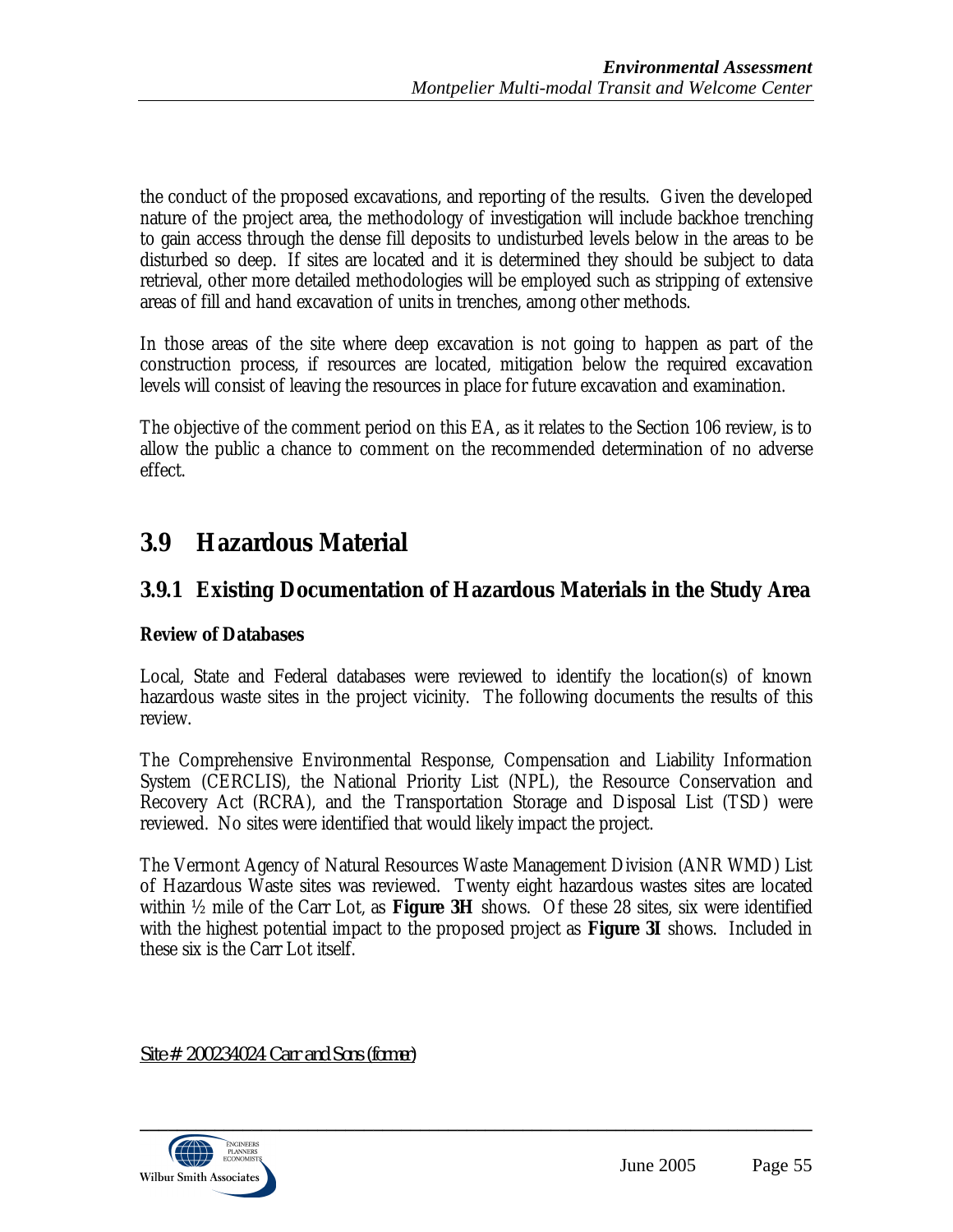The extent of contamination at the Carr Lot has been documented in the *August 2002 Targeted Brownfields Assessment Report, Carr Lot Property, Montpelier, Vermont,* a *1991 Tank Pull Inspection,* and a *1991 Phase I Environmental Site Assessment*. The site has previously been used as a marble yard/works, a train depot, a car house (for train maintenance), an agriculture warehouse, a stone mason's shop, a scrap metal salvage yard, and most recently a parking lot and bus depot. According to State records, there are currently no underground storage tanks located at the site. At least one 275-gallon above-ground storage tank and one 750-gallon underground storage tank were previously located on the site. Both tanks have since been removed.

According to the *Brownfields Assessment Report*, contaminants identified in site soils in excess of the Region IX Preliminary Remediation Goals (PRGs) include PCBs, petroleum hydrocarbons, PAHs, and metals, specifically arsenic, chromium, iron and lead. Contaminants observed in groundwater at the site above Vermont Groundwater Enforcement standards include volatile organic compounds (VOCs), tetrachloroethene (PCE), trichloroethene (TCE), and metals, specifically iron, manganese, and sodium.

Soil contamination was found site-wide, however the most elevated concentrations were detected in samples from the center portion of the site. Contaminants were observed in all three monitoring wells on-site, however, metal concentrations were elevated more in samples from the eastern edge of the property, while TCE and PCE concentrations were elevated in samples from the western side of the property. It is possible that some of the groundwater contamination is from an off-site source, specifically the Capitol Plaza site. Groundwater flow direction at the Carr Lot site has been observed as flowing to the northwest. However, flow is influenced by precipitation, snow melt, and may be hydraulically connected to the Winooski River.

### *Site #921239 Capitol Plaza*

Capitol Plaza has been operated as a hotel since the late 1800s and is located across the railroad tracks to the north of the Carr Lot site. Hazardous waste issues reported at this site include asbestos-containing materials and petroleum and chlorinated solvents found in soil and groundwater. Several investigations were completed at this site from 1992 through 2001. Initially, lead, petroleum compounds, PCE and TCE were found at levels exceeding the Vermont Groundwater Enforcement Standards (VGES). More recent groundwater sampling revealed the continued presence of chlorinated solvents, although at decreased levels, below the VGES. Currently, groundwater at the site is being monitored every two years, with the next sampling proposed for Summer 2005. General groundwater flow direction has been determined to be towards the west, but locally influenced by the North Branch and Winooski Rivers.

\_\_\_\_\_\_\_\_\_\_\_\_\_\_\_\_\_\_\_\_\_\_\_\_\_\_\_\_\_\_\_\_\_\_\_\_\_\_\_\_\_\_\_\_\_\_\_\_\_\_\_\_\_\_\_\_\_\_\_\_\_\_\_\_\_\_\_\_\_\_\_\_

*Site # 921277 Capitol Mobil*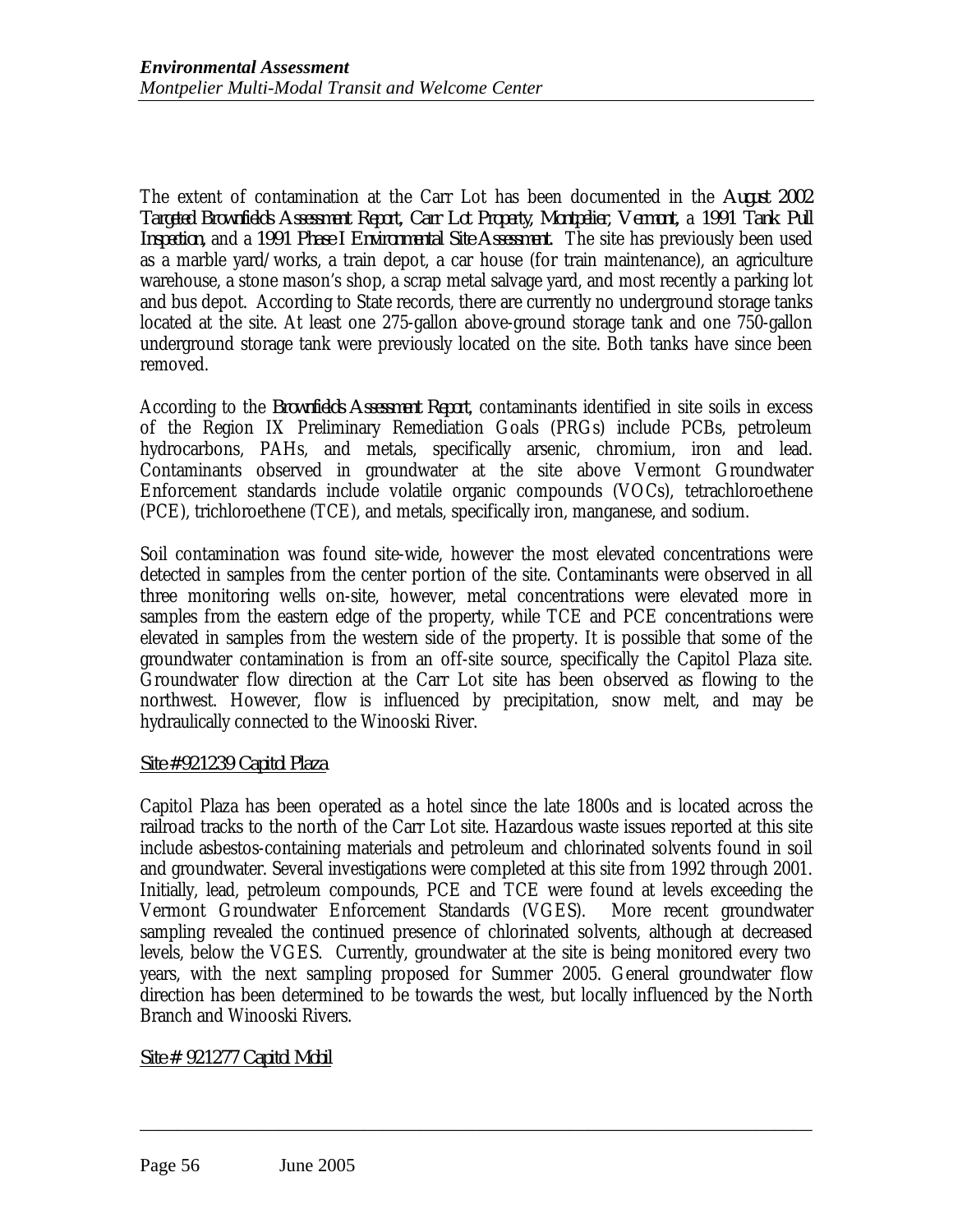This gasoline station is located north of the Carr Lot site and east of the Capitol Plaza site. There have reportedly been several petroleum releases to the soil and groundwater from leaking underground storage tanks at this facility. Investigations from 1992 through 1999 determined that petroleum compounds were present in soils and groundwater at the site, in additon free-phase product was observed in several of the groundwater monitoring wells. Petroleum compounds including benzene, ethylbenzene, tolune, xylene (BETX) and methyltert-butyl ether (MTBE) have continued to be observed in groundwater at the site, as is separate phase product. Currently, the VT DEC Sites Management Section has approved passive free product recovery and continued monitoring at the site. Groundwater flow direction at this site was determined to be to the southwest and southeast.

### *Site # 20002761 52 State Street*

This spill site was instituted as a result of an underground storage tank removal, completed in 2000, from the parking area behind 52 State Street. Petroleum contaminated soils were found during the tank excavation and removed, clean soil was backfilled into the excavation. The VT DEC Sites Management Section approved a "Sites Management Activity Complete" (SMAC) designation for the site, and no further action is required.

### *Site # 941629 Senwright Pharmacy*

This site was identified as a result of petroleum contamination found in soils during the removal of an underground storage tank in 1994. Contaminated soil was backfilled in the excavation to limit disturbance, due to the proximity of the North Branch River. No additional work has been completed and the Vermont Department of Environmental Conservation (VT DEC) Sites Management Section is pursuing options for investigation and remediation.

### **Field Inspection**

The Carr Lot was inspected for visible indications of contamination, potential risks, and/or dumping. The Carr site is covered with six inches of grinding material and is currently used as a parking lot. Monitoring wells are evident on the site.

## **3.9.2 Impacts of Contaminated Sites on the Proposed Action**

### **General**

The soil and groundwater contamination on the Carr Lot will no preclude the construction of the Transit Center. The construction of the Transit Center, however, will be impacted by the presence of the soil and groundwater contamination. These impacts will vary based on

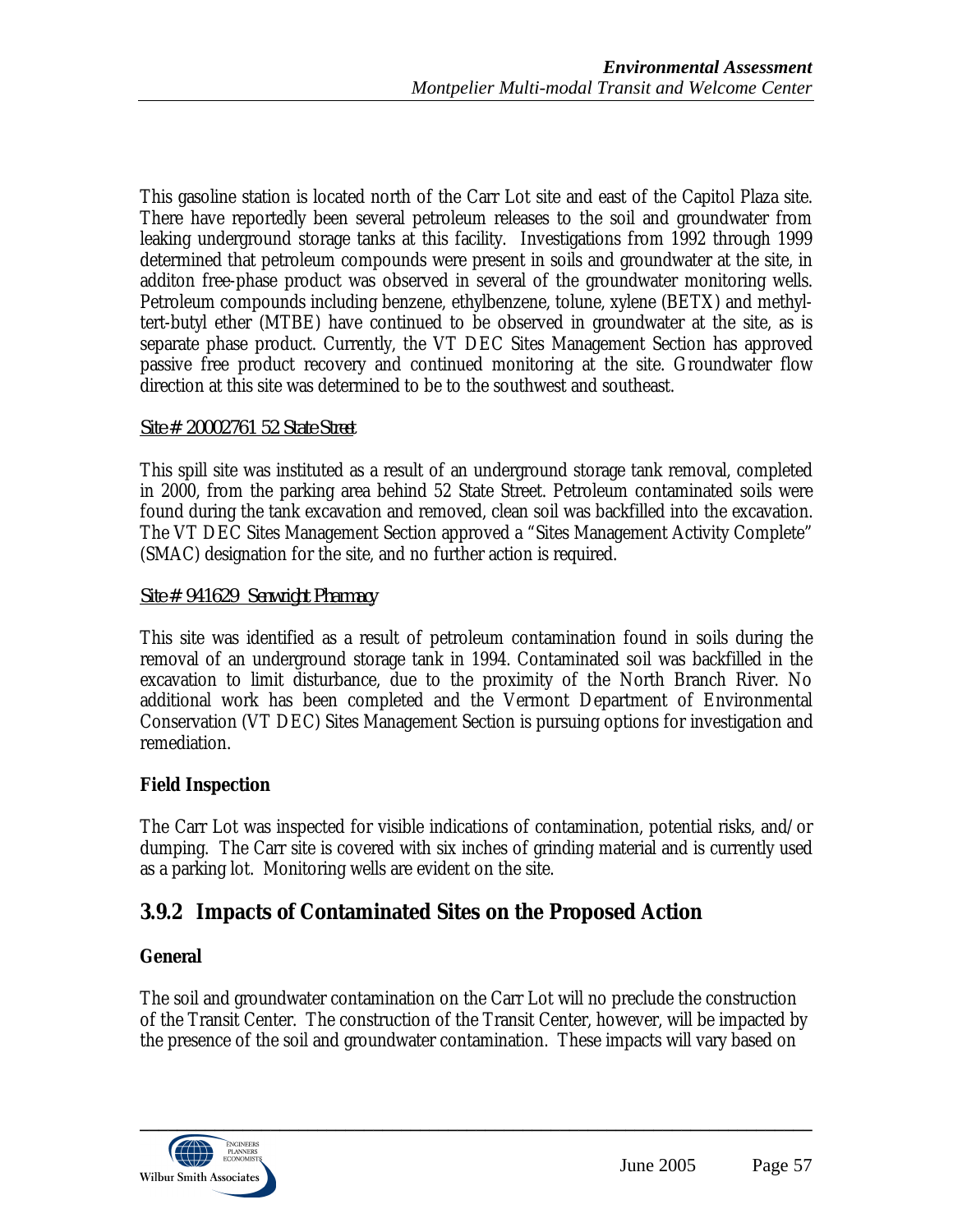the work proposed for the specific areas of the site, levels of the contamination at the time of construction, and approval of acceptable remediation levels by VTDEC SMS.

Contamination has been identified in both soil and groundwater at the Carr Lot site. Contaminants in the soil include: PCB's, petroleum hydrocarbons, PAHs, and metals, specifically arsenic, chromium, iron and lead. Contaminants observed in groundwater include: volatile organic compounds (VOCs), tetrachloroethene (PCE), trichloroethene (TCE), and metals, specifically iron, manganese, and sodium.

The level and extent of contaminants in the soil and groundwater is based on investigation and monitoring data completed through 2002. It is likely that there has been natural degradation of some contaminants in the soil and groundwater, and also potentially some migration of the groundwater contaminants. Prior to reaching agreement on the remediation efforts to be conducted before, during or after construction of the Transit Center, existing soil and groundwater contamination levels will need to be determined.

## **Construction Work Safety**

It does not appear that soil contaminant levels at the site justify the need for full site containment during construction. However, construction activity will be managed such that exposure of workers and the public to contaminated soils is negated. Site area specific plans will be developed to limit worker contact with contaminated soils during soil excavation, soil storage, and facility construction. These plans will include designated 'hot spots' where soils have significant contaminant levels, special construction methodologies and procedures for these areas, and a monitoring program during construction to limit exposure to contaminants.

Exposure of soils on-site will be managed to eliminate the spreading of contamination due to weather conditions (for example, very dry weather with wind that would allow for contaminated soil to be moved as dust, or precipitation that would move contaminated soils in stormwater runoff). If soils must be stored on site prior to removal, they will be staged such that the contamination is contained and not allowed to migrate.

### **Shallow Soil Excavation and Removal**

A significant amount of the contamination observed on site is found in the surface soils (from 0-4 feet below ground surface).

In the area of the Transit Center building the shallow soils contain low levels of petroleum hydrocarbons and arsenic as reported in the monitoring data. These soils will be removed for construction of the approximately 5,000 SF footprint facility.

\_\_\_\_\_\_\_\_\_\_\_\_\_\_\_\_\_\_\_\_\_\_\_\_\_\_\_\_\_\_\_\_\_\_\_\_\_\_\_\_\_\_\_\_\_\_\_\_\_\_\_\_\_\_\_\_\_\_\_\_\_\_\_\_\_\_\_\_\_\_\_\_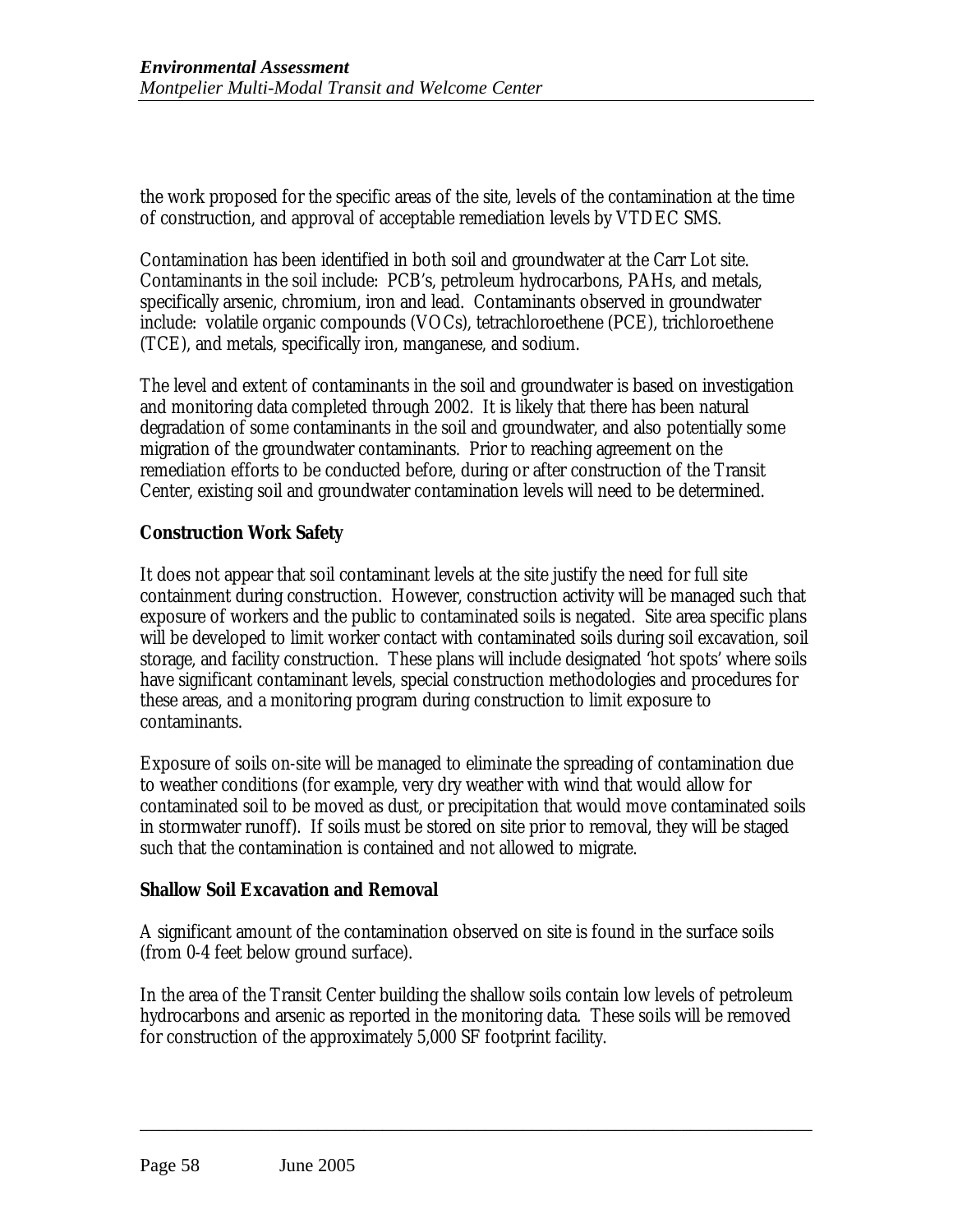Surface soils in the area of the approximately 15,500 SF of parking and circulation area are contaminated with PCB's, petroleum hydrocarbons, PAHs, and metals, specifically arsenic, chromium, iron and lead. The upper two foot of these soils will need to be removed for construction of the parking facilities. These soils will need to be handled as contaminated on-site, and if they need to be temporarily staged, stored appropriately prior to disposal. Additional delineation of the current horizontal and vertical limits of the contamination may allow for the lower depths of these surface soils (2-4 feet below ground surface) to be left in place, with the parking lot acting as a cap. A parking lot is a compatible use of these soils.

Soils in the park and landscaped areas will not need to be removed for geotechnical or structural reasons. However, contaminated surface soils in these areas will need to be removed for public safety purposes prior to the addition of topsoil. A grass park is not a compatible use if these soils are left in place.

Updated investigation and delineation of the extent of contamination in these soils may justify leaving deeper soils in place, with or without capping or other remediation. However, given the relatively small area of the site, the effort to segregate and separately treat these soils may not be cost competitive with removal and disposal of the top several feet of soils.

## **Deep Soil Excavation and Removal**

Deep soil excavation should only be necessary for construction of the Transit Center building itself, a 5,000 SF area. Low levels of petroleum hydrocarbons have been observed in soils in this area. Arsenic concentrations were observed in these soils, but in lower concentrations than in surface soils; and at levels that may be reflective of natural soil background levels instead of an introduced contaminant. The most effective remediation for these soils is excavation and disposal. It is unlikely that these soils would be appropriate for re-use onsite.

It is not anticipated that construction depths will exceed 17 feet, however if they do, methods to manage contaminated groundwater during construction will be implemented. If geotechnical needs require excavation significantly deeper then 20 feet, additional sampling and analysis will be completed to determine if contamination is present.

### **Groundwater**

Groundwater is encountered at depths of approximately 17 feet below ground surface at the site. Groundwater flow may or may not be hydraulically connected to the Winooski River. Contaminants observed in groundwater include: volatile organic compounds (VOCs), tetrachloroethene (PCE), trichloroethene (TCE), and metals, specifically iron, manganese, and sodium.

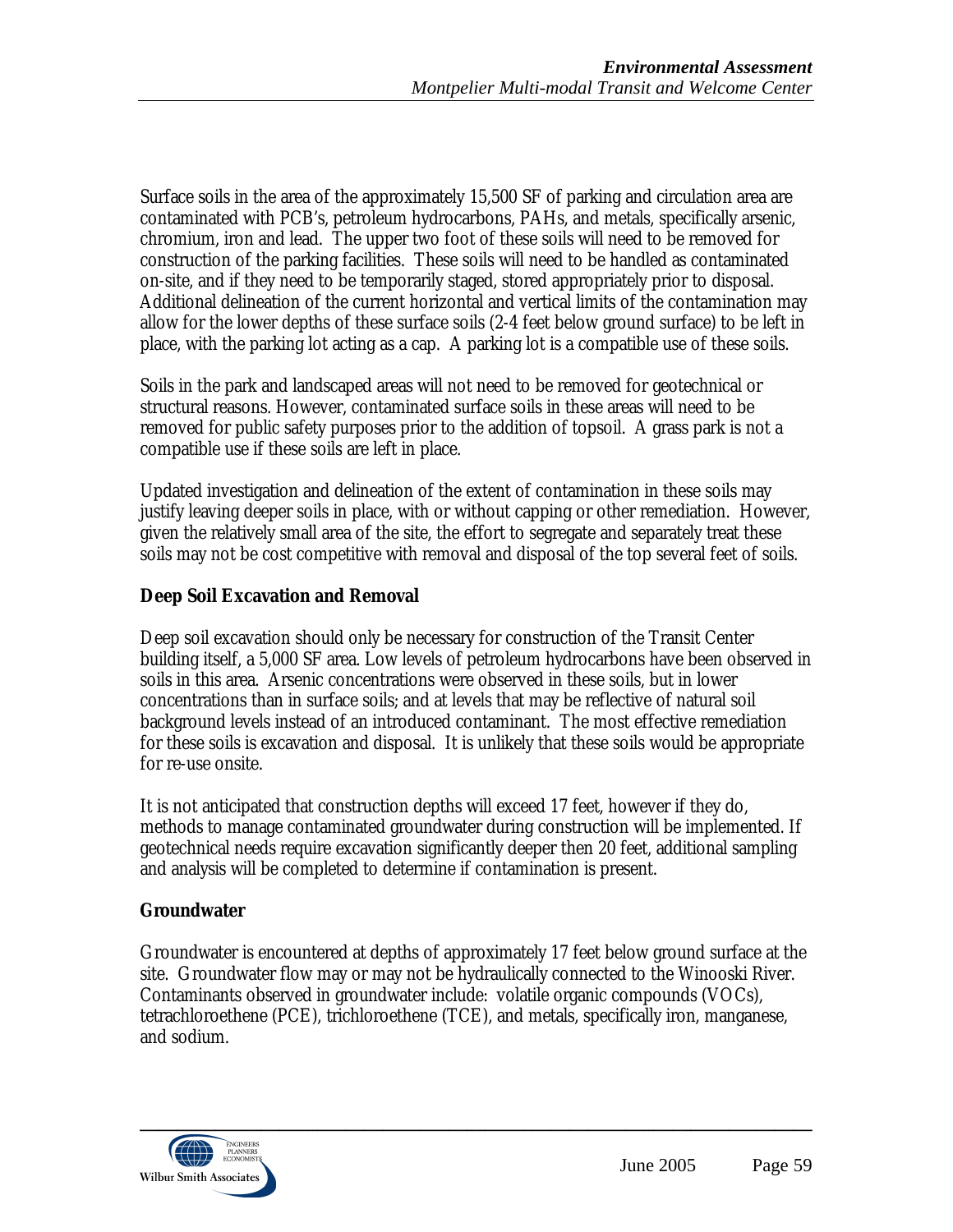Some of the on-site contamination is linked to previous and existing groundwater contamination at adjoining properties. At the Capitol Plaza site, the VT DEC has approved a two-year groundwater sampling plan to monitor chlorinated solvent contamination. At the Capitol Mobil site, VT DEC has approved a passive free product recovery and groundwater monitoring plan for petroleum contamination.

In coordination with the VT DEC, a groundwater sampling and monitoring plan will be established to confirm current contaminant levels at the Carr Lot site and to help establish site guidelines for remedial goals. It is not anticipated that construction depths will exceed 17 feet, and therefore groundwater will not be encountered during construction. It is possible that protection of human health and the environment may be met by excavating soils in the areas of construction and then establishing a long term groundwater monitoring program. The monitoring plan could utilize existing monitoring wells, if they can be preserved during construction; new wells; and if necessary, vapor monitoring points installed in conjunction with the building construction.

# **3.9.3 Mitigation**

More specific remediation measures will prepared as the plans for the Transit Center and site improvements are further refined. These measures will be based on supplemental site testing to determine the extent of natural degradation that has occurred since the initial site analysis in 2002.

# **3.10 Bicycle and Pedestrian Circulation**

# **3.10.1 Existing Bicycle and Pedestrian Facilities**

The State Government center and the Downtown area both have strong pedestrian orientations and high levels of pedestrian traffic. Numerous intersection and mid-block crosswalks are frequently used by pedestrians and honored by motorists. Traffic signals at State and Main, Main and Memorial Highway and Bailey and Memorial Highway each have pedestrian phases. The pedestrian system includes circulation to the northeast corner of the Carr Lot, where there is a formal crossing of the railroad tracks between the Carr Lot and the Capitol Plaza parking area. There is also an unauthorized pedestrian passage at this corner of the Carr Lot over the North Branch via the south side of the railroad bridge. **Figure 3L** highlights the pedestrian and bicycle circulation paths around the Carr Lot site.

Bicycle use is also strong in the City. The end of the Winooski West Share Use Path is just to the west of the Carr Lot on the other side of Taylor Street. Bicycle racks are available in the Downtown and the State Government center. The local GMTA buses have bicycle racks on their fronts to facilitate greater use of bicycle for transportation in Montpelier. The

\_\_\_\_\_\_\_\_\_\_\_\_\_\_\_\_\_\_\_\_\_\_\_\_\_\_\_\_\_\_\_\_\_\_\_\_\_\_\_\_\_\_\_\_\_\_\_\_\_\_\_\_\_\_\_\_\_\_\_\_\_\_\_\_\_\_\_\_\_\_\_\_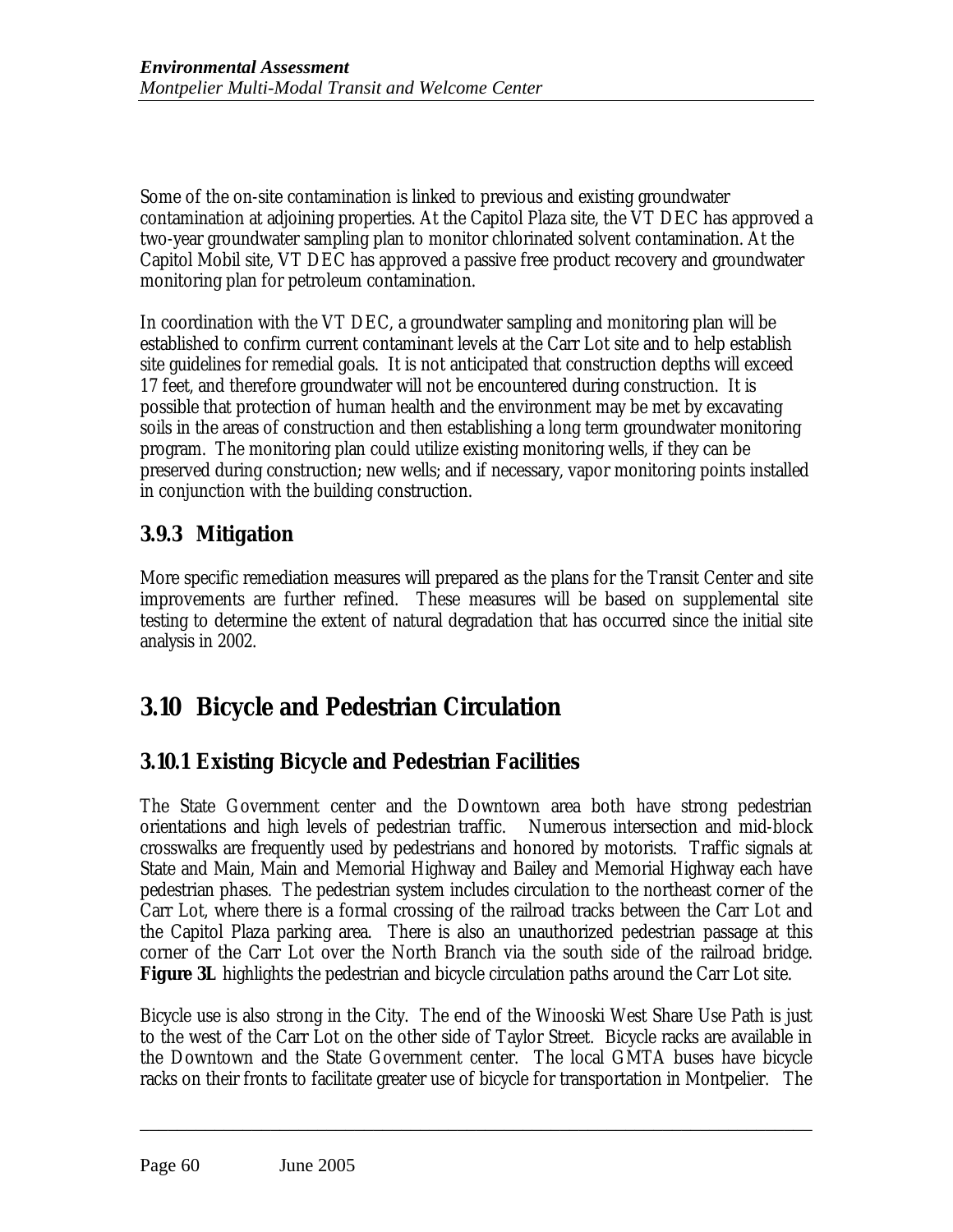*Winooski West Phase II Conceptual Alignment Analysis* examined feasible options for connecting this path with another shared use path that enters the downtown from the east side and concluded that an alignment across the Carr Lot was most appropriate if the land could be secured. The Technical Material that serves as a back up to this EA contains relevant portions of the Conceptual Alignment Analysis and is available upon request.

## **3.10.2 Impacts of the No-Build Alternative and the Proposed Action on Bicycles and Pedestrians**

## **The No Build Alternative**

There are no improvements or changes in the pedestrian and bicyclist environment in the near future if the transit center and associated improvements are not pursued. The City will still attempt to obtain funding to construct portions or all of the Winooski West Phase II Shared Use Path.

## **The Proposed Actions**

Pedestrians will be able to access the GMTA, Vermont Transit or tourist buses from a covered shelter, or wait inside the transit center itself until their bus is available. There will also be easy pedestrian access directly from the street or the shared use path to the bus boarding areas. Interaction between buses for pedestrians will also be easier, either between the GMTA buses along the street under the shelter, or between the GMTA and the Vermont Transit Line buses.

One of the broader goals of the proposed Multi-modal Transit and Welcome Center is the overall improvement of pedestrian connectivity in Montpelier. Efforts to meet this goal include the extension of the shared use path across the Carr Lot, the installation of a pedestrian bridge over the North Branch adjacent to the existing railroad bridge, and the connection to existing paved areas on the east side of the North Branch River. These measures will not only create easy pedestrian and bicycle links to the Transit and Welcome Center, but will also increase the ease with which pedestrian and bicyclist can move through Montpelier's Downtown area. Each end of the shared use path extension links with existing heavily used pedestrian and bicycling areas. **Figure 3N** diagrams the eastern end of the shared use path and the links to the City's existing circulation easements.

The inclusion of offices, residential units and parkland in the overall plan will also increase the amount of pedestrian and bicyclist activity on the Carr Lot in addition to the pedestrian and bicyclist traffic generated by the Transit Center itself.

Overall, pedestrian and bicyclist circulation are expected to improve as a result of the proposed action. No negative impacts or decreases in the ability of bicyclists and

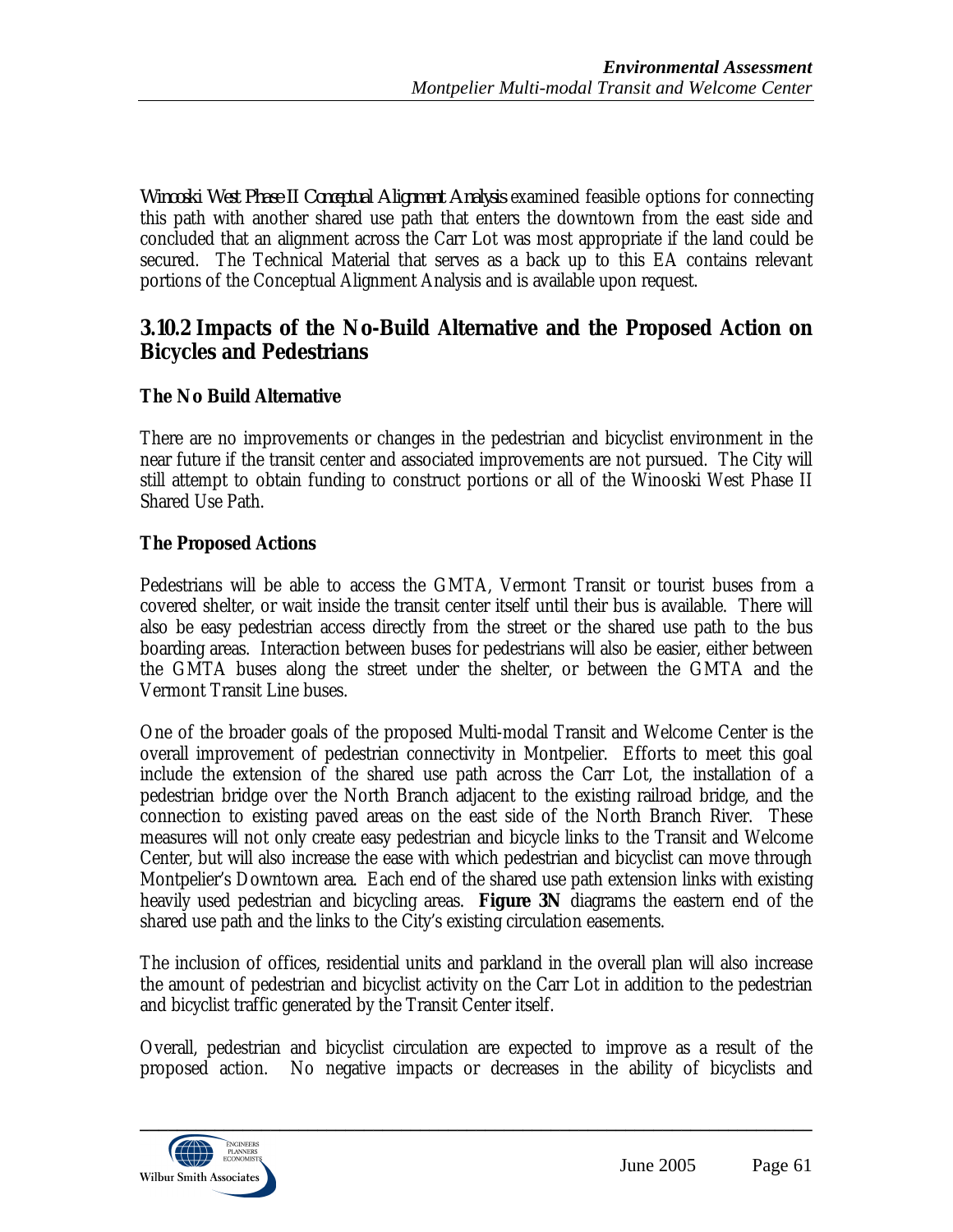pedestrians to move to or across the site or the surrounding area are anticipated as a result of the proposed action.

## **3.10.3 Mitigation**

No mitigation is required.

# **3.11 Inter-modal Transportation**

# **3.11.1 Existing Service**

### **Overview**

A number of transit providers currently provide service within and to Montpelier, Vermont. These include the Green Mountain Transit Agency, Vermont Transit Lines, and Amtrak. These services are described below. In addition, downtown Montpelier attracts a number of private tour buses and a number of taxi services are available in Montpelier with arrangements for pick-up made by telephone.

## **Green Mountain Transit Agency**

The Green Mountain Transit Agency (GMTA) provides transit service in Washington County and portions of Orange County, Vermont. The Agency provides fixed route bus service, deviated fixed route bus service, demand response bus service, commuter bus service, ridematch, shopping shuttles, Medicaid transportation, transportation services for the elderly and the disabled and a ridesharing program.

GMTA operates six fixed routes in Montpelier, including the Capitol Shuttle, City Route, Montpelier Hospital Hill, Montpelier Link Express, Snow Cap Special and Waterbury Commuter. **Figure 3M** shows the current fixed route services in and near the Study Area. These routes are discussed in detail below.

• Capitol Shuttle – The Capitol Shuttle service runs from National Life on National Life Drive to the Department of Employment and Training (DET). This route runs along Bailey Avenue, Baldwin Street, State Street, Main Street and Memorial Street. Stops along this route include National Life, State House, Chittenden Bank and Shaw's Supermarket. This bus service runs every 15 minutes from 7:24 AM till 5:39 PM.

\_\_\_\_\_\_\_\_\_\_\_\_\_\_\_\_\_\_\_\_\_\_\_\_\_\_\_\_\_\_\_\_\_\_\_\_\_\_\_\_\_\_\_\_\_\_\_\_\_\_\_\_\_\_\_\_\_\_\_\_\_\_\_\_\_\_\_\_\_\_\_\_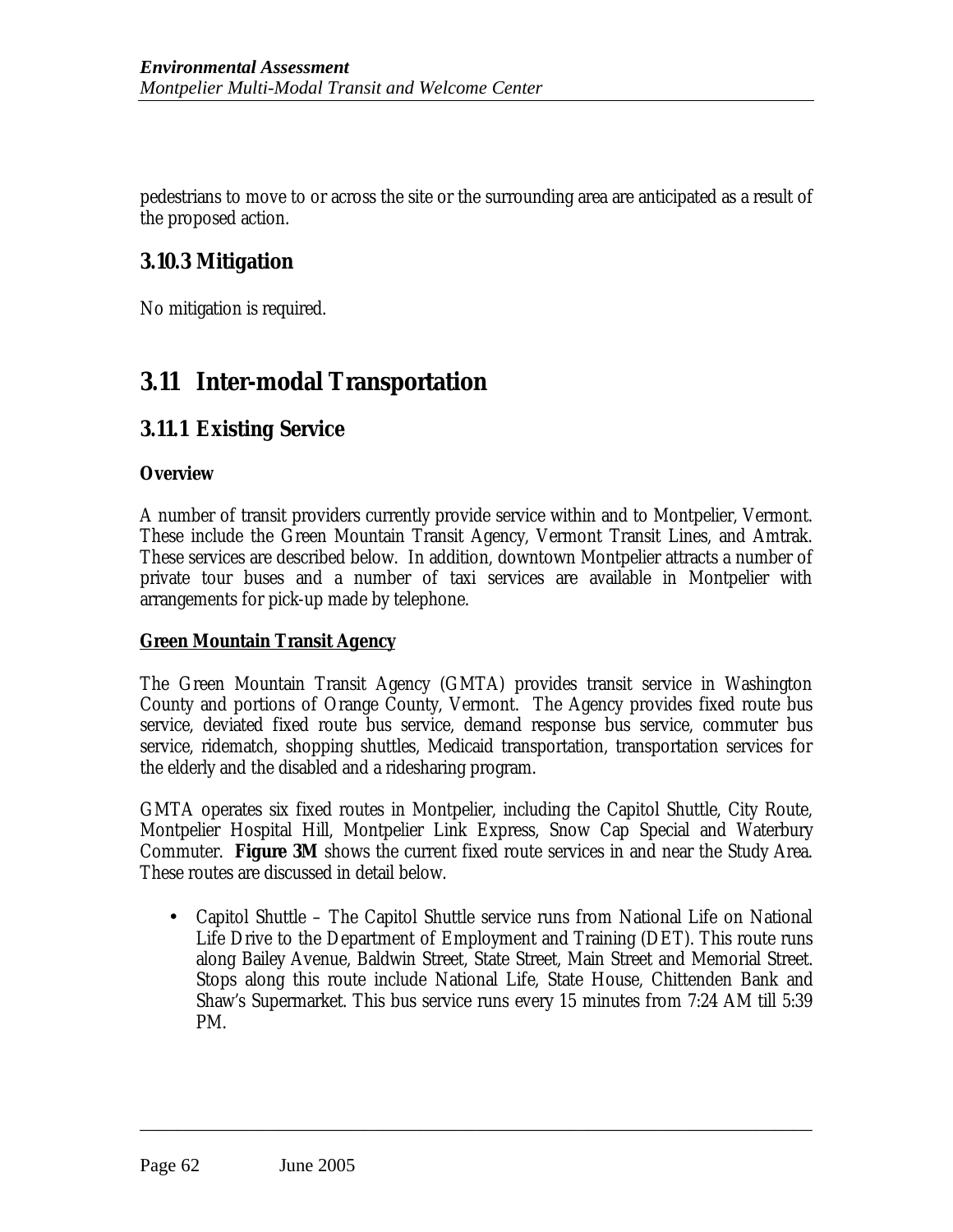- City Route –The City Route runs between downtown Montpelier, VT and Town of Berlin, VT. Major stops along this route include Montpelier High School, Shaw's Supermarket, Intersection of Berlin Street/River Street, Twin City Plaza, Bob's Store and Brooks. This bus service operates every 30 minutes running from 5:25 AM till 7:29 PM on weekdays and 7:25 AM till 7:30 PM on Saturdays.
- Montpelier Hospital Hill This route also runs between the City of Montpelier and Town of Berlin, connecting Pioneer Apartments in Montpelier to Berlin Shaw's Staples Plaza in Berlin. This bus service runs primarily along Main Street, Berlin Street and Pain Turnpike. Major stops along this route are Shaws, intersection of Berlin Street/River Street, Central Vermont Medical Center and Wal-mart Berlin Mall. The Montpelier Hospital Hill bus service runs on an hourly basis both on weekdays and Saturdays. The bus service operates from 7:16 AM till 6:21 PM on weekdays and 8:16 AM till 6:21 PM on weekends.
- Montpelier Link Express The Montpelier Link Express connects Montpelier, VT to Burlington, VT. This bus service operates Monday through Friday, with two bus services in the morning and evening in each direction. The two morning bus services from Montpelier start at 6:27 AM and 7:22 AM while the evening bus services start at 5:02 PM and 6:27 PM. The two morning bus services from Burlington begin at 6:15 AM and 7:45 AM, while the evening bus services start at 5:15 PM and 6:15 PM The Montpelier Link Express runs primarily along I-89. Major stops along this route include Statehouse, Downtown Montpelier, DET Parking Lot, National Life, Waterbury Park & Ride, Richmond Park & Ride, Fletcher Allen MCHV, General Dynamics and Church Street Market Place.
- Snow Cap Special This bus service runs between Montpelier and the Mad River Valley on weekends and holidays. This service operates between 8:15 AM till 10:14 AM in the mornings and 3:15 PM till 5:15 PM Major stops along this route include Montpelier High School, Montpelier Park & Ride, Middlesex Park & Ride, Middlesex Country Store, Moretown Grocery, Mad River Glen, Mount Ellen and Lincoln Peak.
- Waterbury Commuter The Waterbury Commuter bus service connects Montpelier, VT to Waterbury, VT. This service runs hourly predominantly along Route 4, from 6:50 AM till 9:28 AM in the morning and 3:00 PM till 5:48 PM in the afternoon.

**Table 3.11.1** summarizes the six fixed bus routes in Montpelier and also provides information on service hours, peak headway and ridership.

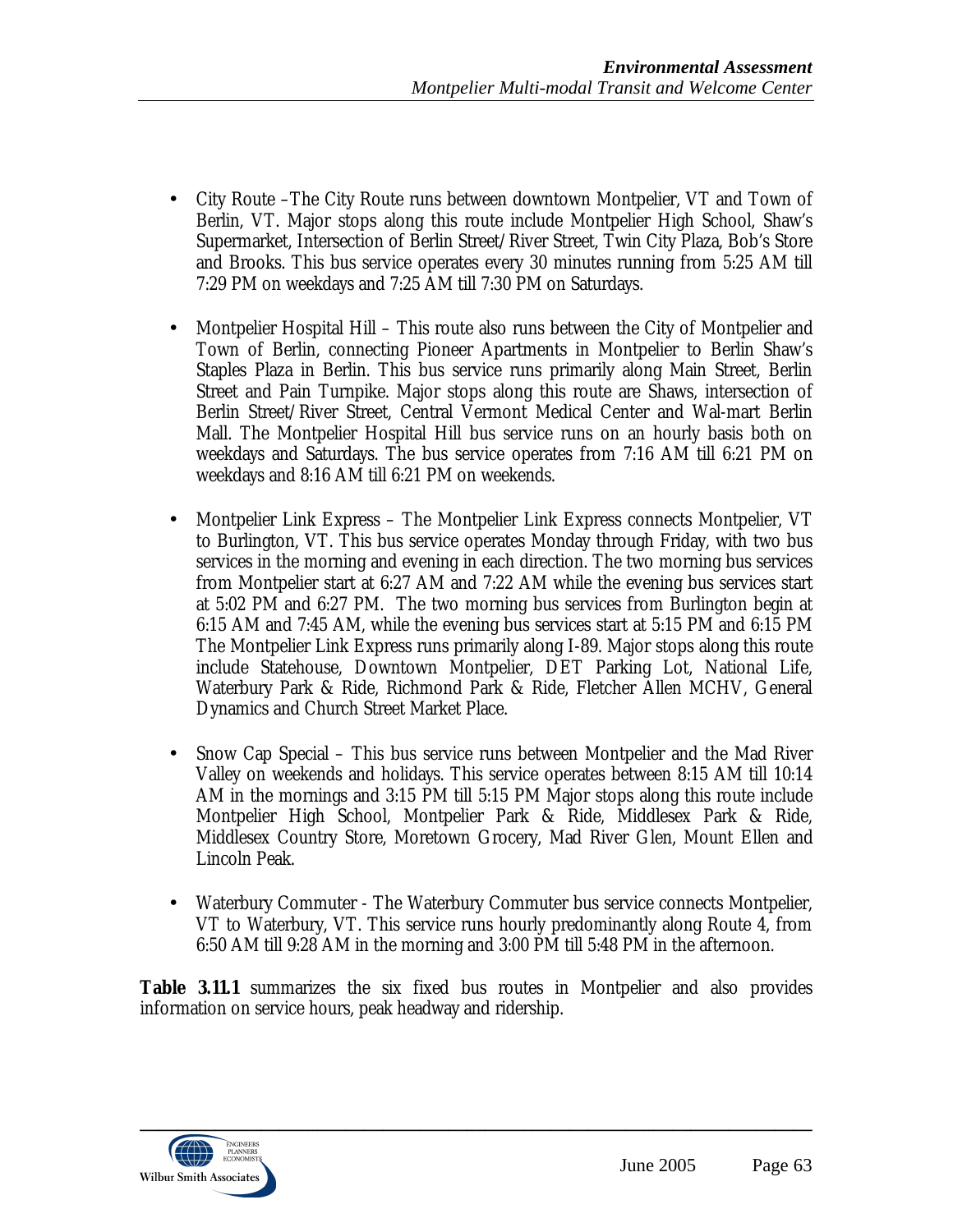| <b>Bus Route</b>       | Peak        | Weekday<br>Service    | <b>Weekend Service</b> | Avg.      | Weekend<br>Avg. |
|------------------------|-------------|-----------------------|------------------------|-----------|-----------------|
|                        | Headway     | <b>Hours</b>          |                        | Weekday   | Day Ridership   |
|                        |             |                       |                        | Ridership |                 |
| Capitol                | 15 mins     | 7:25 AM-5:40 PM       | N/A                    | 65        | N/A             |
| Shuttle <sup>(1)</sup> |             |                       |                        |           |                 |
| <b>City Route</b>      | 30 mins     | 5:25 AM-7:29 PM       | Saturday               | 209       | 120             |
| Montpelier             | 60 mins     | 7:16 AM- 6:21 PM      | Saturday               | 69        | 53              |
| <b>Hospital Hill</b>   |             |                       |                        |           |                 |
| Montpelier             | $2$ AM $\&$ | 6:27 AM $-$ 8:55 AM   | N/A                    | 39        | N/A             |
| Link Express           | 2 PM Buses  | $5:00$ PM $- 7:30$ PM |                        |           |                 |
| Snow<br>Cap            | N/A         | N/A                   | Sat / Sun /            | N/A       | $6\phantom{1}6$ |
| Special <sup>(2)</sup> |             |                       | <b>Holidays Only</b>   |           |                 |
| Waterbury              | 60 mins     | 6:50 AM-9:28 AM       | N/A                    | 20        | N/A             |
| Commuter               |             | $3:00$ PM $-5:48$ PM  |                        |           |                 |

### **Table 3.11.1 Fixed Route Operational Characteristics**

(1) Service from January - May

 $(2)$  Service during winter months (December – April)

Fares for the City and Montpelier Hospital Hill routes are \$1.00 one-way, \$8.25 for a ten-ride and \$33.00 for a 31-day pass. These routes offer discounted fares for children, seniors, and disabled patrons at approximately half the price of regular fares. Fares for the Waterbury Commuter route are \$2.00 one-way, \$16.00 for a ten-ride and \$67.00 for a 31-day pass. A discounted one-way fare of \$1.00 is offered. Fares for the Link Express are \$4.00 one-way, \$40.00 for a ten-ride and \$125.00 for a 31-day pass. Tickets and passes can currently be purchased at regional GMTA offices or on certain buses.

In addition, GMTA operates deviated fixed route and demand responsive service in Montpelier as well. Deviated service is available on the Montpelier Hospital Hill route, which will travel up to <sup>3</sup>/<sub>4</sub> mile from the fixed route on request. Requests must be called in 24 hours in advance, only two requests are allowed per hour and riders are charged an extra \$1.00.

## **Vermont Transit Lines**

Vermont Transit Lines operates intercity/interstate bus service linking Montpelier with Boston and Montreal. The route stopping in Montpelier travels from Montreal to Boston four times daily and from Boston to Montreal four times daily. Buses leave Montpelier for Boston at 8:50 AM, 11:30 AM, 3:25 PM, and 7:00 PM with a travel time of approximately four hours. Buses leave Montpelier for Montreal at 4:45 AM, 2:10 PM, 6:05 PM, and 9:35 PM with a travel time that ranges from three to four hours depending on the number of

\_\_\_\_\_\_\_\_\_\_\_\_\_\_\_\_\_\_\_\_\_\_\_\_\_\_\_\_\_\_\_\_\_\_\_\_\_\_\_\_\_\_\_\_\_\_\_\_\_\_\_\_\_\_\_\_\_\_\_\_\_\_\_\_\_\_\_\_\_\_\_\_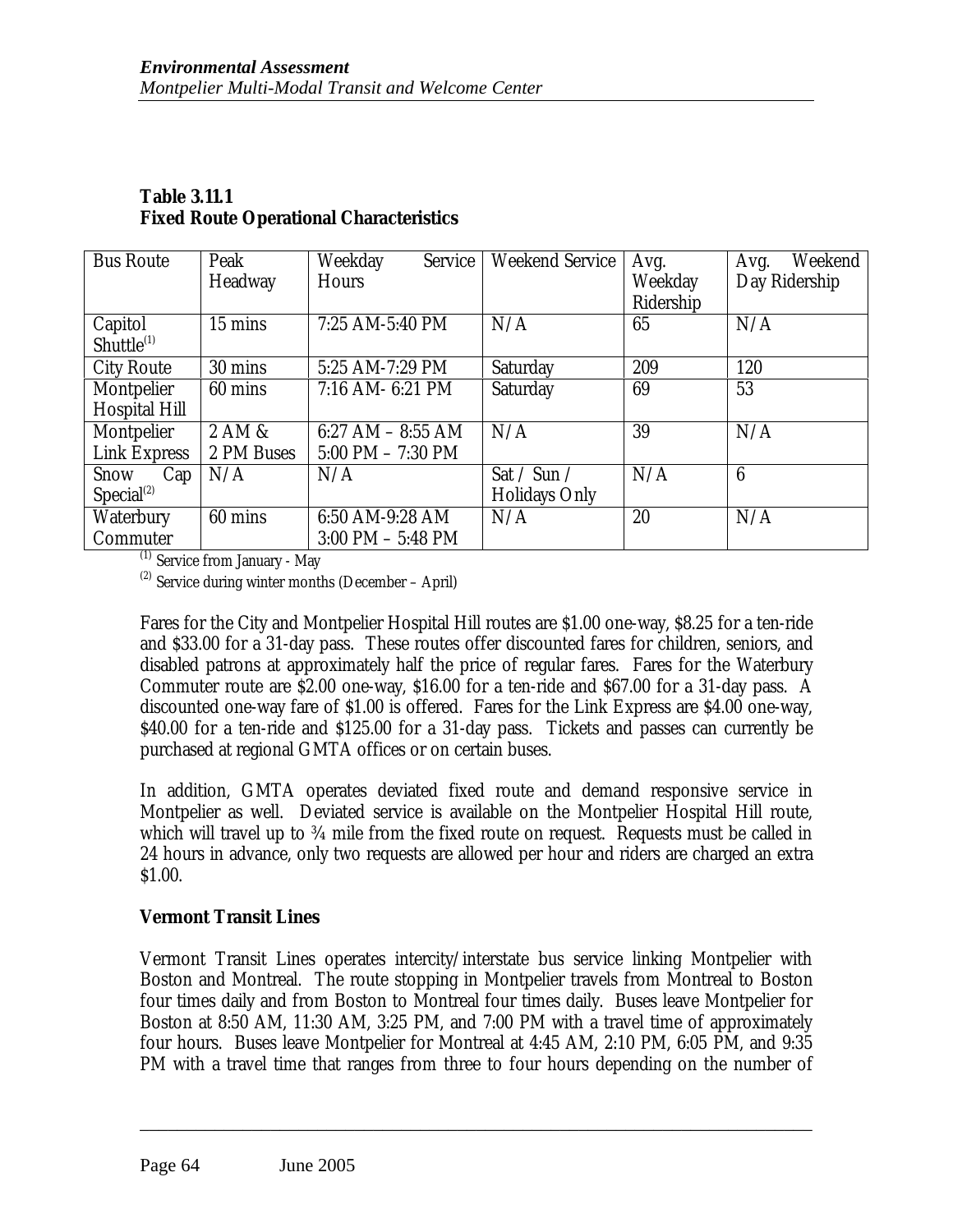intermediate stops the bus makes. In addition to this regular route, charter services are available. The Vermont Transit Terminal is currently located at 1 Taylor Street, on the site of the proposed transit center.

Vermont Transit Lines estimate that their ridership to and from the Montpelier stop is approximately 15 passengers per day. They also operate express package service, which amounts to about 8 item drop-offs per day at their site in Montpelier.

### **Amtrak**

Amtrak, the national intercity passenger rail service, operates two trains daily through Montpelier. Their service, the Vermonter, runs daily between Washington, DC and St. Albans, in Northern Vermont, running through New York City, Connecticut and Massachusetts. The southbound train leaves St. Albans at 6:35 AM daily, stopping in Montpelier at 7:47 AM and arriving in Washington DC at 8:00 PM weekdays and 8:25 PM weekends. The northbound train leaves Washington DC at 7:05 AM weekdays and 7:30 AM weekends, stopping in Montpelier at 6:47 PM weekdays and 7:22 PM weekends, and arriving in St. Albans at 8:10 PM weekdays and 8:45 PM weekends.

Ridership on the Vermonter line was 252,238 trips for fiscal year October 2003 to September 2004, with 4818 trips from the Montpelier Station. The Amtrak Station is located outside of City at Junction Road and Short Road, approximately 1.75 miles from the center of Montpelier. The station is open from 6:45 to 8:45 AM and from 5:30 to 7:30 PM daily. The station is an enclosed waiting area, but no ticket office or QuikTrak ticket machine are available.

There is currently no connection between the Amtrak service and either the local or regional transit service.

## **3.11.2 Impacts of the No Build Alternative and the Proposed Action on Inter-modal Transportation**

### **No-build Impact**

The impact of the no-build alternative on transit service is that the service would continue to be uncoordinated, with transfer and stop points occurring throughout the City.

### **The Proposed Action Impact**

The impact of the proposed action would be to provide coordinated public transportation of local bus service, intercity/interstate bus service, and Capitol Shuttle vans in one location,

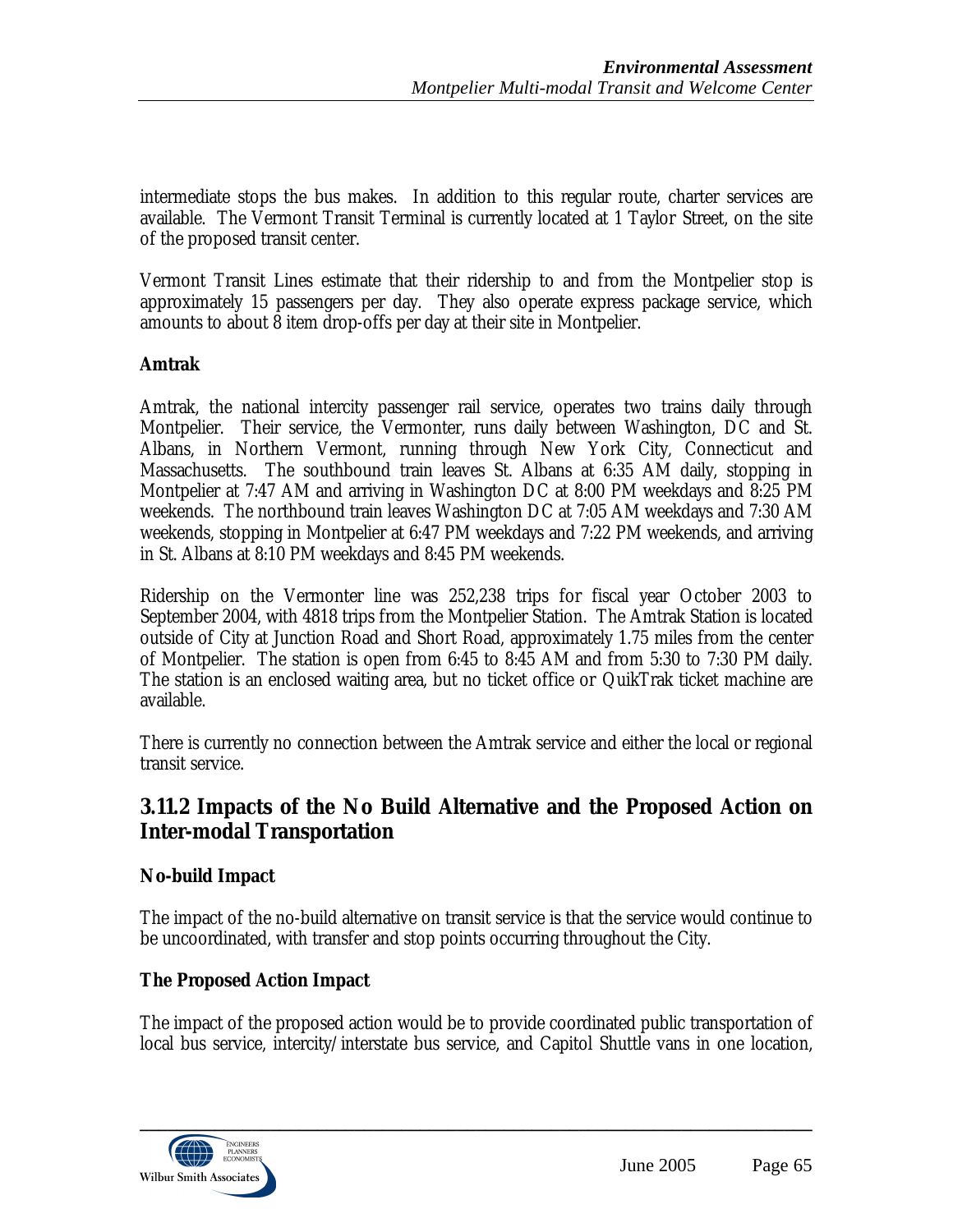easily accessible to all points in the downtown. The proposed action would also provide the termini for a potential commuter rail link between Montpelier and Burlington.

The local bus route stops, intercity/interstate bus service stop and private tour bus drop-offs are currently located at various points throughout the City. By bringing these stops to one location, transfers and amenities can be provided in an efficient manner. However, the additional time for adding stops to each route will have to be taken into account in the schedules.

Five of the six fixed bus routes currently stop at Shaws on Main Street; the Snow Cap Special does not. In addition to this stop, the Capitol Shuttle stops at Chittenden Bank and the State House and the Montpelier Link Express stops at the State House. The closest stop to downtown Montpelier for the Snow Cap Special is at Montpelier High School. **Figure 3M** shows the location of these stops. The Vermont Transit terminal is currently located on the site of the proposed transit center.

To add the multimodal center to the route, Montpelier Hospital Hill would have to be rerouted along State Street and Taylor Street to pass the new site. Snow Cap Special would have to be extended to the new site. Capital Shuttle, City Route, and Waterbury Commuter routes would detour into the site. The additional time for each of these routes would have to be taken into account in the schedules. Although these travel times are minimal, the impact to a tight schedule may decrease headways or result in the need for additional buses. GMTA believes that the increased ease of inter-connections and the passenger facilities to be located at the new Transit Center warrant any potential changes to their routes that may be necessary.

See **Section 3.10, Bicycle and Pedestrian Circulation**, for more detailed information on the benefits specifically to bicyclist and pedestrians of the proposed action.

The New Transit Center will not change the Amtrak route through the region. It will increase the potential for creating a viable transit link to the Amtrak station from the Transit Center due to the convergence of numerous different transit routes at the new Center. The new Transit Center will also facilitate easy transfer between any future rail commuter service that might be initiated between Burlington and Montpelier and the existing transit services using the Center.

\_\_\_\_\_\_\_\_\_\_\_\_\_\_\_\_\_\_\_\_\_\_\_\_\_\_\_\_\_\_\_\_\_\_\_\_\_\_\_\_\_\_\_\_\_\_\_\_\_\_\_\_\_\_\_\_\_\_\_\_\_\_\_\_\_\_\_\_\_\_\_\_

# **3.11.3 Mitigation**

No mitigation is required.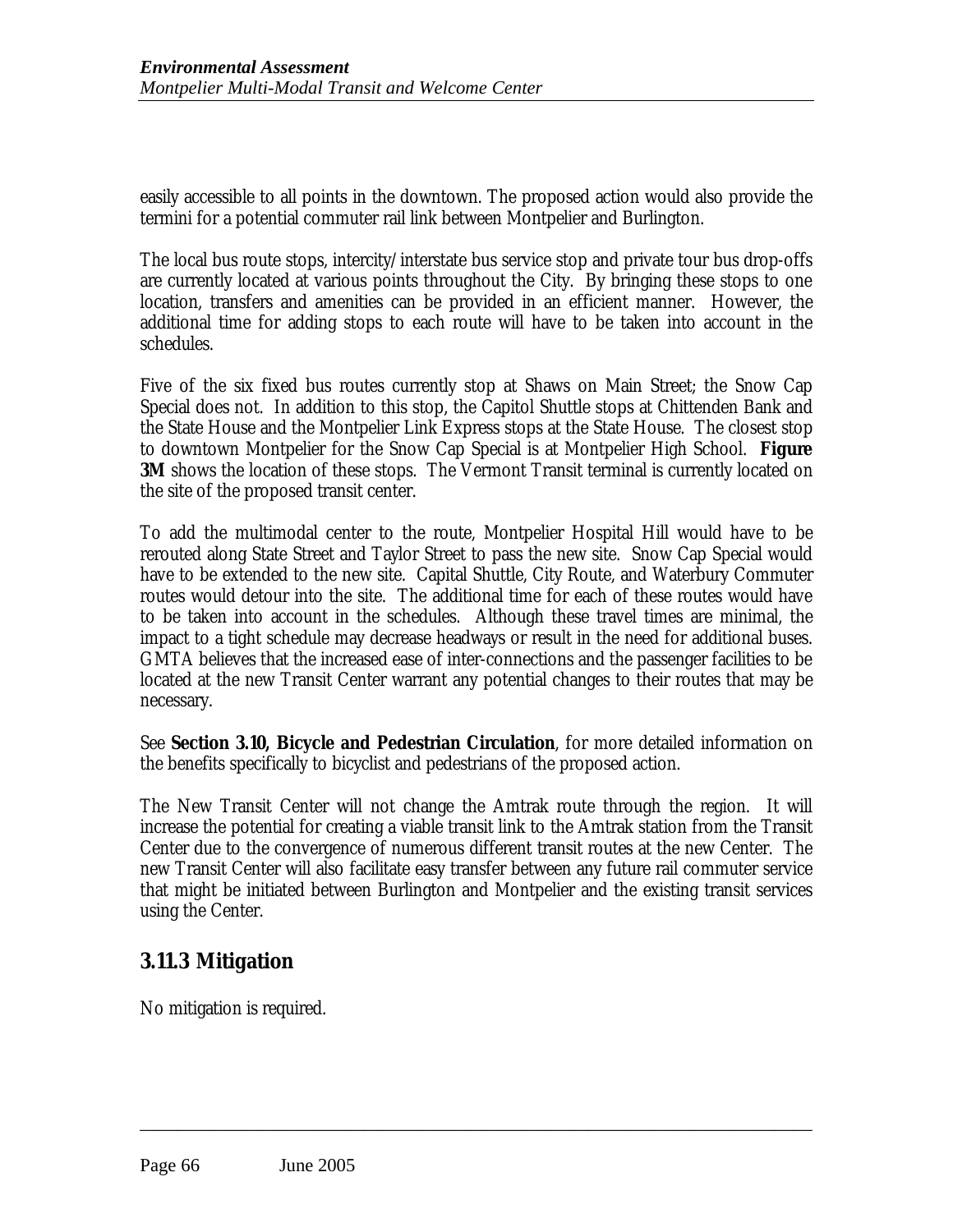# **3.12 Air Quality**

# **3.12.1 Existing Conditions**

The entire state of Vermont is currently classified as an "attainment area" under the Clean Air Act and its amendments, and the last time the National Ambient Air Quality Standards (NAAQS) has been exceeded was in the early 1980s. Nonetheless, regional air quality standards violations continue in most of the northeastern states (only Vermont has no current standards violations). For this reason, Vermont is required by the federal Clean Air Act to have a State Implementation Plan (SIP) to map out official policies that will enable the region to ultimately be in attainment for regional ozone air quality. Much of the ozone plaguing New England is believed to come from long distance transport of pollutants from older Midwestern and Canadian power plants. The Department of Environmental Conservation continually monitors air quality around the State to confirm that there are no exceedances of the NAAQS. The closest monitoring stations to Montpelier are in Burlington and Underhill.

# **3.12.2 Impacts of the No-Build Alternative and the Proposed Action on Air Quality**

## **The No-Build Alternative**

The No-Build Alternative would not change the impacts the current uses of the Carr Lot are having on local and regional air quality. A number of short-term and long-term improvements have been suggested for Downtown Montpelier in the *Downtown Montpelier Traffic Circulation and Parking Micro-Simulation Study*. These improvements would be expected to improve LOS throughout downtown Montpelier and consequently also improve air quality.

## **The Proposed Action**

## *Regional Air Quality Impacts*

The proposed action is not anticipated to adversely impact on regional air quality or cause an exceedance of NAAQS standards, particularly in regard to ozone. By encouraging greater use of public transit instead of automobiles (particularly single occupancy vehicles), the proposed action is expected to reduce the number of vehicle miles traveled regionally and therefore have a beneficial effect on regional air quality.

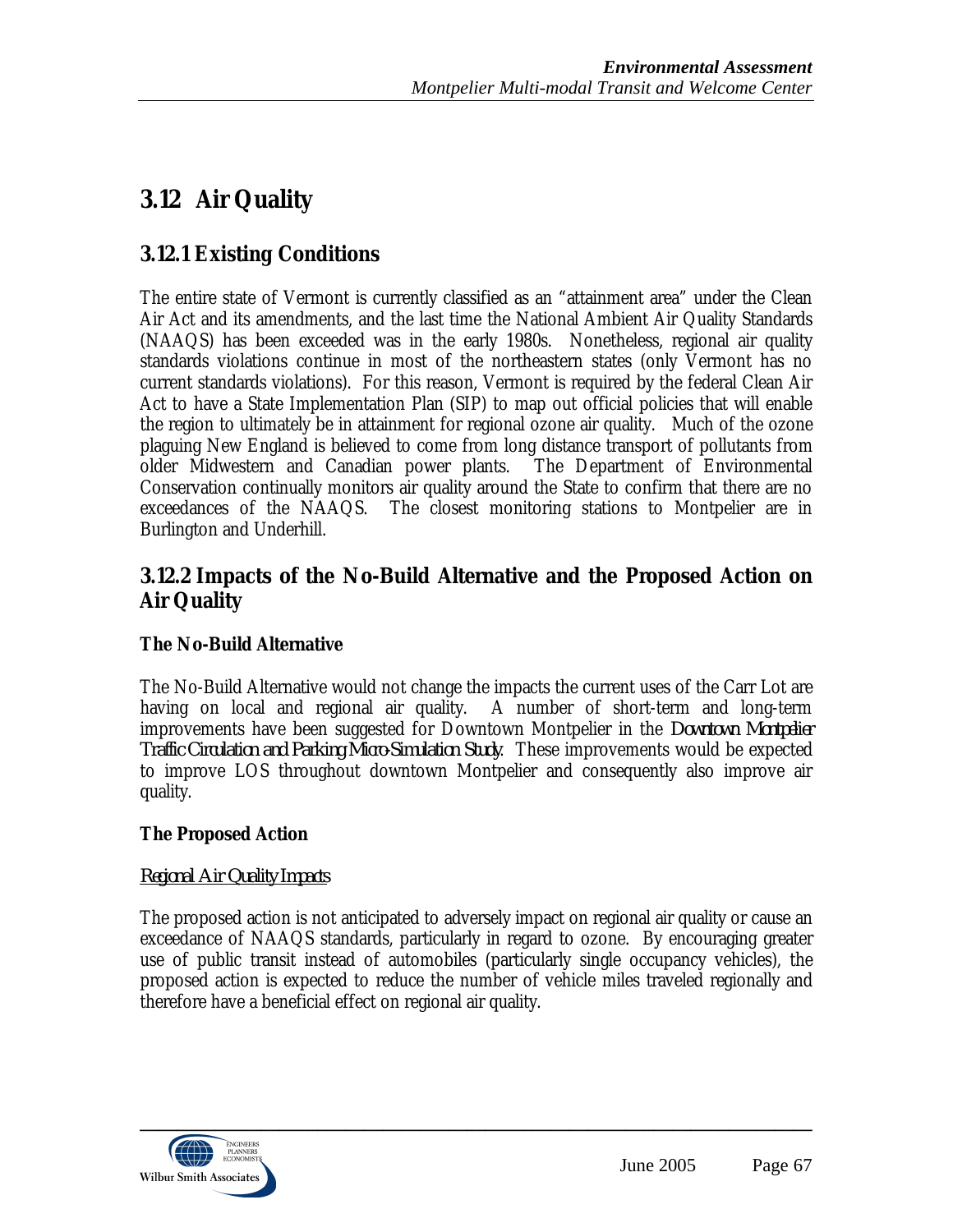### *Local Air Quality Impacts*

At a local (city block) level, CO and particulates pose a greater concern to human health than ozone. Carbon monoxide (CO) is a byproduct of incomplete combustion of fuel in vehicle engines, and is detrimental to human health by bonding to red blood cells in place of oxygen. CO is generated in the highest concentrations in vehicles experiencing delay and slow operating speeds. Diesel engines produce lower concentrations of CO than a comparable gasoline engine operating at the same speed and load. By encouraging motorists to take transit as an alternative and increasing the efficiency of bus travel routes, the project could have a minimal but beneficial effect on CO levels in the downtown area.

The minor increase in vehicular traffic anticipated with the Transit Center is not expected to have a noticeable affect on existing CO levels at intersections. Basic screening for air quality impacts also indicates that individual microanalysis of intersections for CO impacts is not required.

Diesel engines do produce higher concentrations of particulate matter than a comparable gasoline engine would. Particulates are microscopic particles of solid or liquid that are suspended in air. Soot is the most obvious and visible form of particulate matter. Particulates that are breathed into the lungs can exacerbate asthma and other respiratory ailments, and may be carcinogenic. The proposed project may increase the efficiency of transit operations and therefore could have a favorable effect on particulates overall, though concentrating buses in a compact area may have a localized impact on air quality within the transit center itself, particularly if they are idling for lengthy periods of time The impacts of particulates and other pollution created by diesel bus engines within the transit center will be limited by establishing policies limiting bus idling times within the facility, and enforcing them through signage and fines.

As **Table 3.4.7, Signalized Intersection Performance Measures** shows, traffic operations at the signalized intersections nearest the Transit Center site deteriorate almost imperceptively compared to a No-Build scenario. None of the Levels of Service (LOS) would differ between a 2010 No-Build and each option:

- The signalized intersection at Memorial Drive and Taylor Street would operate at LOS C both under 2010 No-Build and the 2010 Proposed Action, with an increased delay of less than two seconds.
- The signalized intersection at Memorial Drive and Main Street would operate at LOS F both under the 2010 No-Build and under the 2010 Proposed Action with an increased delay of approximately seven seconds.

\_\_\_\_\_\_\_\_\_\_\_\_\_\_\_\_\_\_\_\_\_\_\_\_\_\_\_\_\_\_\_\_\_\_\_\_\_\_\_\_\_\_\_\_\_\_\_\_\_\_\_\_\_\_\_\_\_\_\_\_\_\_\_\_\_\_\_\_\_\_\_\_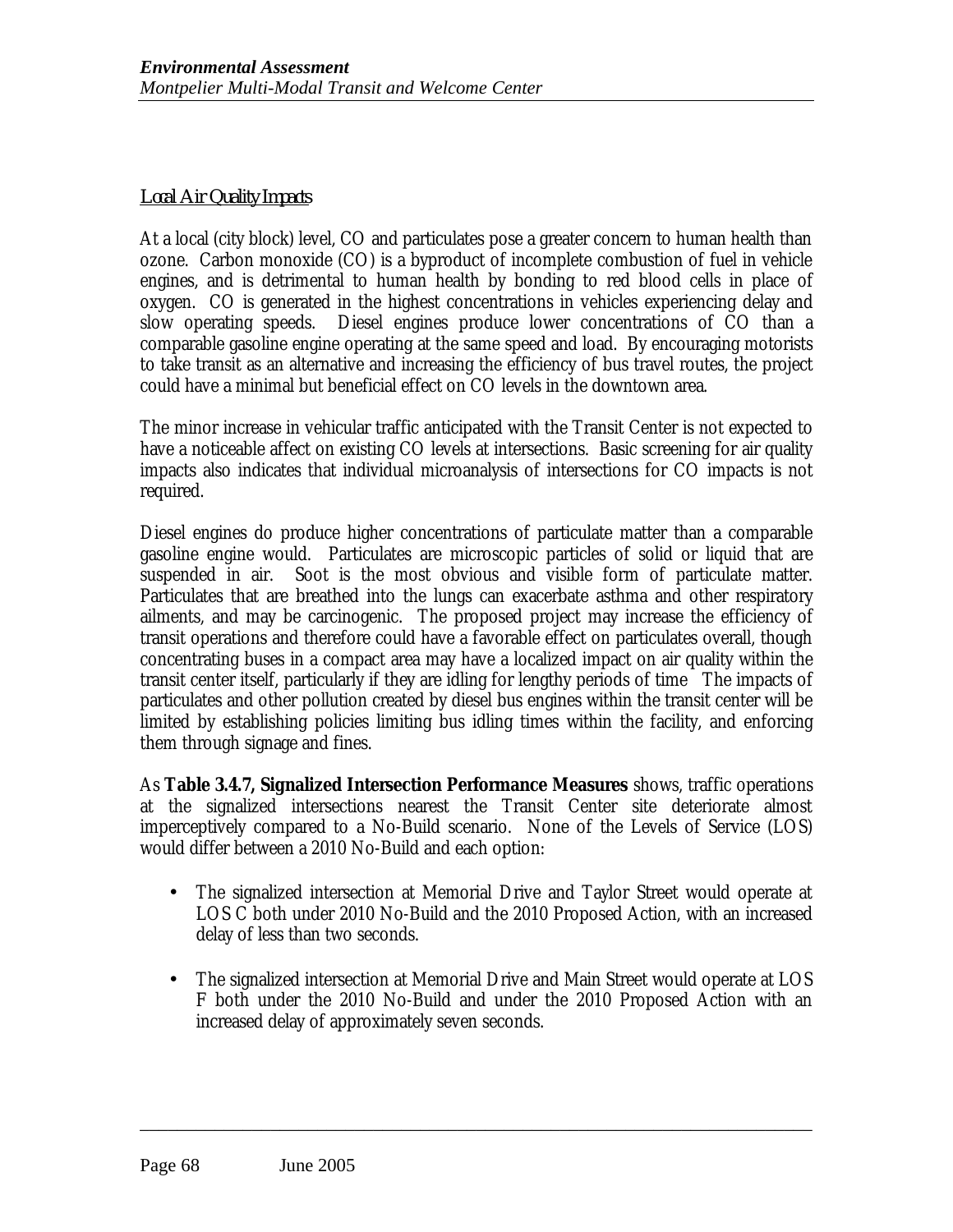• The signalized intersection at State Street and Main Street would operate at LOS F both under the 2010 No-Build and under the 2010 Proposed Action, with an increase in delay of about 17 seconds.

**Table 3.4.8, Unsignalized Intersection Performance Measures** shows that some unsignalized intersection movements will decline in LOS. These are intersections with lower volumes than signalized intersections.

The main conclusion that could be drawn from these tables is that certain locations are already impacted by poor traffic operations, and the proposed transit center will have a minimal direct adverse effect on traffic movement. and mitigate the incremental effect of the proposed project and other projects on downtown air quality.

No real impacts to air quality are expected as a result of the construction of the Park or the shared use path.

# **3.12.3 Mitigation**

No mitigation is required.

# **3.13 Indirect and Cumulative Impacts**

# **3.13.1 Indirect Impacts**

Indirect impacts are reasonably foreseeable effects caused by the Proposed Action or alternatives, but occur later in time or are further removed from the project site than direct effects. The City does has not identified indirect impacts associated with the construction and operation of the Transit Center.

## **3.13.2 Cumulative Impacts of the No-Build Alternative and the Proposed Action**

### **Overview**

Cumulative impacts result from the Proposed Action's incremental impacts when these impacts are added to the impacts of other past, present, and reasonably foreseeable future actions.

There is at least one other construction project being contemplated within the vicinity of the project site – the proposed development of the 60 State Street public parking lot by the

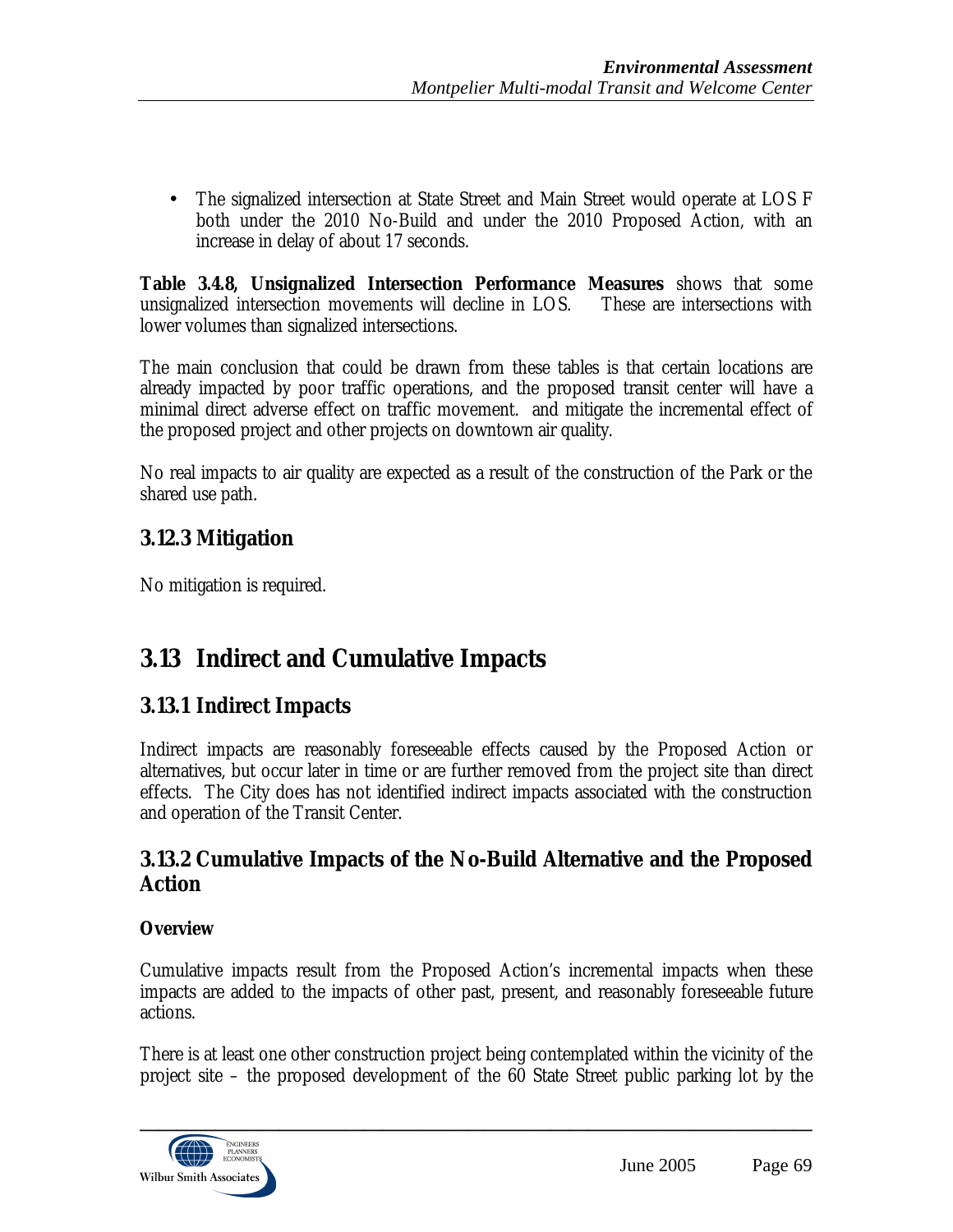owners. Other development can be reasonably expected within the foreseeable future in the Downtown, given the existence of at least one developable site recently cleared after a fire.

Additionally, the City is considering two future projects which could result in the potential for cumulative impacts. The first is the construction of a parking structure in the Downtown as part of a separate federal project with FHWA that has its own independent need and utility. The City is currently conducting a separate environmental assessment of the proposed parking structure. The second is the potential extension of Barre Street from Main Street to Taylor Street, which the City has included in its long range plan. There is currently no time table for either the planning or construction of this project.

## **The No Build Alternative**

The No-Build Alternative would maintain the existing availability of the City's lease of the Carr Lot, which currently provides approximately 95 spaces available to the public for at least the next 90 days and foreseeable until August of 2006. These spaces may not be available in the future, depending on the ability of the City to continue the current leasing arrangement. Additionally, if the 60 State Street lot closes as expected, 61 fewer public parking spaces will be available in the Downtown Area. No cumulative impacts are anticipated.

## **The Proposed Action**

### *Parking*

The upper floors of the Transit Center will generate the need for an estimated 39 new parking spaces that will need to be accommodated offsite. The zoning regulations of the Central Business District I, within which the Transit Center site is located, allow the Development Review Board to waive the need to construct required parking on site. The waiver is meant to encourage the development of multi-story, dense development that is in keeping with the nature of the existing development in the Downtown.

Even if the waiver is granted, the generation of additional parking needs by the upper floors of the Transit Center will add to the overall demand for parking in the Downtown.

To replace parking spaces anticipated to be lost at the 60 State Street Lot, as well as those to be generated by the Transit Center and projected to be needed by 2006, the City is currently pursuing a related federal project with FHWA to build a parking structure. The parking structure project has its own independent need and utility for which the City is preparing a separate Environmental Assessment.

Because it is part of a larger issue that is already being addressed by the City, no additional mitigation measures are considered necessary at this time.

\_\_\_\_\_\_\_\_\_\_\_\_\_\_\_\_\_\_\_\_\_\_\_\_\_\_\_\_\_\_\_\_\_\_\_\_\_\_\_\_\_\_\_\_\_\_\_\_\_\_\_\_\_\_\_\_\_\_\_\_\_\_\_\_\_\_\_\_\_\_\_\_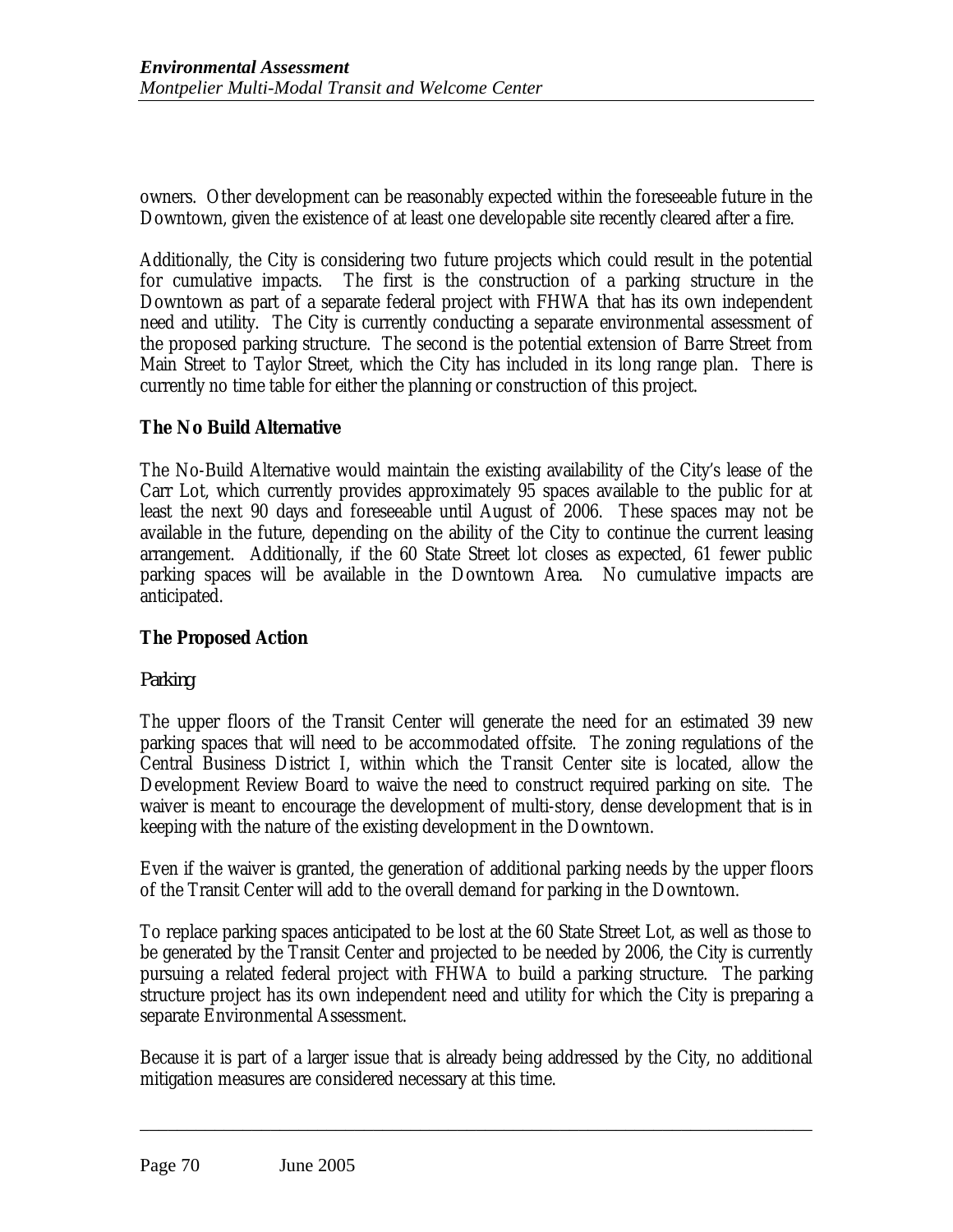## *Vehicular Traffic*

The vehicular traffic that might be generated by the 60 State Street development has already been included in the traffic analysis presented in **Section 3.4, Vehicular Circulation**.

A parking structure by itself does not generate new vehicular trips (Drivers don't come to the City to go to the Parking structure; they just USE the parking structure when they drive to go to some other location.) None the less, the fact that additional parking spaces are available in the Downtown could generate a small number of additional vehicular trips. When combined with those to be generated from the Transit Center and other know projects, no real changes to the vehicular traffic generation rates greater than changes already considered as part of normal, yearly growth are expected.

The extension of Barre Street to Taylor Street is expected to improve vehicular traffic congestion at the Main Street/State Street exit, as well as other the Taylor Street/State Street intersection.

# **3.14 Construction Impacts**

# **3.14.1 Noise and Vibration**

The construction of the Transit Center and the parking structure will result in noise and vibrations. Construction noise will be limited by maintaining construction hours of 7:00 AM to 7:00 PM.

Vibration can be caused by the passage of large vehicles or blasting, if it should be necessary. Vibration of large vehicles should be within the ability of the surrounding structures to withstand. The vibrations should not be strong enough to cause disruption to the individuals in the nearby structures. Blasting, although not anticipated, can be very closely monitored and controlled and should not create adverse impacts on the surrounding structures. As a precaution, however, the blasting contractor will prepare an existing conditions report for the adjacent structures prior to blasting.

# **3.14.2 Erosion/Sedimentation**

Erosion from the site during construction could flow directly into the North Branch or Winooski Rivers. Such flows could potentially affect either the riverine floodplain habitat areas near the confluence, or the freshwater pearl mussel habitat in the Winooski River. To prevent erosion, construction of both the transit center as well as the adjacent park area will be preceded by the installation of erosion control measures. These measures will be meant

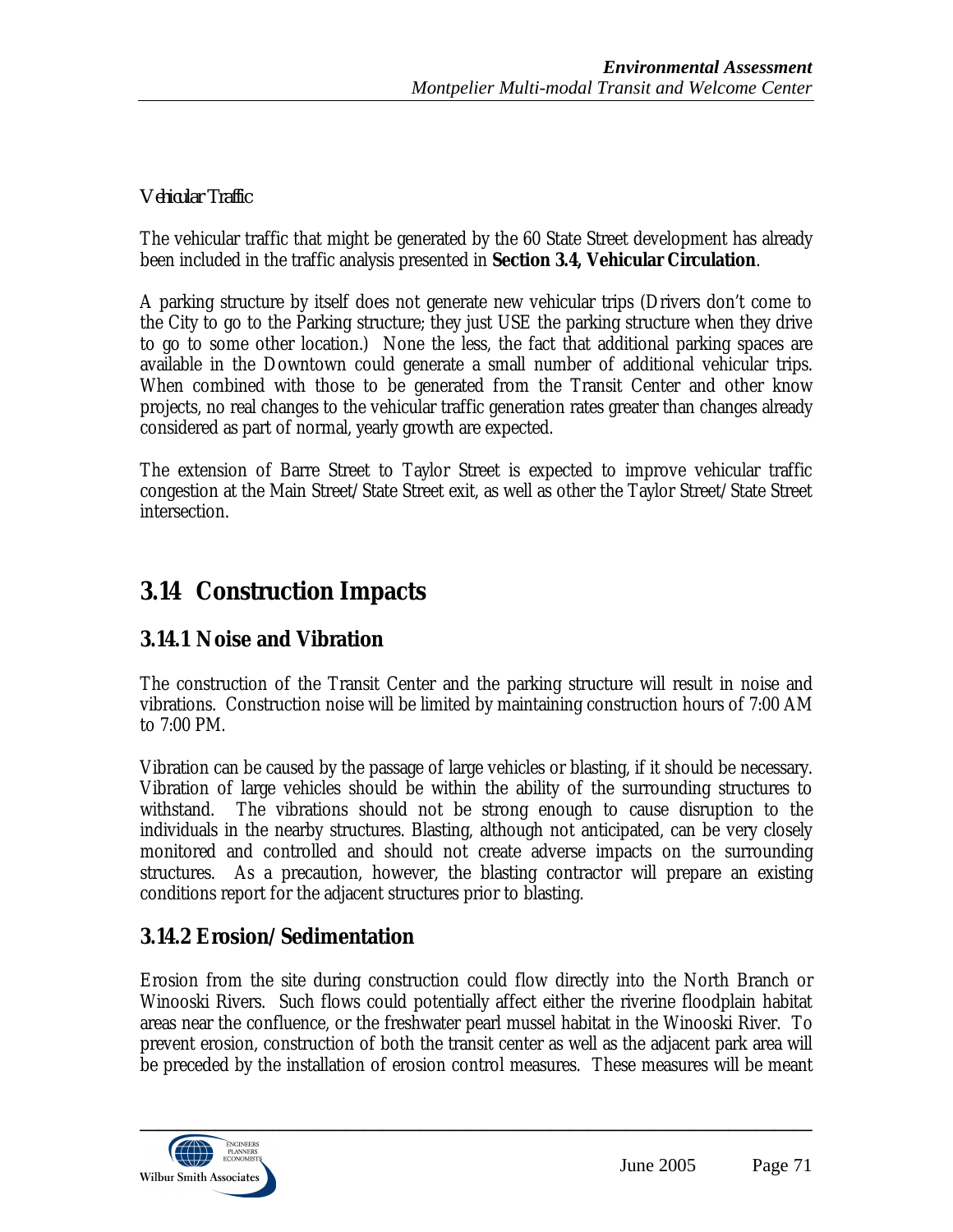to prevent erosion from beginning, instead of stopping sedimentation in inappropriate locations after erosion has occurred.

Erosion control measures will include:

- Silt fencing,
- Stormwater inlet protection,
- Soil Stabilization, and
- Silt ponds.

No impacts due to off-site sedimentation should occur as a result of the construction of this project.

# **3.14.3 Traffic Flow and Property Access**

Construction access to the Carr Lot will occur across either the Bailey Street, Main Street or Taylor Street bridges. General Construction access will be across the Taylor Street. Those larger vehicles that may not be able to traverse the Taylor Street Bridge will need to access the site by the Bailey Street Bridge and then turn east on State Street, after which they will turn south again on Taylor Street and travel to the site.

Construction traffic is not anticipated to be large enough in number to affect traffic on the surrounding roadways.

# **3.14.4 Bicycles and Pedestrians**

The Construction of the Transit Center will disrupt the use of the Carr Lot as a link between the existing end of the Winooski West Shared Use Path and the pedestrian passage across the railroad bridge. To make sure that a pedestrian passage will continually be available, the construction of the new pedestrian bridge will be timed so that it is in place and usable prior to the closing of the unauthorized paths across the Carr Lot. Pedestrians will need to use Taylor Street and the Capitol Plaza parking lot to reach the new bridge until the link is completed between the new pedestrian bridge and the existing end of the Winooski West Shared Use Path at Taylor Street.

\_\_\_\_\_\_\_\_\_\_\_\_\_\_\_\_\_\_\_\_\_\_\_\_\_\_\_\_\_\_\_\_\_\_\_\_\_\_\_\_\_\_\_\_\_\_\_\_\_\_\_\_\_\_\_\_\_\_\_\_\_\_\_\_\_\_\_\_\_\_\_\_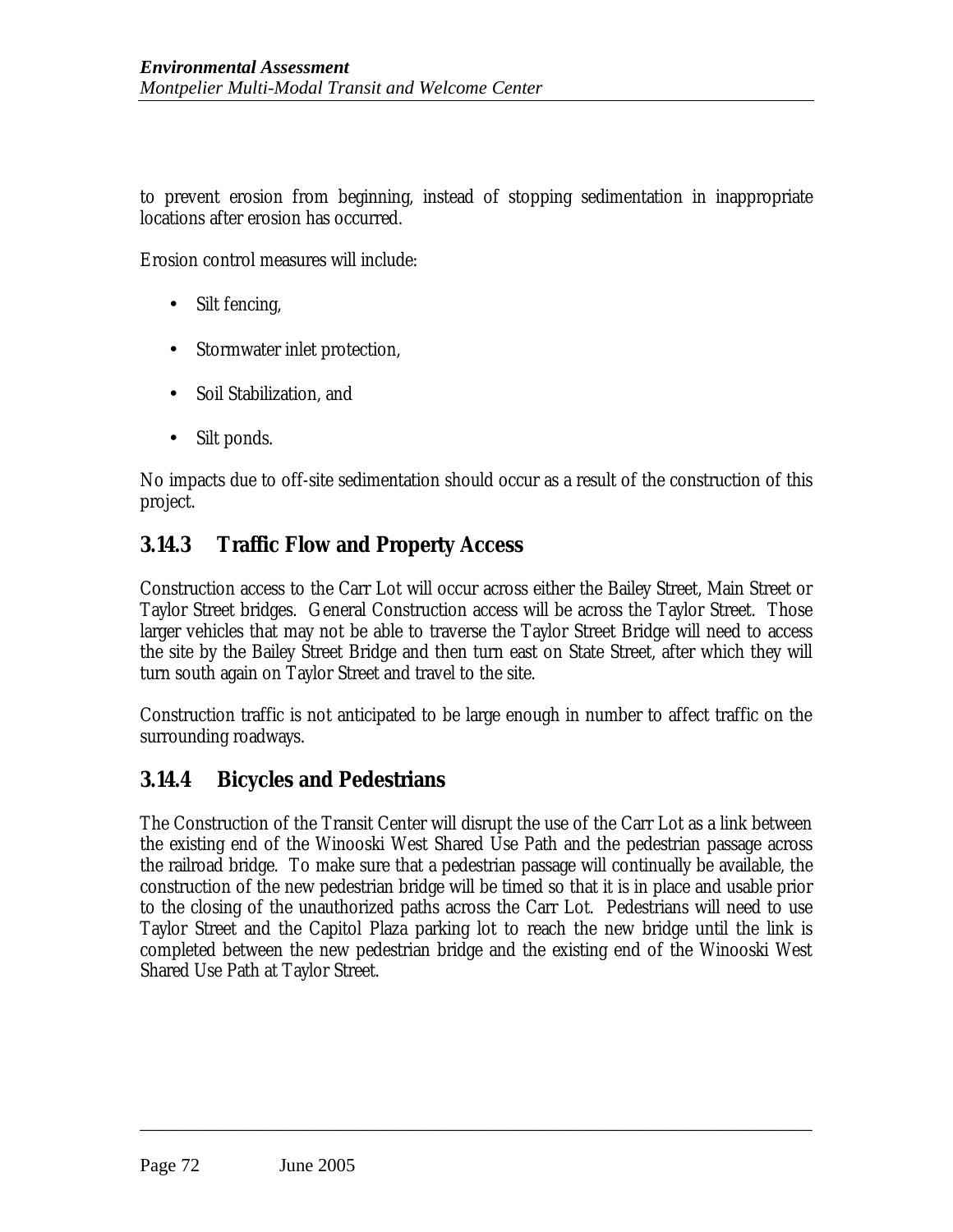# **3.14.5 Utilities**

Construction of the Transit Center and adjacent park will require the relocation of several overhead power lines. Most of these lines are providing power to specific light structures and will not be required after the parking lot is closed to public use. Accessibility to the supply lines, the disruption it may cause if they need to be repaired or replaced, and the overall ability of the lines to withstand construction pressures will be the primary determining factors in deciding when/if the lines will be relocated.

Disruption to utilities users should be minimal, because the replacement utilities can be installed and ready for hook-up before the facilities to be removed are taken off line. The switch over can be timed to occur at when it will cause the least disruption to affected users. Additionally, affected users can be warned in advance about the time and expected duration of the disruption to service.

# **3.14.6 Emergency Services**

No disruptions to emergency services are anticipated due to construction of the Transit Center.

# **3.14.7 Disposal of Excess Material**

Construction debris and non-contaminated excess material from projects in Montpelier are currently taken to the Palisades, a landfill in Moretown, the adjacent town to the west. The specific landfill(s) to be used for the disposal of normal construction debris and/or hazardous material from this project will be determined by a competitive process. If the Palisades landfill is used, trucks will use Route 2 between the Project Site and the Landfill.

# **3.14.8 Temporary Relocation**

The existing trailer used as a bus terminal on the site will need to be relocated to the State of Vermont Department of Education and Training parking lot temporarily during construction. This will require a rerouting of the current bus route while construction of the Transit Center is completed. This impact can not be avoided if construction is to occur on the proposed site.